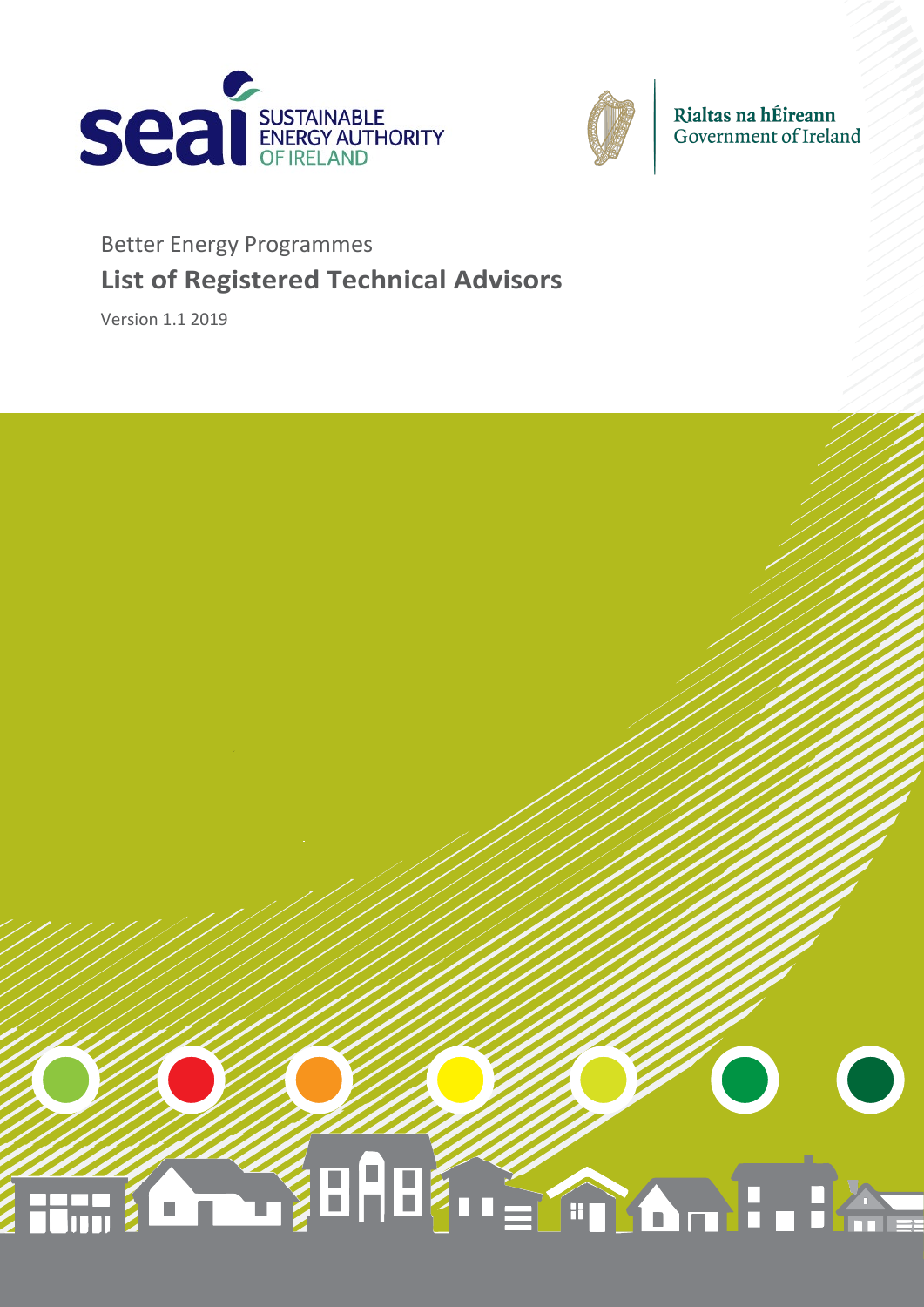

## 1. Introduction

The installation of Heat Pump systems is funded by SEAI under the Better Energy Homes (BEH) programme.

One of the requirements for a dwelling to qualify for a grant for heat pump systems is that the energy performance of the dwelling fabric is suitable for heat pump system installation. This is to ensure the heat pump system performs well and the dwelling's electricity bills are not too high. This can be achieved by insulating the dwelling and/or by upgrading the windows. SEAI aims for installed heat pump systems to be as efficient and effective as is feasible.

To make this possible, an independent SEAI Registered Technical Advisor must be engaged by the homeowner as part of the application process. The Technical Advisor guides the homeowner on the energy performance of the dwelling, particularly on the suitability of the dwelling for a heat pump system based on the dwelling's heat loss. They also provide the homeowner with independent guidance on measures necessary to ensure that the dwelling fabric heat loss is lowered to an acceptable level for a heat pump system to perform effectively and efficiently. The required heat loss level is expressed as a Heat Loss Indicator of 2 Watts/Kelvin/m<sup>2</sup>. Note: SEAI also offers grants for home insulation.

The Better Energy Homes programme offers a grant of €200 towards the Technical Assessment of the dwelling, with the grant only payable in conjunction with the heat pump system grant. To qualify for this funding the homeowner must choose a Technical Advisorfrom the list of SEAI registered Technical Advisors (see Section 4), and complete the heat pump system and any upgrades required according to the programme rules.

Please note that uninsulated homes built more than 30 years ago may require substantial and costly upgrades to qualify for a heat pump system grant.

### 2. Role of the Technical Advisor

As part of the application process for BEH heat pump system grants, the Technical Advisor is engaged by the homeowner to advise on the energy performance of the dwelling. Technical Advisors are registered by SEAI. The Technical Advisor guides the homeowner on the suitability of the dwelling for a heat pump system, particularly from a heat loss perspective.

If the dwelling heat loss is too high, the dwelling will not qualify for a Better Energy Homes heat pump system grant. In this instance, the Technical Advisor provides the homeowner with independent guidance in a Technical Assessment, detailing any upgrades needed to reduce the heat loss to the required level for a heat pump system to perform at its best. The Technical Assessment form is submitted to SEAI on completion and is signed by the homeowner and Technical Advisor.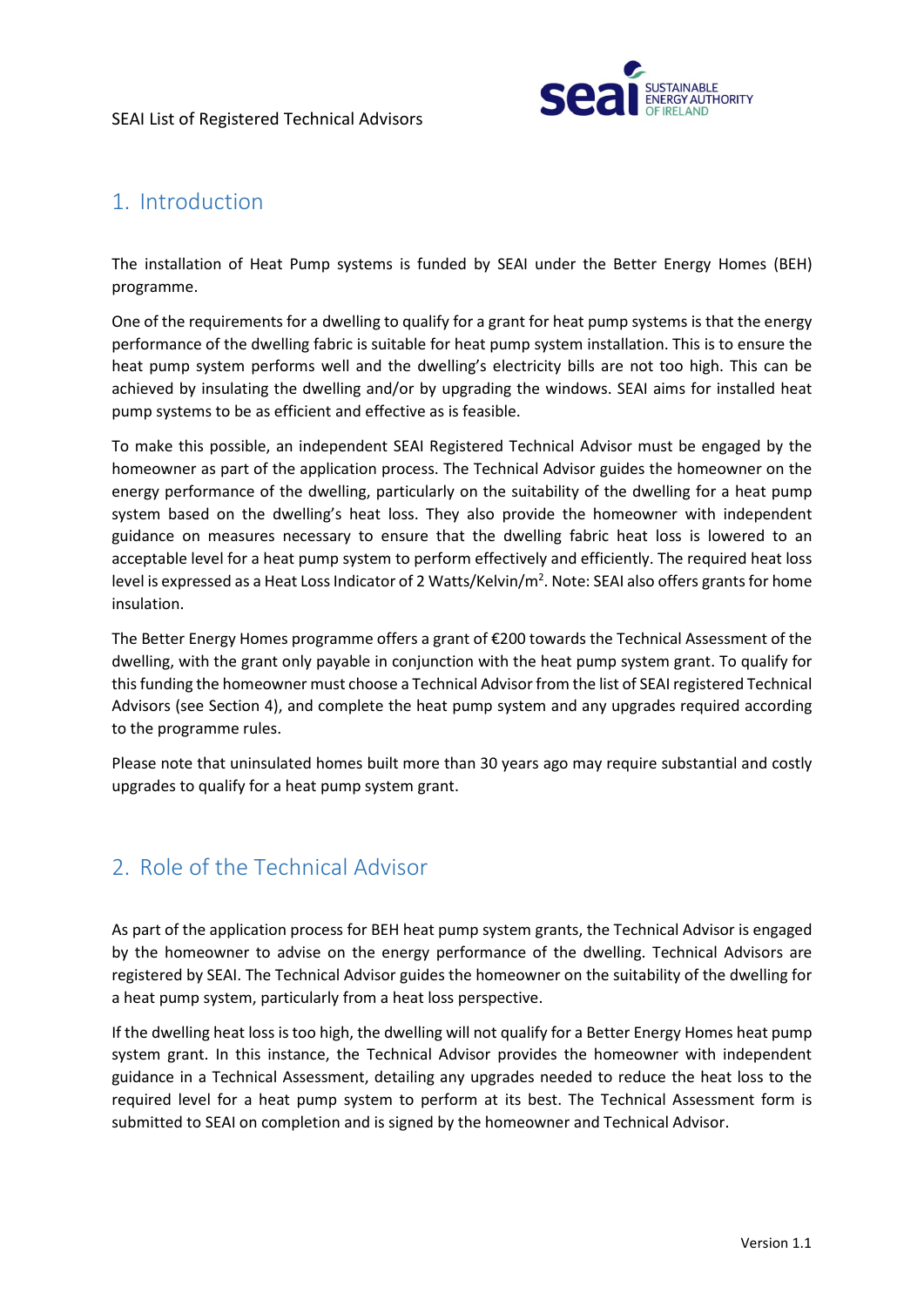

#### SEAI List of Registered Technical Advisors

Submission of the Technical Assessment is a pre-requisite in the heat pump system grant application process. Depending on homeowner requirements, the Technical Advisor may provide further guidance and support to the homeowner in respect of subsequent fabric and heat pump system upgrades, and may also carry out the required BER assessment after all grant measures are complete.

All queries related to Better Energy Homes or the Technical Advisor Role should be directed to the Better Energy Homes Helpdesk. All queries related to BER/DEAP only should be directed to the Building Energy Rating Helpdesk:

|              | <b>Better Energy Homes</b>             | <b>Building Energy Rating</b>        |  |  |  |
|--------------|----------------------------------------|--------------------------------------|--|--|--|
| <b>Phone</b> | 01-8082100                             | Lo-call 1890 734 237                 |  |  |  |
| <b>Email</b> | info@betterenergyhomes.ie              | info@ber.seai.ie                     |  |  |  |
| <b>WWW</b>   | www.seai.ie/grants/home-grants/better- | www.seai.ie/energy-ratings/building- |  |  |  |
|              | energy-homes                           | energy-rating-ber                    |  |  |  |

#### 3. Heat Pump System Grant Process

- 1 Carry out a Technical Assessment of the dwelling using a Registered Technical Advisor.
- 2 Carry out the measures identified in the technical assessment (if any) to bring the dwelling heat loss down to the required level of 2 Watts/Kelvin/ $m^2$ . Details of how to obtain any applicable fabric upgrade grants, if identified as necessary in the Technical Assessment Form, are available on SEAI's website.
- 3 Proceed with heat pump system grant application and heat pump system installation process.
- 4 BER Assessor carries out post works BER assessment and checks that the dwelling's heat loss and newly installed heat pump system efficiency requirements are met for post works BER DOW.
- 5 To qualify for the Technical Assessment grant and the Heat Pump grant, you must carry out the recommended fabric upgrades to ensure your home meets the required heat loss indicator of 2 Watts/Kelvin/m<sup>2</sup>, thus ensuring your heat pump system performs efficiently and effectively. Where the HLI is between 2 and 2.3 W/K  $m^2$ , in some cases it may not be economically feasible to upgrade the home further. An HLI  $\leq$  2.3 can be accepted where the following requirements are met:
	- Maximum exposed wall U-value 0.37 W/m<sup>2</sup>K
	- Maximum roof U-value 0.16 W/m<sup>2</sup>K or 0.25 W/m<sup>2</sup>K where not accessible (e.g. flat roof or rafters)
	- Maximum Window U value 2.8 W/m<sup>2</sup>K\* (and double glazed)
	- Maximum Adjusted Infiltration Rate of 0.5 ac/h

\*Note the Cost Optimal Window performance is 1.4 W/m<sup>2</sup>K, however a value of 2.8 W/m<sup>2</sup>K recognises that it may not be economically feasible to upgrade windows.

Where the HLI is between 2 and 2.3 W/k  $m^2$ , the homeowner should be advised that the cost savings may not be significant, depending on the fuel and efficiency of the current heating system.

Failure to meet this requirement will result in both grants being declined.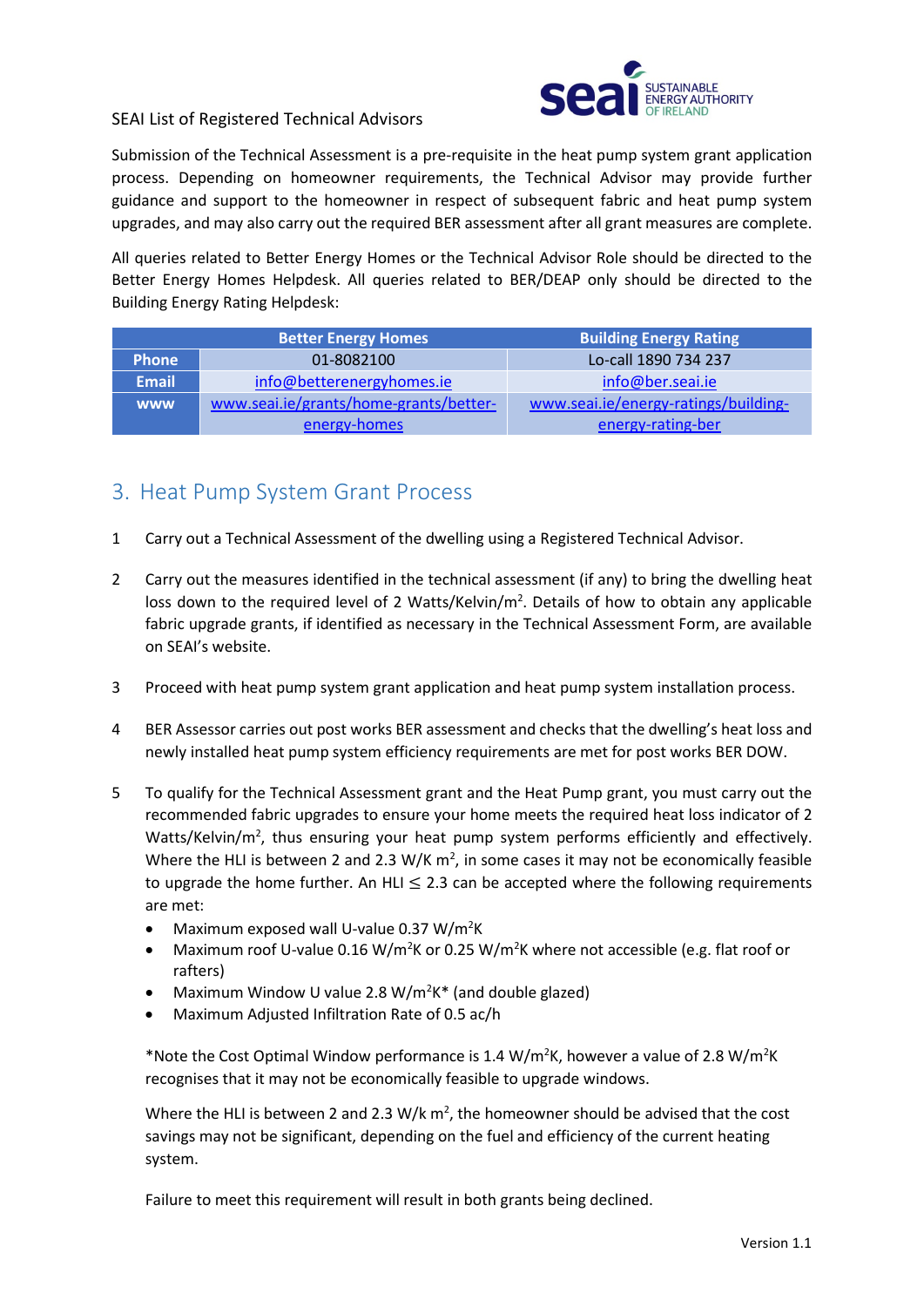SEAI List of Registered Technical Advisors



4. List of Registered Technical Advisors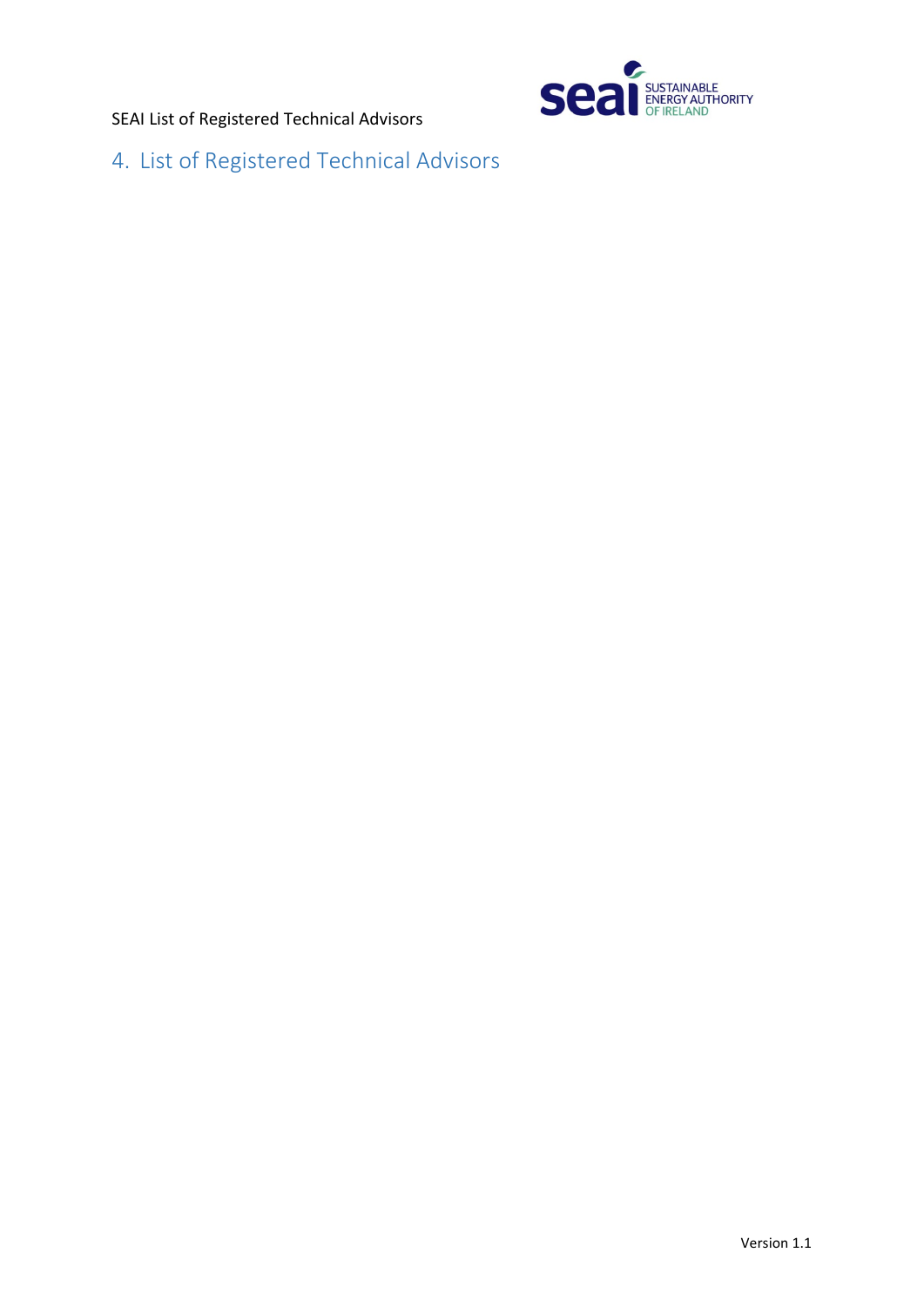| <b>County</b> | Name                   | <b>Company</b>             | <b>Address</b>             | Areas Covered E-mail    |                         | Phone      | <b>Website</b>        |
|---------------|------------------------|----------------------------|----------------------------|-------------------------|-------------------------|------------|-----------------------|
|               |                        |                            |                            | Ulster                  |                         |            |                       |
|               |                        |                            |                            | Connaught               |                         |            |                       |
|               |                        |                            | Carlow Gateway             | Leinster                |                         |            |                       |
|               |                        |                            | <b>Business Park, Athy</b> | Munster                 |                         |            |                       |
| Carlow        | Sean Byrne             | 2eva.ie                    | Road, Carlow               | <b>Dublin</b>           | info@2eva.ie            | 0599169121 | www.2eva.ie           |
|               |                        |                            |                            | Ulster                  |                         |            |                       |
|               |                        |                            |                            | Connaught               |                         |            |                       |
|               |                        |                            |                            | Leinster                |                         |            |                       |
|               |                        | <b>Greenpro Energy</b>     | 1st Floor 49 Tullow        | Munster                 |                         |            |                       |
| Carlow        | <b>Bobby Clifford</b>  | <b>Consultants Limited</b> | Street, Carlow             | <b>Dublin</b>           | info@greenproenergy.ie  | 0857205592 | www.greenproenergy.ie |
|               |                        |                            |                            | Ulster                  |                         |            |                       |
|               |                        |                            |                            | Connaught               |                         |            |                       |
|               |                        |                            | Carlow Gateway             | Leinster                |                         |            |                       |
|               |                        |                            | <b>Business Park, Athy</b> | Munster                 |                         |            |                       |
| Carlow        | <b>Barry Goulding</b>  | 2eva.ie                    | Road, Carlow               | <b>Dublin</b><br>Ulster | info@2eva.ie            | 0599169121 | www.2eva.ie           |
|               |                        |                            |                            | Connaught               |                         |            |                       |
|               |                        |                            |                            | Leinster                |                         |            |                       |
|               |                        | <b>Hayden Energy</b>       | 18 Brooklawns,             | Munster                 |                         |            |                       |
| Carlow        | Darrell Hayden         | Consultants Ltd            | Pollerton                  | Dublin                  | darrell@haydenenergy.ie | 0867845255 |                       |
|               |                        |                            | Carlow Gateway             |                         |                         |            | www.greenproenergy.ie |
|               |                        |                            | <b>Business Park, Athy</b> | Leinster                |                         |            |                       |
| Carlow        | Eoin McGann            | 2eva.ie                    | Road, Carlow               | Dublin                  | info@2eva.ie            | 0599169122 | www.2eva.ie           |
|               |                        |                            | Carlow Gateway             |                         |                         |            |                       |
|               |                        |                            | <b>Business Park, Athy</b> | Leinster                |                         |            |                       |
| Carlow        | Mark A. Shirley        | 2eva.ie                    | Road, Carlow               | Dublin                  | info@2eva.ie            | 0599169121 | www.2eva.ie           |
|               |                        |                            |                            | Ulster                  |                         |            |                       |
|               |                        |                            |                            | Connaught               |                         |            |                       |
|               |                        |                            | Carlow Gateway             | Leinster                |                         |            |                       |
|               |                        |                            | <b>Business Park, Athy</b> | Munster                 |                         |            |                       |
| Carlow        | Andrew Thompson        | 2eva.ie                    | Road, Carlow               | <b>Dublin</b>           | info@2eva.ie            | 0599169121 | www.2eva.ie           |
|               |                        |                            |                            | Connaught               |                         |            |                       |
|               |                        |                            | Carlow Gateway             | Leinster                |                         |            |                       |
|               |                        |                            | <b>Business Park, Athy</b> | Munster                 |                         |            |                       |
| Carlow        | <b>Stephen Whearty</b> | 2eva.ie                    | Road, Carlow               | <b>Dublin</b>           | info@2eva.ie            | 0599169121 | www.2eva.ie           |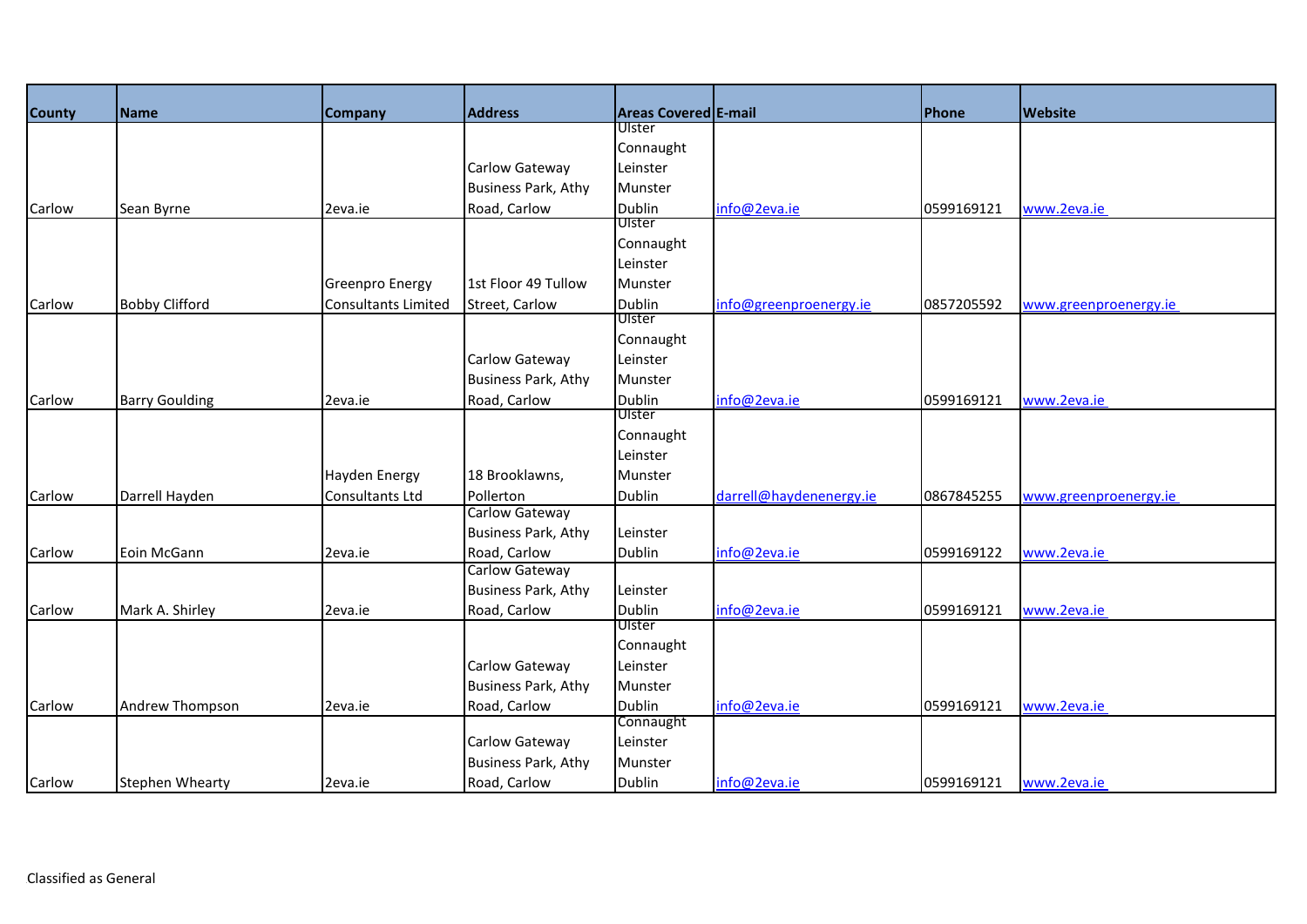|        |                      |                           |                       | Ulster        |                               |            |                                 |
|--------|----------------------|---------------------------|-----------------------|---------------|-------------------------------|------------|---------------------------------|
|        |                      |                           |                       | Connaught     |                               |            |                                 |
|        |                      |                           | Drummond House,       | Leinster      |                               |            |                                 |
|        |                      | Shanley Brennan           | Pembroke, Carlow      | Munster       |                               |            |                                 |
| Carlow | Shelley Brennan      | <b>Associates Limited</b> | Town                  | Dublin        | shelley@sbags.ie              | 0599142208 | www.sbags.ie                    |
|        |                      |                           |                       | Ulster        |                               |            |                                 |
|        |                      |                           |                       | Connaught     |                               |            |                                 |
|        |                      | <b>BM Environmental</b>   | Clonkeefy,            | Leinster      |                               |            |                                 |
| Cavan  | Sean Brady           | Ltd                       | Ballyjamesduff        | <b>Dublin</b> | sean@bmenergy.ie              | 0872472868 | www.bmenergy.ie                 |
|        |                      |                           |                       | Ulster        |                               |            |                                 |
|        |                      |                           |                       | Connaught     |                               |            |                                 |
|        |                      |                           |                       | Leinster      |                               |            |                                 |
|        |                      |                           |                       | Munster       | info@pgconsultingengineering. |            |                                 |
| Cavan  | Paul Galligan        | Paul Galligan             | Corlislea, Ballinagh  | <b>Dublin</b> | com                           | 0876411356 | www.pgconsultingengineering.com |
|        |                      |                           |                       | Ulster        |                               |            |                                 |
|        |                      |                           |                       | Connaught     |                               |            |                                 |
|        |                      |                           |                       | Leinster      |                               |            |                                 |
|        |                      |                           | 9 Roscalgan, Cavan    | Munster       |                               |            |                                 |
| Cavan  | <b>Gary McCusker</b> | <b>Gary McCusker</b>      | Town                  | <b>Dublin</b> | mccusker.gary@gmail.com       | 0879265639 | www.bercertcavan.com            |
|        |                      |                           |                       | Ulster        |                               |            |                                 |
|        |                      |                           |                       | Connaught     |                               |            |                                 |
|        |                      |                           |                       | Leinster      |                               |            |                                 |
|        |                      |                           | Lettermor, Lisnageer, | Munster       |                               |            |                                 |
| Cavan  | Paul Slowey          | Paul Slowey               | Cootehill             | Dublin        | pslowey2004@yahoo.ie          | 0879104481 |                                 |
|        |                      |                           |                       | Ulster        |                               |            |                                 |
|        |                      |                           |                       | Connaught     |                               |            |                                 |
|        |                      |                           |                       | Leinster      |                               |            |                                 |
|        |                      |                           | 10 Beechwood Grove,   | Munster       |                               |            |                                 |
| Clare  | Caimin Barrett       | Caimin Barrett            | Sixmilebridge         | <b>Dublin</b> | caiminbarrett@gmail.com       | 0866063563 |                                 |
|        |                      |                           |                       | Ulster        |                               |            |                                 |
|        |                      |                           |                       | Connaught     |                               |            |                                 |
|        |                      |                           |                       | Leinster      |                               |            |                                 |
|        |                      |                           |                       | Munster       |                               |            |                                 |
| Clare  | Alan Carmody         | Alan Carmody              | Lissycasey, Ennis     | <b>Dublin</b> | westclareber@gmail.com        | 0868183086 |                                 |
|        |                      |                           | Ballinahinch          | Connaught     |                               |            |                                 |
| Clare  | John Hickey          | A.E&E. Services           | O'Callaghans Mills    | Munster       | annaholtyenergy@yahoo.ie      | 0879150365 |                                 |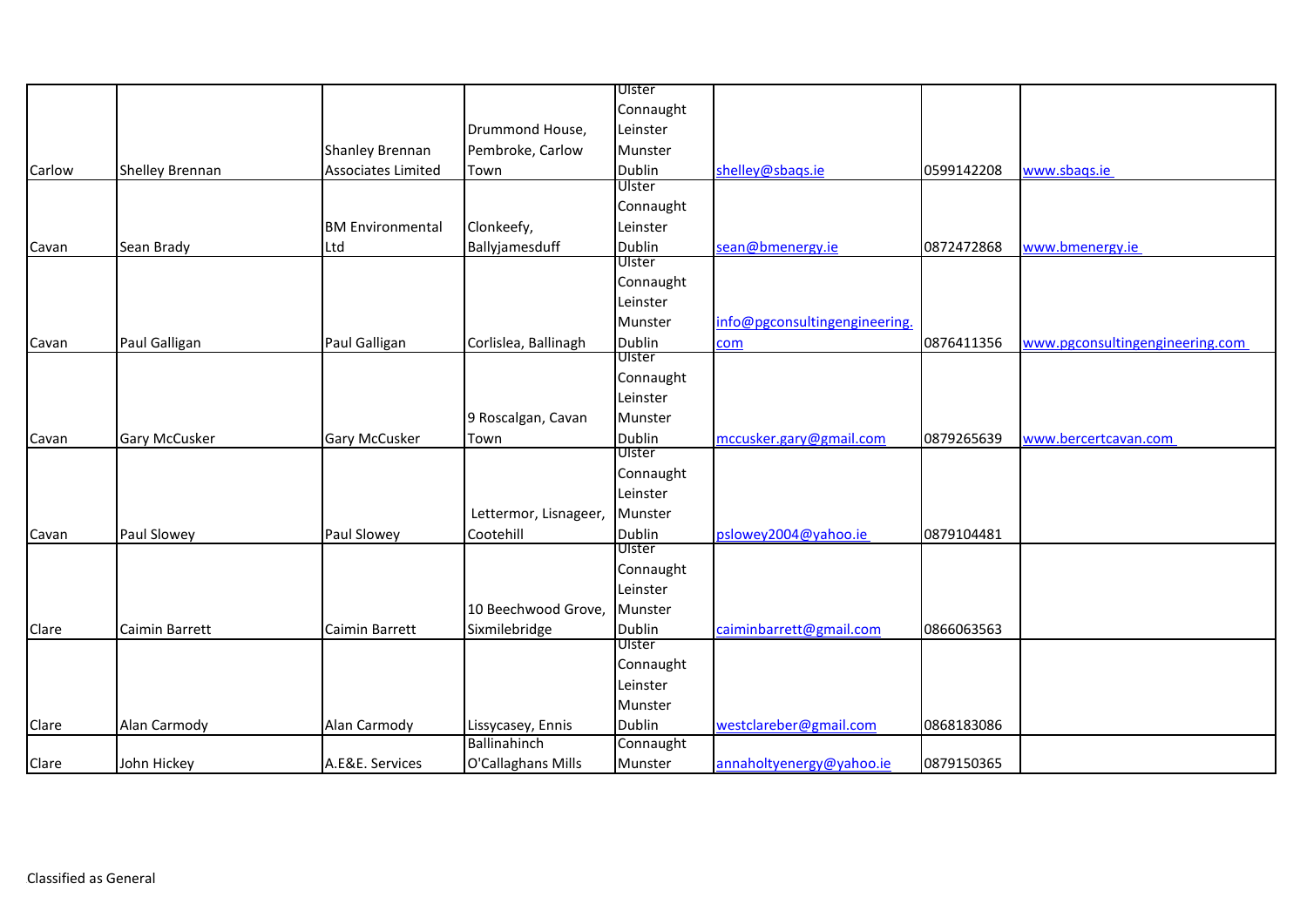|       |                         |                              | Hill Serene House,             |               |                                         |             |                          |
|-------|-------------------------|------------------------------|--------------------------------|---------------|-----------------------------------------|-------------|--------------------------|
|       |                         |                              | Carnakilla, Newmarket          |               |                                         |             |                          |
|       | <b>Martin Kaiser</b>    |                              |                                | Munster       | martin@energywizard.ie                  | 0868011288  |                          |
| Clare |                         | <b>Energy Wizard Ltd</b>     | On Fergus                      | Ulster        |                                         |             | www.energywizard.ie      |
|       |                         |                              |                                | Connaught     |                                         |             |                          |
|       |                         |                              |                                | Leinster      |                                         |             |                          |
|       |                         |                              |                                |               |                                         |             |                          |
|       |                         |                              |                                | Munster       |                                         |             |                          |
| Clare | John Keehan             | John Keehan                  | Carrowmore Scariff             | <b>Dublin</b> | johnkeehan@gmail.com                    | 0876220212  |                          |
|       |                         |                              |                                |               |                                         |             |                          |
|       |                         | O'Gorman                     | 4 Showgrounds View,            | Connaught     |                                         |             |                          |
| Clare | Deirdre Woodrow         | Architectural Services Ennis |                                | Munster       | woodrowdeirdre@yahoo.ie                 | 0656829282  |                          |
|       |                         |                              | 250 Circular Road,             | Connaught     |                                         |             |                          |
| Clare | Johnny Redmond          | John Redmond                 | Kilkee                         | Munster       | 4elementsnrg@gmail.com                  | 0862638251  |                          |
|       |                         |                              |                                | Ulster        |                                         |             |                          |
|       |                         |                              |                                | Connaught     |                                         |             |                          |
|       |                         |                              |                                | Leinster      |                                         |             |                          |
|       |                         |                              | Rathlaheen South,              | Munster       |                                         |             |                          |
| Clare | Raymond Madden          | Raymond Madden               | Newmarket on Fergus Dublin     |               | raymaddenber@gmail.com                  | 0862202391  |                          |
|       |                         |                              |                                |               |                                         |             |                          |
| Cork  | Liam Buckley            | <b>CEA Ltd</b>               | 15 Mill Road, Midleton Munster |               | liam.buckley@ceagroup.ie                | 0214637000  | www.corcoranengineers.ie |
|       |                         |                              |                                | Connaught     |                                         |             |                          |
|       |                         |                              |                                | Leinster      |                                         |             |                          |
| Cork  | <b>Michael Connolly</b> | <b>Michael Connolly</b>      | Ballysallagh, Leamlara         | Munster       | connollyber@gmail.com                   | 0877973342  | www.berair.ie            |
|       |                         |                              |                                |               |                                         |             |                          |
|       |                         |                              | Kinure, Oysterhaven,           |               |                                         |             |                          |
| Cork  | <b>Robert Cronin</b>    | <b>AAA BERating</b>          | Belgooly                       | Munster       | rbrtcronin@gmail.com                    | 087 2498926 |                          |
|       |                         | SDS Survey & Design          |                                |               |                                         |             |                          |
| Cork  | Kevin Curtin            | Services Ltd                 | Windmill Hill, Youghal         | Munster       | info@surveyanddesign.ie                 | 0878128306  | www.surveyanddesign.ie   |
|       |                         | <b>IHER Energy Services</b>  |                                |               |                                         |             |                          |
| Cork  | Declan Daly             | Ltd                          | Cobh                           | Munster       | declandaly18@yahoo.ie                   | 0879505318  | www.iher.ie              |
|       |                         |                              |                                | Ulster        |                                         |             |                          |
|       |                         |                              |                                | Connaught     |                                         |             |                          |
|       |                         |                              | 1 Clarence Place,              | Leinster      |                                         |             |                          |
|       |                         |                              |                                |               |                                         |             |                          |
|       |                         |                              | Summerhill North,              | Munster       |                                         |             |                          |
| Cork  | Paul Gallagher          | Paul Gallagher               | Cork City                      | Dublin        | pgenergyconsulting@gmail.com 0861006122 |             |                          |
|       |                         |                              | Kenmare Rd.,                   |               |                                         |             |                          |
| Cork  | <b>Gerard Galvin</b>    | <b>Gerard Galvin</b>         | Glengariff                     | Munster       | gurdy@eircom.net                        | 0879978630  |                          |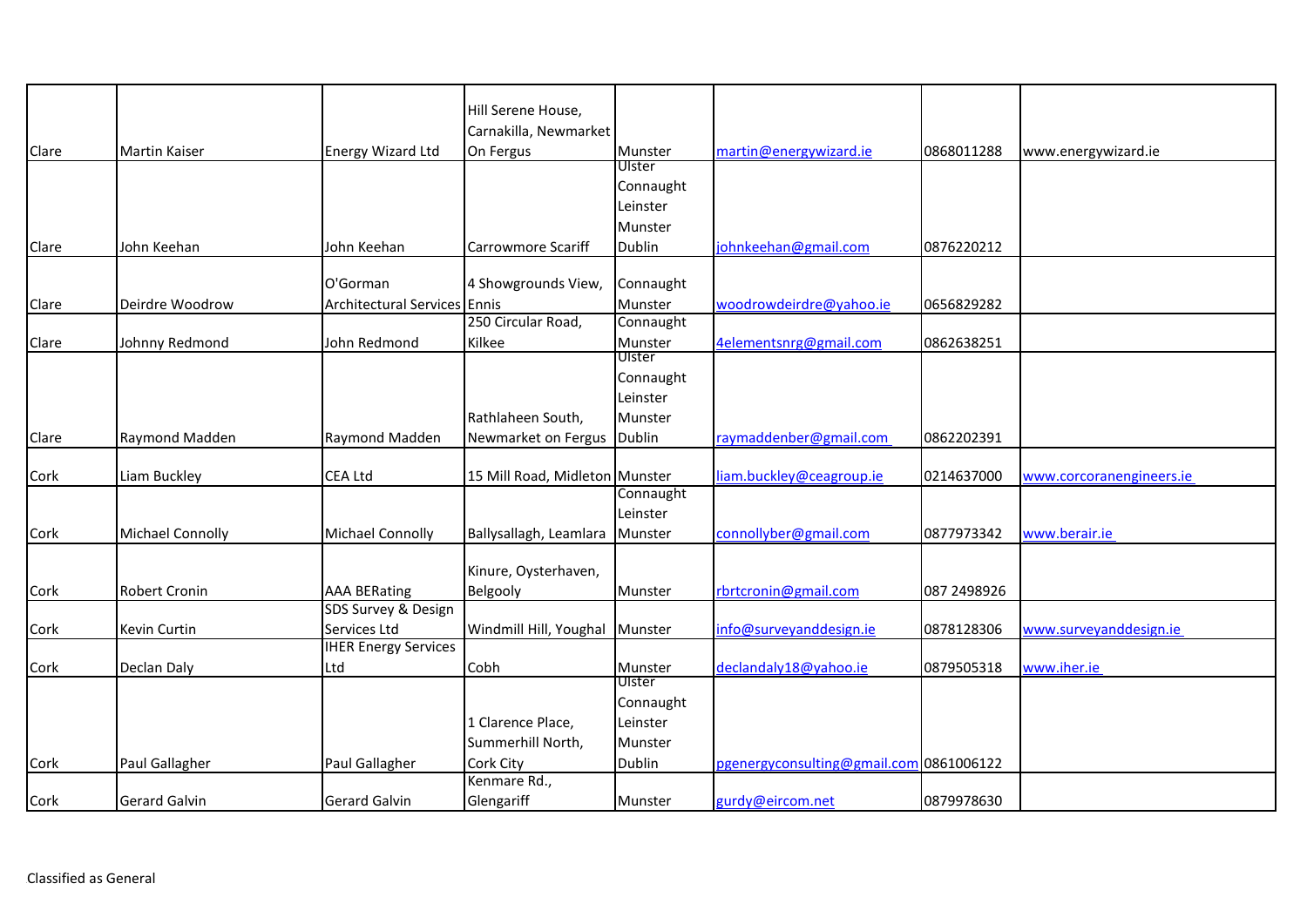|              |                       | Waterman                                  |                                                     |               |                                        |            |                                |
|--------------|-----------------------|-------------------------------------------|-----------------------------------------------------|---------------|----------------------------------------|------------|--------------------------------|
|              |                       | Consulting Engineers   4 Union Quay, Cork |                                                     |               |                                        |            |                                |
| Cork         | <b>Mark Hegarty</b>   | Ltd                                       | City                                                | Munster       | info@watermans.ie                      | 0214315730 | www.watermans.ie               |
|              |                       |                                           | Lane Business Park,                                 |               |                                        |            |                                |
| Cork         | Angelo Hiras          | Angelo Hiras                              | Monahan Road                                        | Munster       | info@berarch.com                       | 0858301742 | www.berarch.com                |
|              |                       | <b>CorkWaterford BER</b>                  | 31 Sweetfield Estate,                               |               |                                        |            |                                |
| Cork         | Michael Hourigan      | Certs                                     | Youghal                                             | Munster       | corkwaterfordber@eircom.net            | 0860636497 |                                |
|              |                       |                                           | <b>Broomfield West</b>                              |               |                                        |            |                                |
| Cork         | Michael MacSweeney    | Michael MacSweeney Midleton               |                                                     | Munster       | sweeneyengineers@yahoo.ie              | 0214613092 |                                |
|              |                       |                                           |                                                     |               |                                        |            |                                |
| Cork         | Gavin McCarthy        |                                           | Dmca Consultants Ltd 8 Marino Street Bantry Munster |               | gavin.mccarthy@dmca.ie                 | 02750469   | www.dmca.ie                    |
|              |                       |                                           |                                                     |               |                                        |            |                                |
|              |                       |                                           | 14 Chandlers View,                                  | Munster       |                                        |            |                                |
| Cork         | Kevin McCourt         |                                           | KKL Energy Assessors Rushbrook Links, Cobh Dublin   |               | mccourt.kevin@gmail.com                | 0879419156 | www.kkl.ie                     |
|              |                       |                                           | 17 Clontimon Lawn,                                  |               |                                        |            |                                |
|              |                       | The Cork Energy                           | Borrenamana Road,                                   |               | thecorkenergyratingcompany@            |            |                                |
| Cork         | Stephen McGovern      | <b>Rating Company</b>                     | Cork City                                           | Munster       | gmail.com                              | 0864077816 | www.corkenergyratingcompany.ie |
|              |                       |                                           | T/A MITB Unit 12,                                   |               |                                        |            |                                |
|              |                       |                                           | West Avenue                                         |               |                                        |            |                                |
|              |                       |                                           | Carrignacurra,                                      |               |                                        |            |                                |
| Cork         | <b>Maurice Murphy</b> | <b>Maurice Murphy</b>                     | Carrigaline                                         | Munster       | maurice@mitb.ie                        | 0851020882 |                                |
|              |                       |                                           |                                                     | Ulster        |                                        |            |                                |
|              |                       |                                           |                                                     | Connaught     |                                        |            |                                |
|              |                       |                                           |                                                     | Leinster      |                                        |            |                                |
|              |                       |                                           | Cill na Manach,                                     | Munster       |                                        |            |                                |
| Cork         | Aidan O'Brien         | Aidan O'Brien                             | Castlejane, Glanmire                                | <b>Dublin</b> | aidanc obrien@yahoo.ie                 | 0878106282 |                                |
|              |                       |                                           | Wolfe Tone Sq.,                                     |               |                                        |            |                                |
| Cork         | Marie O'Donovan       | Crocon Engineers Ltd Bantry,              |                                                     | Munster       | info@crocon.ie                         | 02750123   | www.crocon.ie                  |
|              |                       | O'Halloran Building                       | Broghill North,                                     |               |                                        |            |                                |
| Cork         | Jonathan O'Halloran   | Solutions                                 | Charleville                                         | Munster       | jjpohalloran@gmail.com                 | 0872517948 | www.ohalloran.ie               |
|              |                       |                                           | Lisduff, Castlefreke,                               |               |                                        |            |                                |
| Cork         | John O'Leary          | John O'Leary                              | Clonakilty                                          | Munster       | johnoleary @hotmail.com                | 0862158755 |                                |
|              |                       | O'Rourke Energy                           | Glasha, Dromohane,                                  |               |                                        |            |                                |
| Cork         | Sean O'Rourke         | Services                                  | Mallow                                              | Munster       | orourkesean50@gmail.com                | 0877519381 |                                |
|              |                       | Ryan Property                             |                                                     |               |                                        |            |                                |
|              | John Ryan             | Services                                  | Main Street, Buttevant Munster                      |               | johnryanmallow@gmail.com               | 0862621629 |                                |
| Cork<br>Cork | Sean Walsh            | Sean Walsh                                | Newtown, Mallow                                     | Munster       | sqwalsh@live.ie                        | 0863678080 | www.berassessorcork.com        |
|              |                       |                                           | Tirnanean East,                                     | Munster       |                                        |            |                                |
| Cork         | John Mark Holland     | John Mark Holland                         | Lislevane, Bandon                                   | Dublin        | john.m.hollandber@gmail.com 0833598751 |            |                                |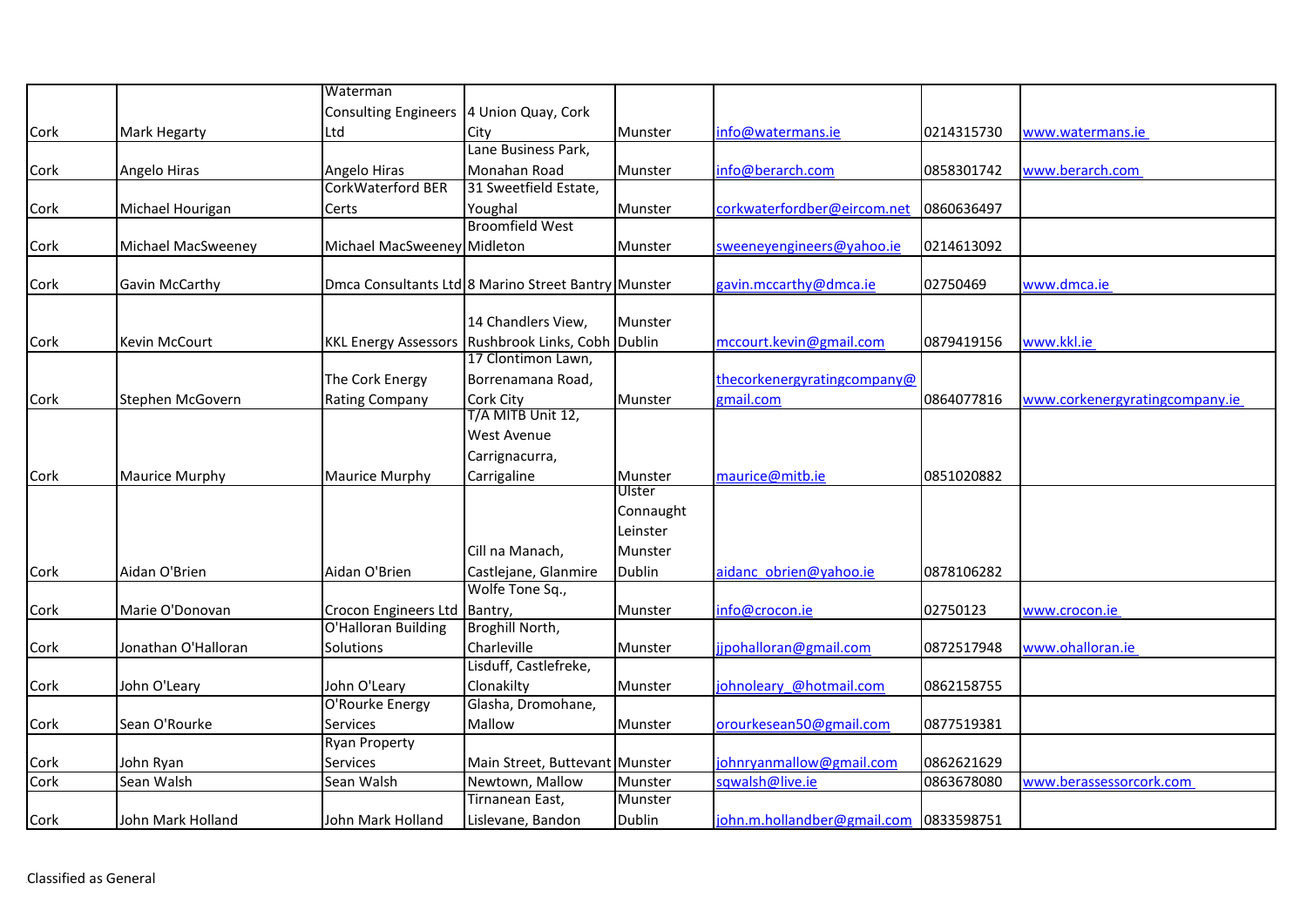| Cork    | Ruairi Kay            | Retrofurb                   | Durrus, Bantry                | Munster       | ruairi@retrofurb.ie           | 0899425048  | www.retrofurb.ie          |
|---------|-----------------------|-----------------------------|-------------------------------|---------------|-------------------------------|-------------|---------------------------|
|         |                       | David McGrath &             | 29 Patricks Quay, Cork        |               |                               |             |                           |
| Cork    | David McGrath         | Associates Ltd              | City                          | Munster       | gs@mcgrathd.ie                | 021 4506600 |                           |
|         |                       | <b>Manley Energy</b>        |                               |               |                               |             |                           |
| Cork    | <b>Vincent Manley</b> | Consulting Ltd              | Ballylangley, Bandon          | Munster       | manleyvi@gmail.com            | 0873570401  |                           |
|         |                       | Peter Bridgeman             |                               |               |                               |             |                           |
|         |                       | <b>Building &amp;</b>       | 9 Rowan Park,                 |               |                               |             |                           |
| Donegal | Peter Bridgeman       | Environmental               | Letterkenny                   | Ulster        | pfbridge@gmail.com            | 0862662882  |                           |
|         |                       |                             |                               | Ulster        |                               |             |                           |
|         |                       |                             |                               | Connaught     |                               |             |                           |
|         |                       |                             |                               | Leinster      |                               |             |                           |
|         |                       | John Curran BER             | 23 Meadow Hill,               | Munster       |                               |             |                           |
| Donegal | John Curran           | Consultant                  | Letterkenny                   | <b>Dublin</b> | info@berconsultant.ie         | 0866093038  | www.berconsultant.ie      |
|         |                       |                             |                               | Ulster        |                               |             |                           |
|         |                       |                             |                               | Connaught     |                               |             |                           |
|         |                       |                             |                               | Leinster      |                               |             |                           |
|         |                       |                             | Liafin, Linsfort              | Munster       |                               |             |                           |
| Donegal | Patrick Duffy         | <b>Patrick Duffy</b>        | <b>Buncrana</b>               | Dublin        | pdconsultants@eircom.net      | 0876792572  |                           |
|         |                       |                             |                               | Ulster        |                               |             |                           |
|         |                       |                             |                               | Connaught     |                               |             |                           |
|         |                       |                             |                               | Leinster      |                               |             |                           |
|         |                       | Michael Galbraith           | Millbrae House, Lower Munster |               |                               |             |                           |
| Donegal | Anita Galbraith       | Architects                  | Main Street, Buncrana Dublin  |               | info@mcgarchitects.ie         | 0749362300  | www.mgarchitects.ie       |
|         |                       |                             | Unit 2a Riverside             |               |                               |             |                           |
|         |                       |                             | Office Park, Neil T           |               |                               |             |                           |
|         |                       |                             | Blaney Road,                  |               | martinkennedy25@hotmail.co    |             |                           |
| Donegal | Martin Kennedy        | <b>MK Building Services</b> | Letterkenny                   | Ulster        |                               | 0864003128  | www.mkbuildingservices.ie |
|         |                       |                             |                               | Ulster        |                               |             |                           |
|         |                       |                             |                               | Connaught     |                               |             |                           |
|         |                       |                             |                               | Leinster      |                               |             |                           |
|         |                       |                             | 2 Culbraccan Gortlee,         | Munster       | daniel.lynch@lyncomsolutions. |             |                           |
| Donegal | Daniel Lynch          | <b>Lyncom Solutions</b>     | Letterkenny                   | <b>Dublin</b> | com                           | 0879484306  | www.lyncomsolutions.com   |
|         |                       |                             |                               |               |                               |             |                           |
|         |                       |                             | Aughalatty Carrigart,         |               |                               |             |                           |
| Donegal | Francis McHugh        | <b>Francis McHugh</b>       | Letterkenny                   | Ulster        | fmhplanning@gmail.com         | 0749155774  |                           |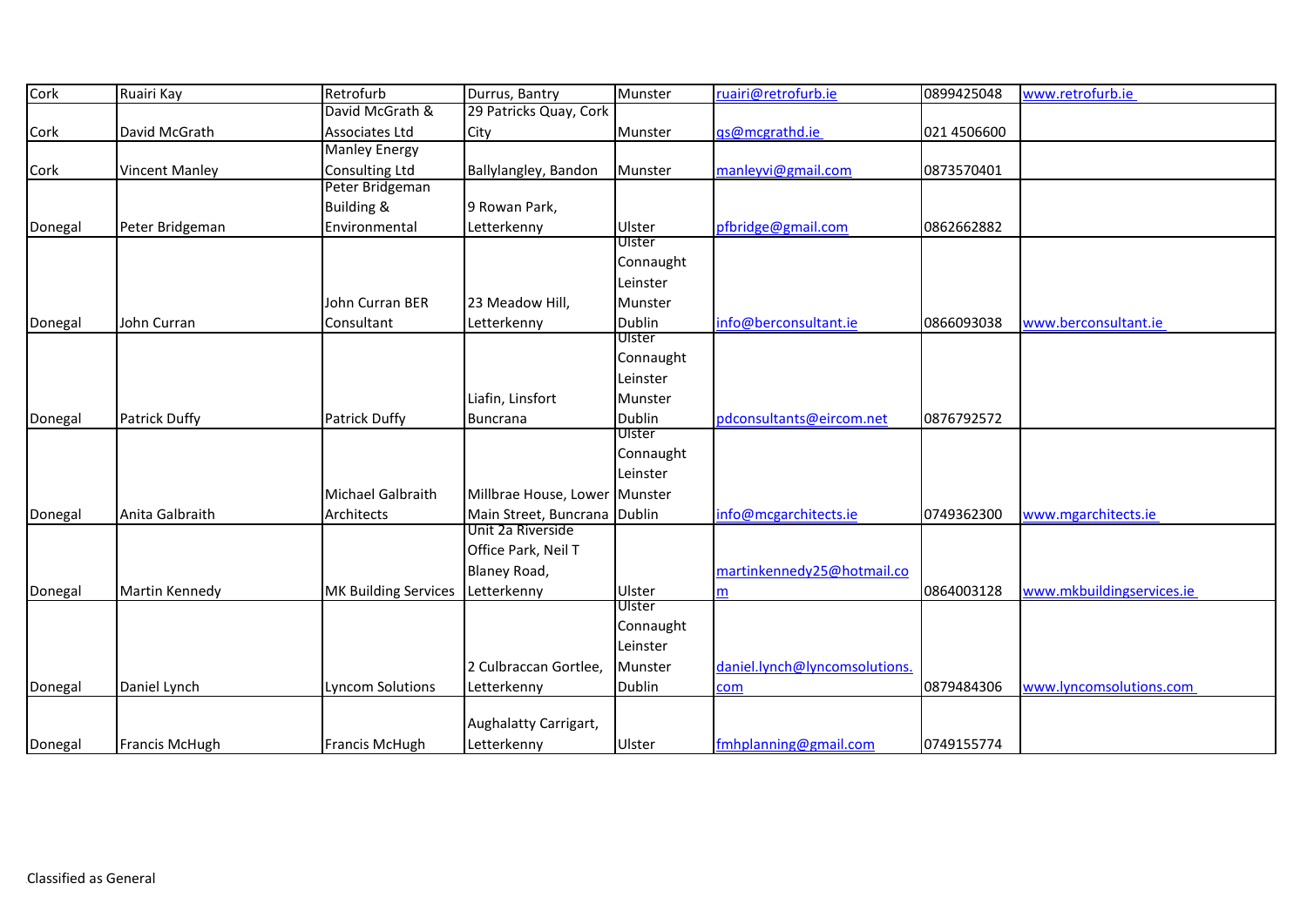|               |                        |                          |                                 | Ulster        |                         |            |                                  |
|---------------|------------------------|--------------------------|---------------------------------|---------------|-------------------------|------------|----------------------------------|
|               |                        |                          |                                 | Connaught     |                         |            |                                  |
|               |                        |                          |                                 | Leinster      |                         |            |                                  |
|               |                        |                          | The Castles, Isle of            | Munster       |                         |            |                                  |
| Donegal       | David McLaughlin       | <b>Proensol Limited</b>  | Doagh, Clonmany                 | <b>Dublin</b> | david@proensol.com      | 0872459497 | www.proensol.com                 |
|               |                        |                          |                                 | Ulster        |                         |            |                                  |
|               |                        |                          |                                 | Connaught     |                         |            |                                  |
|               |                        |                          |                                 | Leinster      |                         |            |                                  |
|               |                        |                          | The Castles, Isle of            | Munster       |                         |            |                                  |
| Donegal       | Gerard McColgan        | <b>Proensol Limited</b>  | Doagh, Clonmany                 | Dublin        | gerard@proensol.com     | 0749378645 | www.proensol.com                 |
|               |                        |                          |                                 | Ulster        |                         |            |                                  |
|               |                        |                          |                                 | Connaught     |                         |            |                                  |
|               |                        | <b>Remtec Consulting</b> | Main Street,                    | Leinster      |                         |            |                                  |
| Donegal       | Stephen O'Sullivan     | Ltd                      | Mountcharles                    | Dublin        | info@remtec.ie          | 0876418902 | www.remtec.ie                    |
|               |                        |                          |                                 | Ulster        |                         |            |                                  |
|               |                        |                          |                                 | Connaught     |                         |            |                                  |
|               |                        |                          | Suite 17 The Cubes              | Leinster      |                         |            |                                  |
|               |                        |                          | Offices, Beacon South           | Munster       |                         |            |                                  |
| Dublin        | Gavin Canavan          | Net Zero                 | Quarter, Sandyford              | <b>Dublin</b> | gavincanavan@netzero.ie | 015354550  | www.netzero.ie                   |
|               |                        |                          | 35 Clarinda Park West, Leinster |               |                         |            |                                  |
| <b>Dublin</b> | <b>Desmond Collins</b> | <b>Desmond Collins</b>   |                                 | <b>Dublin</b> | descol@indigo.ie        | 012846325  | www.desmondcollinsarchitects.net |
|               |                        |                          | Dun Laoghaire                   | Ulster        |                         |            |                                  |
|               |                        |                          | 24 The Business                 | Connaught     |                         |            |                                  |
|               |                        |                          | Centre, Stadium                 | Leinster      |                         |            |                                  |
|               |                        | Codex Energy             | <b>Business Park,</b>           | Munster       |                         |            |                                  |
| <b>Dublin</b> | <b>Terence Daly</b>    | Consultants Ltd          | Ballycoolin                     | <b>Dublin</b> | terence@codexenergy.ie  | 018665151  | www.codexenergy.ie               |
|               |                        |                          |                                 | Ulster        |                         |            |                                  |
|               |                        |                          |                                 | Connaught     |                         |            |                                  |
|               |                        |                          |                                 | Leinster      |                         |            |                                  |
|               |                        |                          | 29 The Waterside,               | Munster       |                         |            |                                  |
| Dublin        | Liam Donohoe           | Liam Donohoe             | <b>Ringsend Road</b>            | Dublin        | Idbeeco@gmail.com       | 0871953301 |                                  |
|               |                        |                          |                                 | Ulster        |                         |            |                                  |
|               |                        |                          |                                 | Connaught     |                         |            |                                  |
|               |                        |                          |                                 | Leinster      |                         |            |                                  |
|               |                        | Roof and Energy          | 9 Luttrellstown Ave,            | Munster       |                         |            |                                  |
| Dublin        | John Doyle             | Survey Ltd               | Castleknock                     | <b>Dublin</b> | johndoyleber@gmail.com  | 0872733113 | www.energysurvey.ie              |
|               |                        |                          | 96 Lakelands Close,             | Leinster      |                         |            |                                  |
| Dublin        | Adam Doyle             | Adam Doyle               | Stillorgan                      | Dublin        | bersdublin@gmail.com    | 0874103316 | www.bersdublin.com               |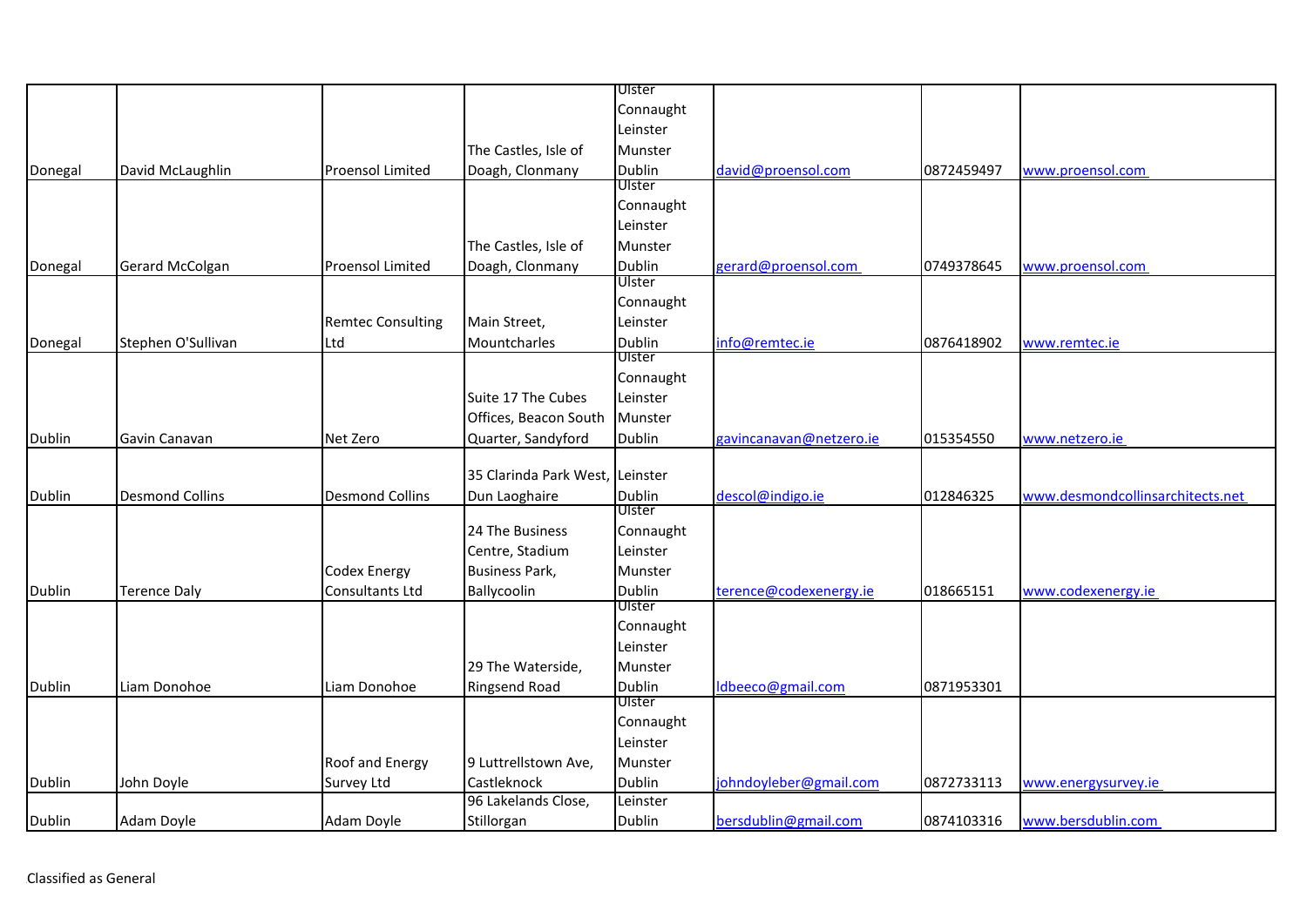|               |                         |                                 |                        | Ulster        |                                |            |                           |
|---------------|-------------------------|---------------------------------|------------------------|---------------|--------------------------------|------------|---------------------------|
|               |                         |                                 |                        | Connaught     |                                |            |                           |
|               |                         |                                 | Unit A, Castle         | Leinster      |                                |            |                           |
|               |                         | Property Team - Paul            | Shopping Centre,       | Munster       |                                |            |                           |
| Dublin        | Derek Franklin          | Reddy                           | Swords                 | Dublin        | paulreddy@propertyteam.ie      | 018132565  |                           |
|               |                         |                                 |                        | Ulster        |                                |            |                           |
|               |                         |                                 |                        | Connaght      |                                |            |                           |
|               |                         |                                 |                        | Leinster      |                                |            |                           |
|               |                         |                                 |                        | Munster       |                                |            |                           |
| Dublin        | <b>Richard Godley</b>   | <b>Accent Energy</b>            | 60 Shanganagh Vale     | <b>Dublin</b> | richgod@accentenergy.ie        | 0862465803 |                           |
|               |                         |                                 |                        | Ulster        |                                |            |                           |
|               |                         |                                 |                        | Connaught     |                                |            |                           |
|               |                         |                                 |                        | Leinster      |                                |            |                           |
|               |                         | <b>IHER Energy Services</b>     | IDA Unit 14,           | Munster       |                                |            |                           |
| Dublin        | <b>Michael Hanratty</b> | Ltd                             | Newmarket              | Dublin        | michael@iher.ie                | 014548300  | www.iher.ie               |
|               |                         | <b>IHER Energy Services</b>     | IDA Unit 4,            |               |                                |            |                           |
| <b>Dublin</b> | Iordanka Iordanova      | Ltd                             | Newmarket              | Dublin        | iiordanova@iher.ie             | 014548300  |                           |
|               |                         |                                 |                        | <b>UIster</b> |                                |            |                           |
|               |                         |                                 |                        | Connaught     |                                |            |                           |
|               |                         |                                 |                        | Leinster      |                                |            |                           |
|               |                         |                                 | 82 Cypress Grove       | Munster       | cathalkellyberservices@gmail.c |            |                           |
| <b>Dublin</b> | Cathal Kelly            | Cathal Kelly                    | Road, Templeogue       | <b>Dublin</b> | om                             | 0863831415 |                           |
|               |                         |                                 |                        |               |                                |            |                           |
|               |                         |                                 | Willow Cottage, Dixon  |               |                                |            |                           |
|               |                         |                                 | Lane, Ballycorus Road, | Leinster      |                                |            |                           |
| Dublin        | Mark Langrell           | Space Plus Ltd                  | Kilternan              | Dublin        | mark@spaceplus.ie              | 0857174451 | www.spaceplus.ie          |
|               |                         |                                 | 42, The Grove          |               |                                |            |                           |
|               |                         |                                 | Pheasant's Run Little  | Leinster      |                                |            |                           |
| <b>Dublin</b> | Robin Mackie            | Robin Mackie                    | Pace                   | <b>Dublin</b> | robinmackie@mac.com            | 0876359102 | www.robinmackie.com       |
|               |                         |                                 | 3 Sir Ivor Mall, The   |               |                                |            |                           |
|               |                         |                                 | Chase, Brewery Road,   | Leinster,     |                                |            |                           |
| Dublin        | Maxim Markovski         | Max Energy Solutions Stillorgan |                        | <b>Dublin</b> | info@maxenergysolutions.ie     | 0868602895 | www.maxenergysolutions.ie |
|               |                         |                                 |                        | Ulster        |                                |            |                           |
|               |                         |                                 |                        | Connaught     |                                |            |                           |
|               |                         |                                 |                        | Leinster      |                                |            |                           |
|               |                         | <b>Eco Energy Ratings</b>       | 12 Ardeevin Court,     | Munster       |                                |            |                           |
| Dublin        | Niall McGonigle         | <b>Ireland Ltd</b>              | Lucan                  | <b>Dublin</b> | niall@eeri.ie                  | 0862300902 | www.eeri.ie               |
|               |                         |                                 | 36 Beechwood Lawns,    | Leinster      |                                |            |                           |
| Dublin        | John O'Leary            | John O'Leary                    | Rathcoole              | <b>Dublin</b> | johnuoleary@gmail.com          | 0864034991 |                           |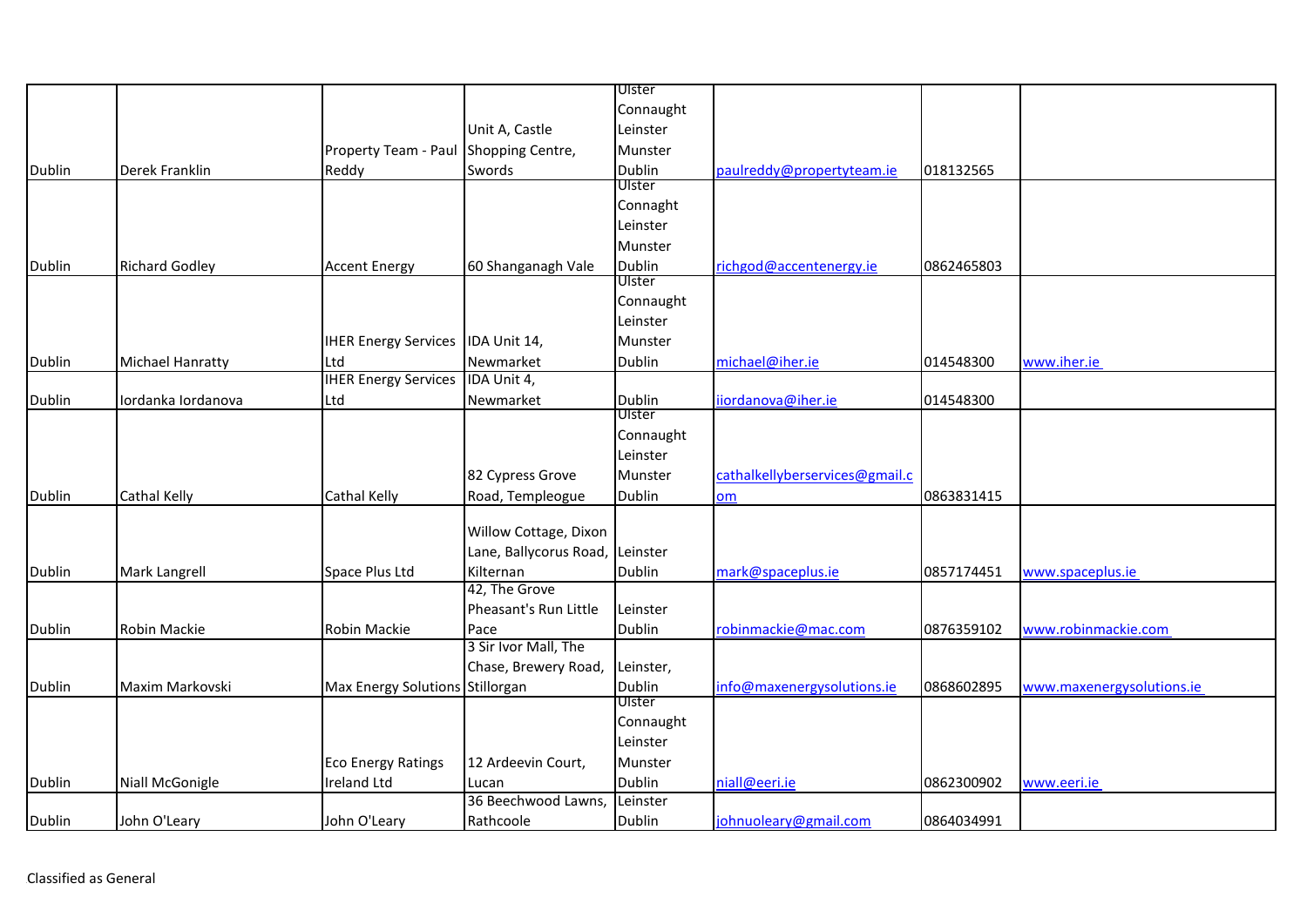|               |                        | <b>IHER Energy Services</b>            | IDA Unit 14,                                       |               |                            |            |                      |
|---------------|------------------------|----------------------------------------|----------------------------------------------------|---------------|----------------------------|------------|----------------------|
| Dublin        | Sheezan Salman         | Ltd                                    | Newmarket                                          | Leinster      | salman@iher.ie             | 014548300  |                      |
|               |                        |                                        | 19 Ballygossan Park,                               | Leinster      |                            |            |                      |
| Dublin        | <b>Cathal Siew</b>     | Cathal Siew                            | <b>Skerries</b>                                    | Dublin        | cathalsiew@gmail.com       | 0838088403 |                      |
|               |                        |                                        |                                                    | Ulster        |                            |            |                      |
|               |                        |                                        |                                                    | Connaught     |                            |            |                      |
|               |                        | O'Connor Sutton                        |                                                    | Leinster      |                            |            |                      |
|               |                        | Cronin & Associates                    |                                                    | Munster       |                            |            |                      |
| <b>Dublin</b> | <b>Matthew Theloke</b> | Ltd                                    | 9 Prussia Street                                   | Dublin        | matthew.theloke@ocsc.ie    | 0871934779 | www.ocsc.ie          |
|               |                        |                                        |                                                    | Ulster        |                            |            |                      |
|               |                        |                                        |                                                    | Connaught     |                            |            |                      |
|               |                        |                                        |                                                    | Leinster      |                            |            |                      |
|               |                        |                                        | Navitus Building,                                  | Munster       |                            |            |                      |
| Dublin        | Oliver Walsh           | Navitus Ltd                            | Cluain Bui, Clonee                                 | Dublin        | ollie@navitus.ie           | 0868213639 | www.navitus.ie       |
|               |                        |                                        |                                                    |               |                            |            |                      |
|               |                        |                                        | <b>Churchtown Business</b>                         |               |                            |            |                      |
|               |                        | <b>Commercial Energy</b>               | Park, Churchtown,                                  | Leinster      |                            |            |                      |
| Dublin        | Junzhe Hou             | <b>Ratings Ltd</b>                     | D14 X244                                           | <b>Dublin</b> | info@cerl.ie               | 012983000  | www.cerl.ie          |
|               |                        |                                        |                                                    | Leinster      | championenergysurveys@gmai |            |                      |
| Dublin        | Sean O'Malley          | Sean O'Malley                          | <b>Skerries</b>                                    | Dublin        | com                        | 0860525176 |                      |
|               |                        |                                        |                                                    | Ulster        |                            |            |                      |
|               |                        |                                        |                                                    | Connaght      |                            |            |                      |
|               |                        |                                        |                                                    | Leinster      |                            |            |                      |
|               |                        | Homebond Technical Construction House, |                                                    | Munster       |                            |            |                      |
| Dublin 6      | <b>Cathal Scott</b>    | Services Ltd                           | Canal Road                                         | Dublin        | energyservices@homebond.ie | 0860675002 | www.homebond.ie      |
|               |                        |                                        |                                                    | Connaught     |                            |            |                      |
|               |                        |                                        |                                                    | Leinster      |                            |            |                      |
|               |                        | <b>Mande Consulting</b>                | Unit 4, Oak Close                                  | Munster       |                            |            |                      |
| Dublin 12     | Eamonn Brown           | <b>Engineers Ltd</b>                   | Western Business Park Dublin                       |               | eamonn@mande.ie            | 014508485  | www.mande.ie         |
|               |                        |                                        | 130 Whitehall Road,                                | Leinster      |                            |            |                      |
| Dublin 12     | Keith O'Connor         | <b>Energy Shift</b>                    | Templeogue                                         | Dublin        | keith@energyshift.info     | 0830316882 | www.energyshift.info |
|               |                        |                                        |                                                    |               |                            |            |                      |
|               |                        | <b>Mande Consulting</b>                | Unit 4, Oak Close                                  | Leinster      |                            |            |                      |
| Dublin 12     | Marek Szmagara         | <b>Engineers Ltd</b>                   | Western Business Park Dublin<br>Unit 3, Churchtown |               | marek@mande.ie             | 014508485  | www.mande.ie         |
|               |                        |                                        |                                                    |               |                            |            |                      |
|               |                        | <b>Commercial Energy</b>               | Business Park,                                     | Leinster,     |                            |            |                      |
| Dublin 14     | Ronan Cadden           | Ratings Ltd                            | Churchtown                                         | Dublin        | info@cerl.ie               | 012983000  | www.cerl.ie          |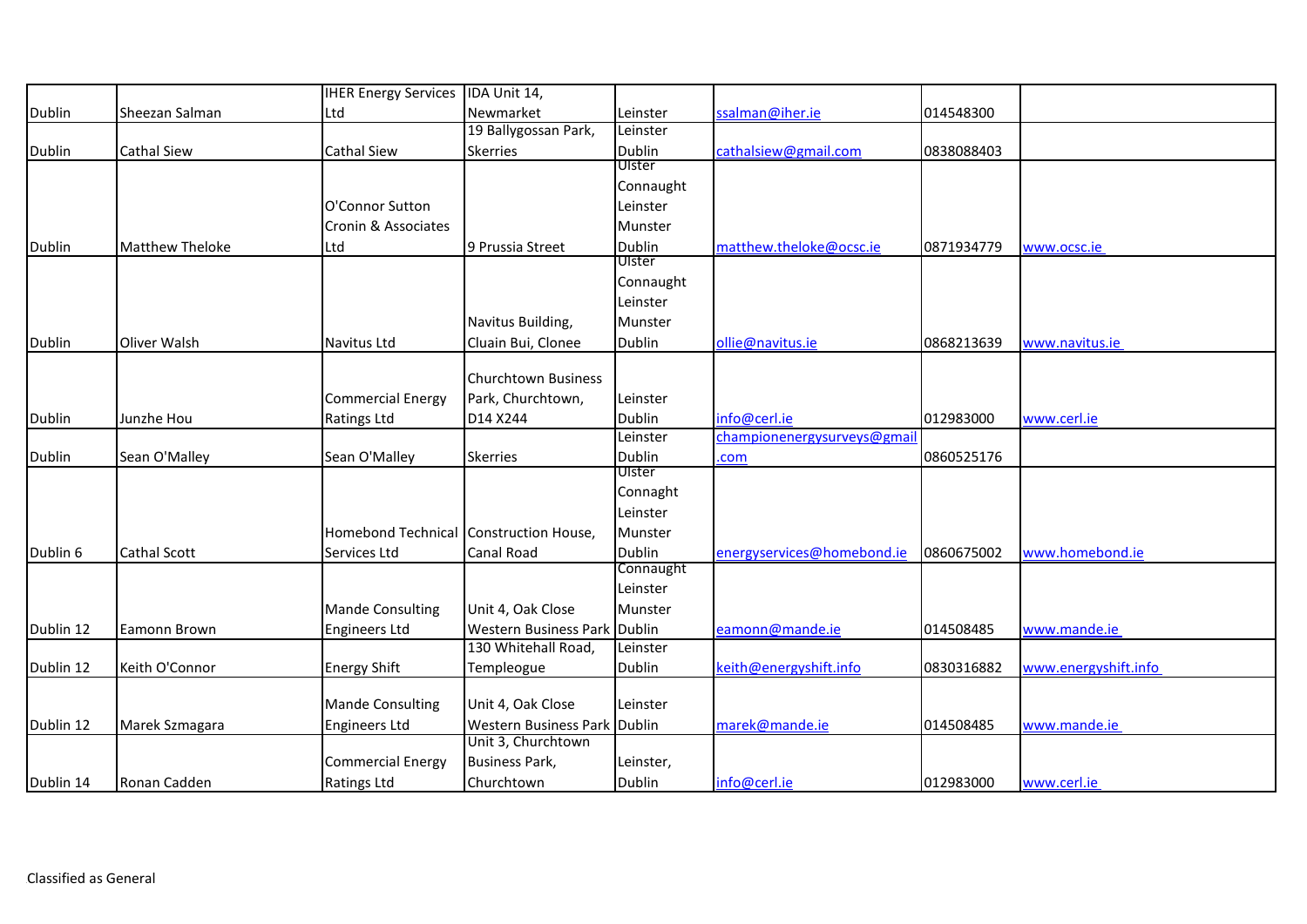|           |                       |                             | Unit 3, Churchtown         |           |                                       |            |                       |
|-----------|-----------------------|-----------------------------|----------------------------|-----------|---------------------------------------|------------|-----------------------|
|           |                       | <b>Commerical Energy</b>    | <b>Business Park,</b>      | Leinster  |                                       |            |                       |
| Dublin 14 | Sean Coffey           | Ratings Ltd                 | Churchtown                 | Dublin    | info@cerl.ie                          | 012983000  | www.cerl.ie           |
|           |                       |                             | Unit 3, Churchtown         |           |                                       |            |                       |
|           |                       | <b>Commercial Energy</b>    | <b>Business Park,</b>      | Leinster  |                                       |            |                       |
| Dublin 14 | Liam Cullen           | <b>Ratings Ltd</b>          | Churchtown                 | Dublin    | liam.cullen@cerl.ie                   | 012983000  | www.cerl.ie           |
|           |                       |                             |                            | Ulster    |                                       |            |                       |
|           |                       |                             |                            | Connaught |                                       |            |                       |
|           |                       |                             |                            | Leinster  |                                       |            |                       |
|           |                       |                             |                            | Munster   |                                       |            |                       |
| Dublin 15 | <b>Niall Farrell</b>  | <b>Niall Farrell</b>        | Codi, Castleknock          | Dublin    | niall.farrell@codi.ie                 | 0877985102 | www.codi.ie           |
|           |                       |                             |                            | Ulster    |                                       |            |                       |
|           |                       |                             |                            | Connaught |                                       |            |                       |
|           |                       |                             | <b>Unit 232</b>            | Leinster  |                                       |            |                       |
|           |                       | Codex Energy                | Blanchardstown,            | Munster   |                                       |            |                       |
| Dublin 15 | Joseph McMahon        | Consultants Ltd             | Coporate Park 2            | Dublin    | joseph@codexenergy.ie                 | 0879595655 | www.codexenergy.ie    |
|           |                       |                             |                            | Ulster    |                                       |            |                       |
|           |                       |                             |                            | Connaught |                                       |            |                       |
|           |                       |                             |                            | Leinster  |                                       |            |                       |
|           |                       |                             | 41 Ballycullen Green,      | Munster   |                                       |            |                       |
| Dublin 24 | Brendan Boyle         | <b>BEP Consulting</b>       | Tallaght                   | Dublin    | info@bepconsulting.ie                 | 0861201755 |                       |
|           |                       |                             | Unit 4, Block B            |           |                                       |            |                       |
|           |                       |                             | <b>Greenhills Business</b> | Leinster  |                                       |            |                       |
| Dublin 24 | <b>Martin Beirne</b>  | <b>MB Energy Services</b>   | Park, Tallaght             | Dublin    | martin@mbenergyservices.com 014626276 |            | www.dcienergy.com     |
|           |                       |                             |                            | Ulster    |                                       |            |                       |
|           |                       |                             |                            | Connaught |                                       |            |                       |
|           |                       |                             | Unit 25 Docklands          | Leinster  |                                       |            |                       |
|           |                       | <b>IHER Energy Services</b> | Innovation Park, East      | Munster   |                                       |            |                       |
| Dublin 3  | Muhammad Taha Rafique | Ltd                         | <b>Wall Road</b>           | Dublin    | taha@iher.ie                          | 014548300  | www.iher.ie           |
|           |                       |                             |                            | Ulster    |                                       |            |                       |
|           |                       |                             |                            | Connaught |                                       |            |                       |
|           |                       |                             |                            | Leinster  |                                       |            |                       |
|           |                       |                             | 45 Millennium Tower,       | Munster   |                                       |            |                       |
| Dublin 4  | <b>Brian Byrne</b>    | Net Zero                    | Charlotte Quay Dock        | Dublin    | brianbyrne@netzero.ie                 | 0864030746 | www.netzero.ie        |
|           |                       |                             |                            | Leinster  |                                       |            |                       |
| Dublin 4  | Conal Lowry           | Conal Lowry                 | 10 Ailesbury Court         | Dublin    | conal@energyassure.ie                 | 0872961616 | www.energyassure.ie   |
|           |                       |                             | 21 Meadowbank,             |           |                                       |            |                       |
| Dublin 6  | Peter Thompson        | Peter Thompson              | <b>Bushy Park Road</b>     | Dublin    | ber@pdt-architect.com                 | 0863130682 | www.pdt-architect.com |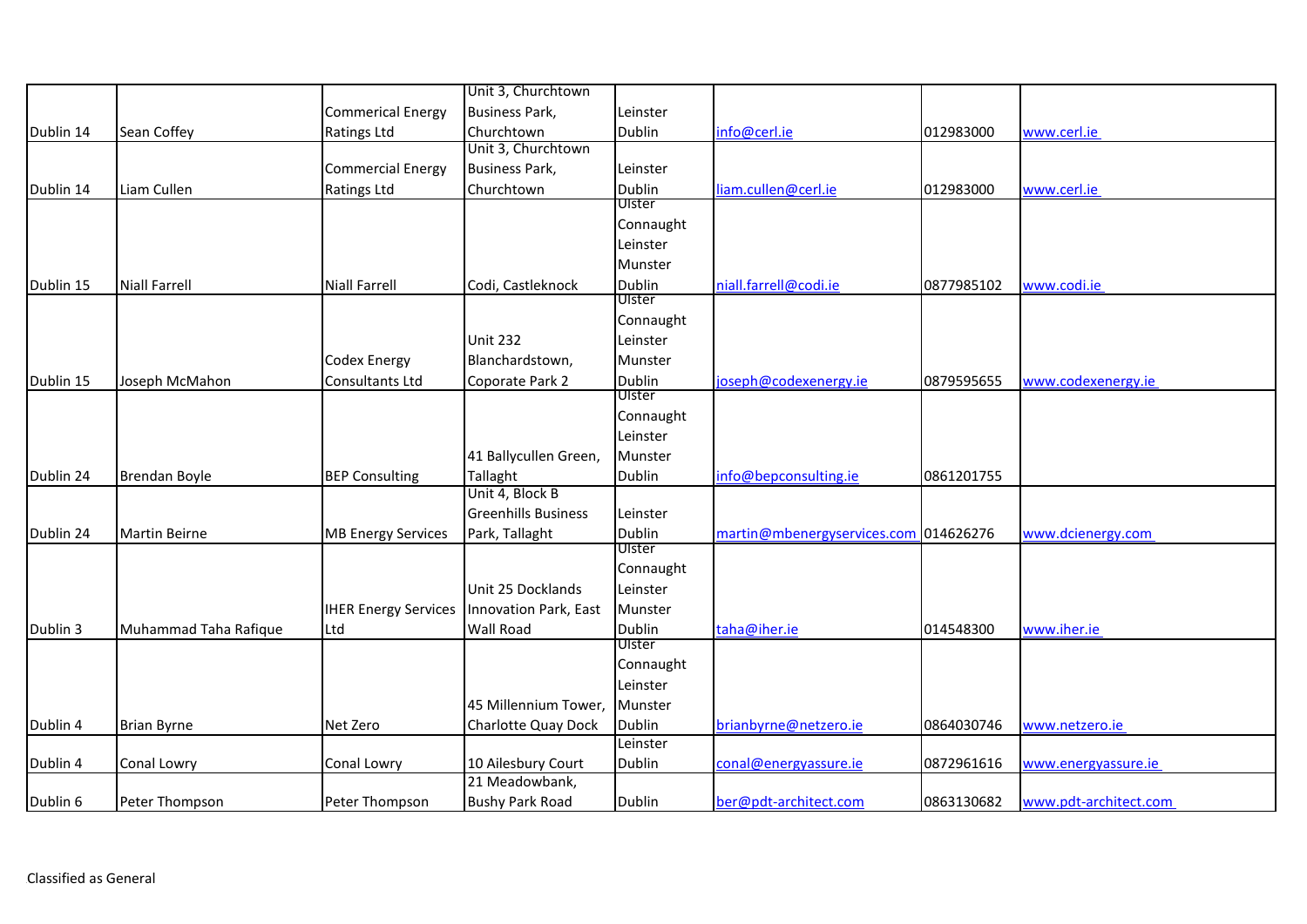|          |                       |                               | 313 North Circular Rd,         |               |                             |            |                          |
|----------|-----------------------|-------------------------------|--------------------------------|---------------|-----------------------------|------------|--------------------------|
| Dublin 7 | Peter Rankin          | Peter Rankin                  | Phibsboro                      | Dublin        | peter@ecospaces.ie          | 0872263415 | www.ecospaces.ie         |
|          |                       |                               |                                | Ulster        |                             |            |                          |
|          |                       |                               |                                | Connaught     |                             |            |                          |
|          |                       |                               |                                | Leinster      |                             |            |                          |
|          |                       | <b>Geraghty Energy</b>        | The Digital Hub, 10/13 Munster |               |                             |            |                          |
| Dublin 8 | <b>Shane Geraghty</b> | Consultants Ltd               | <b>Thomas Street</b>           | <b>Dublin</b> | shane@geraghtyec.ie         | 0831295946 | www.geraghtyec.ie        |
|          |                       | <b>IHER Energy Services</b>   | IDA Unit 14,                   | Leinster      |                             |            |                          |
| Dublin 8 | Eoin Hegarty          | Ltd                           | Newmarket                      | Dublin        | info@iher.ie                | 014548300  |                          |
|          |                       |                               | 53 Glenshesk Road,             |               |                             |            |                          |
| Dublin 9 | Garreth Browne        | Garreth Browne                | Whitehall                      | Dublin        | garreth@athome.ie           | 014433709  | www.athome.ie            |
|          |                       |                               |                                | Ulster        |                             |            |                          |
|          |                       |                               |                                | Connaught     |                             |            |                          |
|          |                       |                               |                                | Leinster      |                             |            |                          |
|          |                       | <b>Barretts Energy</b>        |                                | Munster       |                             |            |                          |
| Galway   | Paraic Barrett        | Rating                        | Furnish, Lettermullen          | Dublin        | barrettsber@ymail.com       | 0879722274 | www.barrettsber.webs.com |
|          |                       |                               | 13 Canons Lane,                |               |                             |            |                          |
| Galway   | John Barry            | John Barry                    | Clifden                        | Connaught     | connemaraber@gmail.com      | 0864094254 |                          |
|          |                       |                               |                                | Ulster        |                             |            |                          |
|          |                       |                               |                                | Connaught     |                             |            |                          |
|          |                       |                               |                                | Leinster      |                             |            |                          |
|          |                       |                               | 27 Gort na Bro,                | Munster       |                             |            |                          |
| Galway   | Paul Garvey           | Eco Efficiency Ireland Rahoon |                                | <b>Dublin</b> | info@ecoefficiency.ie       | 0868581338 | www.ecoefficiency.ie     |
|          |                       | Grealish Glynn &              |                                |               |                             |            |                          |
|          |                       | <b>Associates Archtct</b>     | 1 The punchbowl,               | Connaught     |                             |            |                          |
| Galway   | Des Glynn             | <b>Srvcs LTD</b>              | Ennis Road, Gort               | Munster       | des.glynn@grealishglynn.com | 091632644  |                          |
|          |                       |                               |                                | Ulster        |                             |            |                          |
|          |                       |                               |                                | Connaught     |                             |            |                          |
|          |                       |                               |                                | Munster       |                             |            |                          |
| Galway   | <b>Wayne Hession</b>  | <b>Hession Energy</b>         | Kilgill, Claregalway           | <b>Dublin</b> | hessionenergy@gmail.com     | 0897008222 |                          |
|          |                       |                               |                                | Ulster        |                             |            |                          |
|          |                       |                               |                                | Connaught     |                             |            |                          |
|          |                       |                               |                                | Leinster      |                             |            |                          |
|          |                       | <b>Irwin Project</b>          | The Castle Road,               | Munster       |                             |            |                          |
| Galway   | Patrick Irwin         | Management Ltd                | Creganne, Oranmore             | Dublin        | patjirwin@eircom.net        | 0876402696 |                          |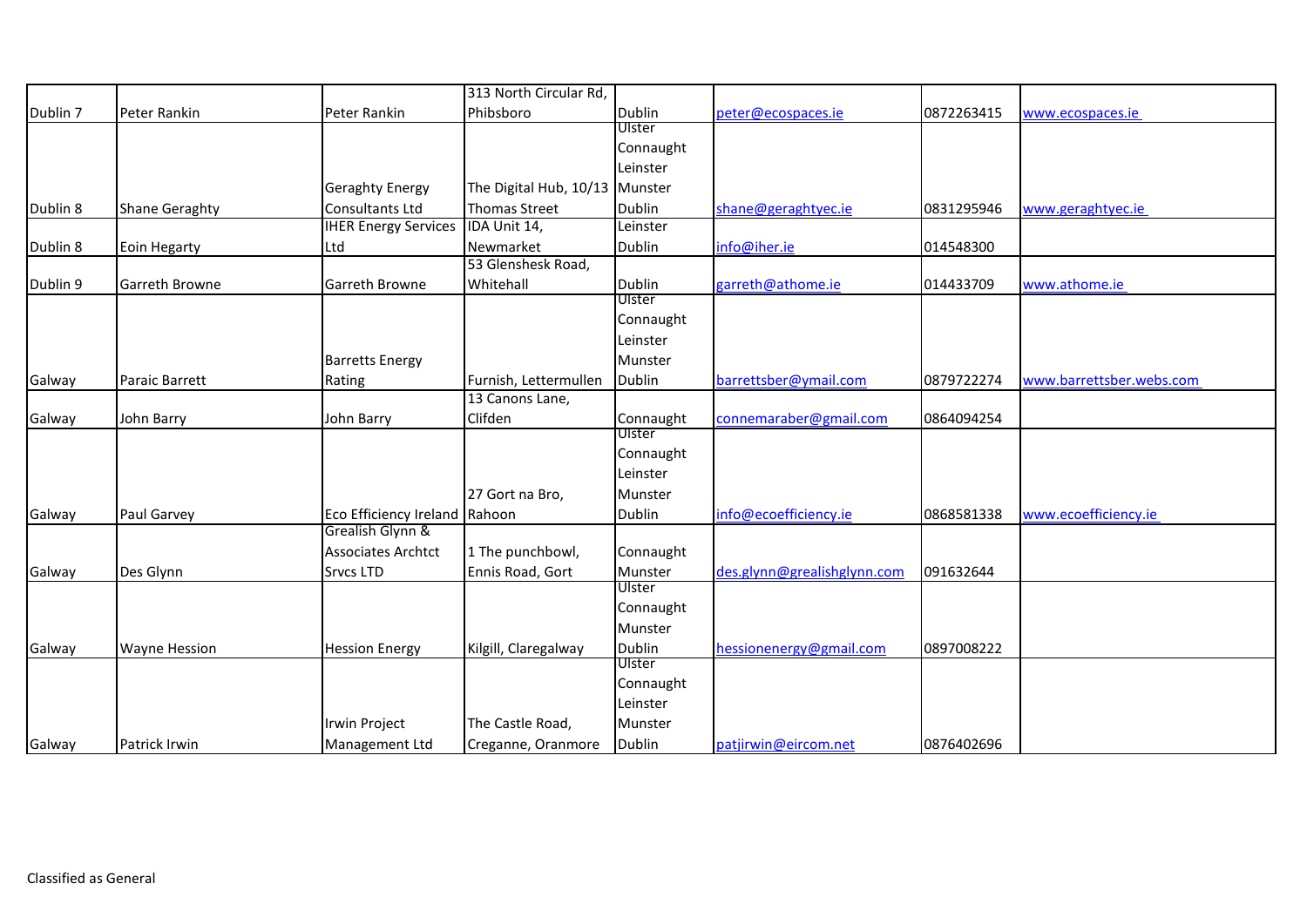|        |                  |                          |                              | Ulster        |                               |            |                          |
|--------|------------------|--------------------------|------------------------------|---------------|-------------------------------|------------|--------------------------|
|        |                  |                          | 14 Caiseal Ur Bothar         | Connaught     |                               |            |                          |
|        |                  |                          | Stiofain,                    | Leinster      |                               |            |                          |
|        |                  |                          | Knocknacarra, Galway Munster |               | alan.akdesignconcepts@gmail.c |            |                          |
| Galway | Alan Kelly       | AK Design Concepts       | City                         | <b>Dublin</b> | om                            | 0868320500 |                          |
|        |                  |                          |                              | Ulster        |                               |            |                          |
|        |                  |                          |                              | Connaught     |                               |            |                          |
|        |                  |                          |                              | Leinster      |                               |            |                          |
|        |                  |                          |                              | Munster       |                               |            |                          |
| Galway | Frank Kelly      | Frank Kelly              | Ardvarna, Oughterard         | Dublin        | frank.kellyber@gmail.com      | 0878167527 | www.homesenergyrating.ie |
|        |                  |                          |                              | Connaught     |                               |            |                          |
| Galway | Michael Lyons    | Michael Lyons            | Funchinmore, Kinvara         | Munster       | galwaybers@gmail.com          | 091734099  | www.galwayber.com        |
|        |                  |                          |                              | Ulster        |                               |            |                          |
|        |                  |                          |                              | Connaught     |                               |            |                          |
|        |                  |                          |                              | Leinster      |                               |            |                          |
|        |                  | Patrick McHugh           |                              | Munster       |                               |            |                          |
| Galway | Patrick McHugh   | Architects               | Shop Street, Tuam            | Dublin        | mchugharchitects@gmail.com    | 09326455   |                          |
|        |                  |                          |                              | Ulster        |                               |            |                          |
|        |                  |                          |                              | Connaught     |                               |            |                          |
|        |                  |                          |                              | Leinster      |                               |            |                          |
|        |                  | <b>BER Assessment</b>    | Salerno Rockbarton           | Munster       |                               |            |                          |
| Galway | Paul McTigue     | Galway                   | North, Salthill              | <b>Dublin</b> | buildingratings2@gmail.com    | 0874652424 |                          |
|        |                  |                          | Ballycurrin Ower,            |               |                               |            |                          |
| Galway | Micheál Monaghan | Micheál Monaghan         | Headford                     | Connaught     | micheal@atechenergy.ie        | 0872614097 | www.atechenergy.ie       |
|        |                  |                          | 6 The Hawthorns,             | Connaught     |                               |            |                          |
| Galway | Ray Nolan        | Ray Nolan                | Trusky West, Barna           | <b>Dublin</b> | raynolan 197@hotmail.com      | 0878301689 |                          |
|        |                  |                          |                              | Ulster        |                               |            |                          |
|        |                  |                          |                              | Connaught     |                               |            |                          |
|        |                  |                          |                              | Leinster      |                               |            |                          |
|        |                  | <b>BER Assessment</b>    | Salerno Rockbarton           | Munster       |                               |            |                          |
| Galway | Daniel O'Grady   | Galway                   | North, Salthill              | Dublin        | buildingratings@gmail.com     | 0879983028 |                          |
|        |                  |                          |                              | Ulster        |                               |            |                          |
|        |                  |                          |                              | Connaught     |                               |            |                          |
|        |                  |                          |                              | Leinster      |                               |            |                          |
|        |                  | <b>First Rate Energy</b> |                              | Munster       |                               |            |                          |
| Galway | Neil Walsh       | Services Ltd             | Ballycasey, Headford         | Dublin        | walsh.neil@yahoo.com          | 0863123758 | www.frenergy.ie          |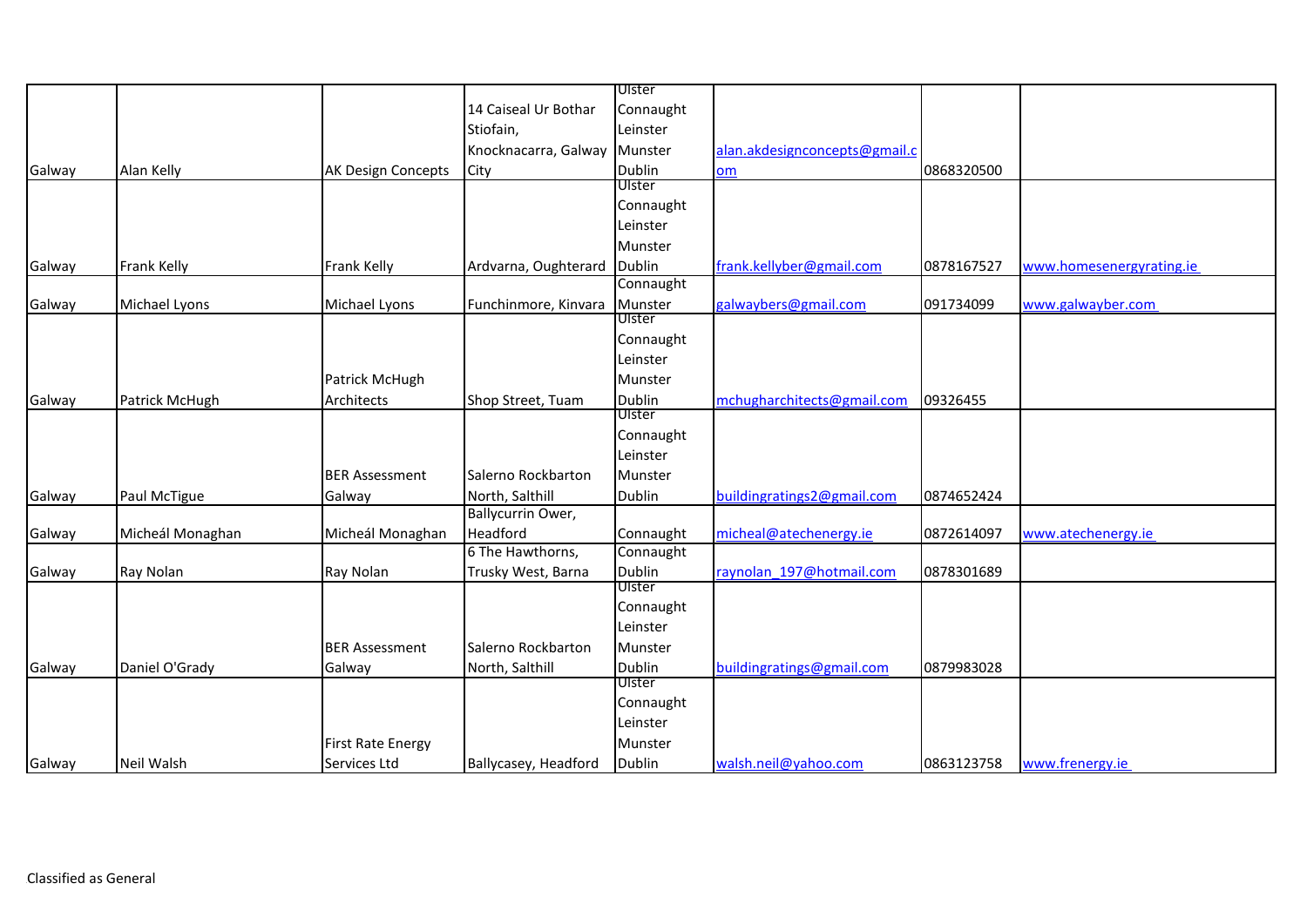|        |                            |                                          |                                   | Ulster    |                        |            |                      |
|--------|----------------------------|------------------------------------------|-----------------------------------|-----------|------------------------|------------|----------------------|
|        |                            |                                          |                                   | Connaught |                        |            |                      |
|        |                            |                                          | T/A A-Rating,                     | Leinster  |                        |            |                      |
|        |                            |                                          | Ballintubber, Cummer, Munster     |           |                        |            |                      |
| Galway | Derrick Walshe             | <b>Derrick Walshe</b>                    | Tuam                              | Dublin    | $info@a$ -rating.ie    | 0879034831 | www.a-rating.ie      |
| Galway | Malgorzata (Gosia) O'Grady | Effigotherm                              | Devon Park, Salthill              | Connaught | gosia.ogrady@gmail.com | 0862166376 | www.effigotherm.ie   |
|        |                            |                                          |                                   | Ulster    |                        |            |                      |
|        |                            |                                          |                                   | Connaught |                        |            |                      |
|        |                            |                                          |                                   | Leinster  |                        |            |                      |
|        |                            |                                          | 24 Cuil Aitinn, Clybaun Munster   |           |                        |            |                      |
| Galway | <b>Brian Fox</b>           | Fox BER Ratings Ltd                      | Road, Galway                      | Dublin    | brian.fox@live.ie      | 0878266241 |                      |
|        |                            |                                          | Ballintubber,                     | Connaught |                        |            |                      |
| Galway | Joan O'Malley              | Joan O'Malley                            | Cummer, Tuam                      | Munster   | joan omalley@yahoo.ie  | 0879566769 |                      |
|        |                            |                                          |                                   | Ulster    |                        |            |                      |
|        |                            |                                          |                                   | Connaught |                        |            |                      |
|        |                            |                                          | T/A Rainbow Energy,               | Leinster  |                        |            |                      |
|        |                            | Eoin Burns and                           | 29 Lighthouse Village,            | Munster   |                        |            |                      |
| Kerry  | Eoin Burns                 | Associates Ltd                           | Fenit                             | Dublin    | eoinburns@eircom.net   | 0868049440 | www.rainbowenergy.ie |
|        |                            | Teicniuil-priory                         |                                   |           |                        |            |                      |
|        |                            | Consulting Engineers 6 Muckross Road,    |                                   |           |                        |            |                      |
| Kerry  | Matt Clarke                | Ltd                                      | Killarney                         | Munster   | info@teicniuil.ie      | 0646639937 | www.tecniuil.ie      |
|        |                            |                                          |                                   | Leinster  |                        |            |                      |
|        |                            | <b>Coghlan Consulting</b>                | 81 New Street,                    | Munster   |                        |            |                      |
| Kerry  | John Paul Coghlan          | <b>Engineering Ltd</b>                   | Killarney                         | Dublin    | info@coghlance.com     | 0879962675 |                      |
|        |                            |                                          | Beenreigh,                        |           |                        |            |                      |
| Kerry  | <b>Brendan Culhane</b>     | <b>TLI Group</b>                         | Abbeydorney, Tralee               | Munster   | brendan.culhane@tli.ie | 0867769605 |                      |
|        |                            |                                          | Knocknaloman,                     |           |                        |            |                      |
| Kerry  | Matthew Dilworth           | Matthew Dilworth                         | Rathmore                          | Munster   | duluchra@yahoo.co.uk   | 0879280035 |                      |
|        |                            |                                          |                                   | Connaught |                        |            |                      |
|        |                            |                                          |                                   | Leinster  |                        |            |                      |
|        |                            |                                          | Beenreigh                         | Munster   |                        |            |                      |
| Kerry  | Andrew Foley               | <b>TLI Group</b>                         | Abbeydorney, Tralee<br>Beenreigh, | Dublin    | andrew.foley@tli.ie    | 0667135710 | www.tli.ie           |
|        |                            |                                          |                                   |           |                        |            |                      |
| Kerry  | Seamus McCarthy            | <b>TLI Group</b><br><b>Brendan Nolan</b> | Abbeydorney, Tralee               | Munster   | seamus.mccarthy@tli.ie | 0867968535 | www.tli.ie           |
|        |                            | Consultant                               | 28 Church Street,                 |           |                        |            |                      |
| Kerry  | Patrick Brendan Nolan      | <b>Engineeering Ltd</b>                  | Listowel                          | Munster   | bnolaneng@eircom.net   | 06821832   |                      |
|        |                            |                                          |                                   |           |                        |            |                      |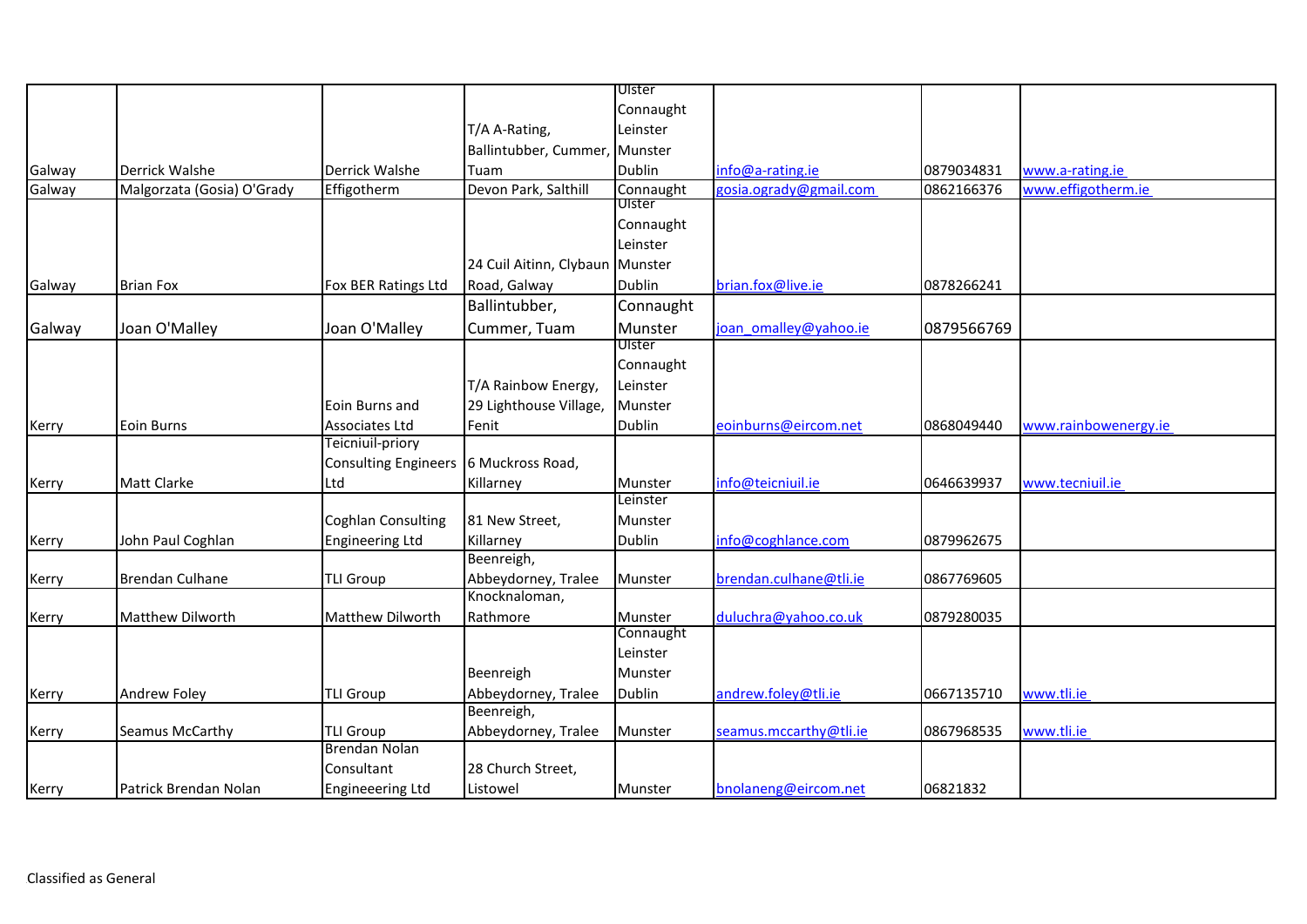|         |                        |                          | No 3, Clover's Place           |               |                                       |             |                        |
|---------|------------------------|--------------------------|--------------------------------|---------------|---------------------------------------|-------------|------------------------|
|         |                        |                          | College Street,                |               |                                       |             |                        |
| Kerry   | Pat O'Connor           | Patrick O'Connor         | Killarney                      | Munster       | patoconnorky@gmail.com                | 0879259599  |                        |
|         |                        |                          |                                | Ulster        |                                       |             |                        |
|         |                        |                          |                                | Connaught     |                                       |             |                        |
|         |                        |                          |                                | Leinster      |                                       |             |                        |
|         |                        |                          | Gortahoosh, Glenflesk, Munster |               | jamesmartinoriordan@gmail.co          |             |                        |
| Kerry   | James Martin O'Riordan | James O'Riordan          | Killarney                      | Dublin        | m                                     | 0872865710  |                        |
|         |                        | Kenneally, Murphy &      | Hillview, Oakpark              |               |                                       |             |                        |
| Kerry   | Derry Prendiville      | Associates Ltd           | Road, Tralee                   | Munster       | info@kenneallymurphy.ie               | 0863712524  | www.kenneallymurphy.ie |
|         |                        |                          |                                | Ulster        |                                       |             |                        |
|         |                        |                          |                                | Connaught     |                                       |             |                        |
|         |                        |                          |                                | Leinster      |                                       |             |                        |
|         |                        |                          |                                | Munster       |                                       |             |                        |
| Kerry   | <b>Gerald Purtill</b>  | <b>Gerald Purtill</b>    | Main St, Ballybunion           | <b>Dublin</b> | ger.purtill@hotmail.com               | 0876653958  |                        |
|         |                        |                          |                                | Ulster        |                                       |             |                        |
|         |                        |                          |                                | Connaught     |                                       |             |                        |
|         |                        |                          |                                | Leinster      |                                       |             |                        |
|         |                        | <b>First Rate Energy</b> | 4 Cashen Close, Dun            | Munster       |                                       |             |                        |
| Kerry   | <b>Kevin Stack</b>     | Services Ltd             | Álainn, Listowel               | Dublin        | stack kevin@hotmail.com               | 0872529395  | www.frenergy.ie        |
|         |                        | Kerry Local              | County Buildings,              |               |                                       |             |                        |
| Kerry   | Shane Mulligan         | Authorities              | Rathass, Tralee                | Munster       | smulliga@kerrycoco.ie                 | 0667183820  |                        |
|         |                        |                          | Addergown, Ballyduff,          |               |                                       |             |                        |
| Kerry   | Seamus McCarthy        | James McCarthy           | Tralee                         | Munster       | seamus.mccarthy1@gmail.com 0863677448 |             |                        |
|         |                        |                          | 1st Floor, 28 Church           |               |                                       |             |                        |
| Kerry   | John Nolan             | John Nolan               | Street, Listowel               | Munster       | johnnolangs@gmail.com                 | 086 8513712 |                        |
|         |                        |                          |                                | Ulster        |                                       |             |                        |
|         |                        |                          |                                | Connaught     |                                       |             |                        |
|         |                        |                          |                                | Leinster      |                                       |             |                        |
|         |                        |                          | 4 Cherryhill, Groyne,          | Munster       |                                       |             |                        |
| Kerry   | Donald Reenstierna     | Donald Reenstierna       | Killorglin                     | <b>Dublin</b> | donreen@eircom.net                    | 087 7415995 |                        |
|         |                        |                          |                                | Ulster        |                                       |             |                        |
|         |                        |                          |                                | Connaught     |                                       |             |                        |
|         |                        |                          |                                | Leinster      |                                       |             |                        |
|         |                        |                          | Moorefield Drive,              | Munster       |                                       |             |                        |
| Kildare | Patricia Brennan       | Brennan Associates       | Newbridge                      | Dublin        | triciabren.energy@gmail.com           | 0877700667  |                        |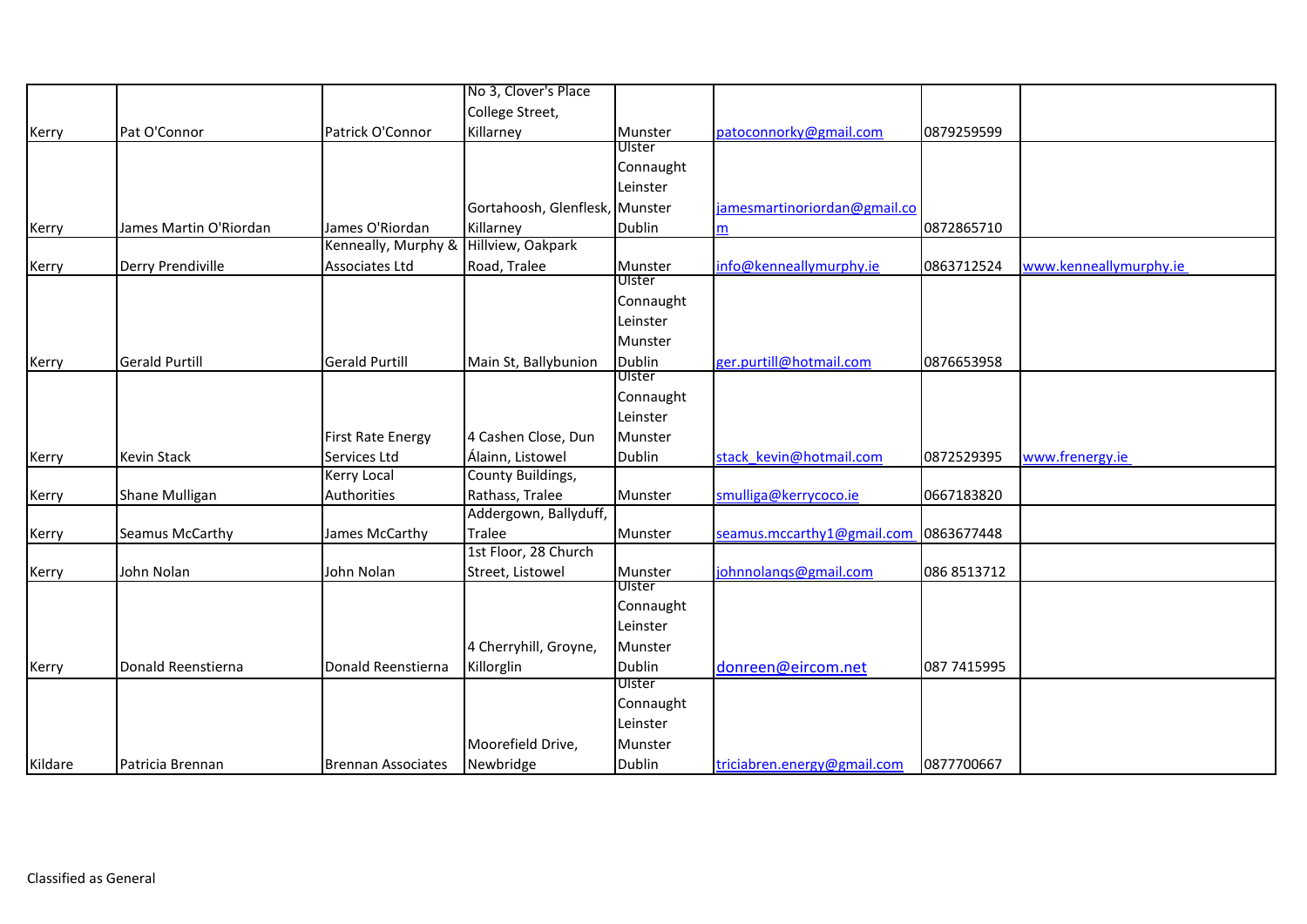|          |                      |                            | Unit G13 Maynooth                         |               |                               |            |                           |
|----------|----------------------|----------------------------|-------------------------------------------|---------------|-------------------------------|------------|---------------------------|
|          |                      |                            | <b>Business Campus,</b>                   | Leinster      |                               |            |                           |
|          |                      | <b>Evolved Energy</b>      | Straffan Road,                            | Munster       |                               |            |                           |
| Kildare  | Pietro Esposito      | <b>Solutions Ltd</b>       | Maynooth                                  | Dublin        | peter@evolvedenergy.ie        | 0838880622 | www.evolvedenergy.ie      |
|          |                      |                            |                                           | Connaught     |                               |            |                           |
|          |                      |                            |                                           | Leinster      |                               |            |                           |
|          |                      |                            | Claregate Street,                         | Munster       |                               |            |                           |
| Kildare  | Paul Heffernan       | Heffernan Surveyors        | Kildare Town                              | <b>Dublin</b> | paul@heffernansurveyors.ie    | 045520773  |                           |
|          |                      |                            |                                           | Ulster        |                               |            |                           |
|          |                      |                            |                                           | Connaught     |                               |            |                           |
|          |                      |                            |                                           | Leinster      |                               |            |                           |
|          |                      |                            |                                           | Munster       |                               |            |                           |
| Kildare  | Patrick Lynch        | T/A Bull and BER           | 61 Hillcrest, Kilcullen                   | Dublin        | paddylynch61@eircom.net       | 0857179121 | www.bullandber.com        |
|          |                      |                            |                                           | Ulster        |                               |            |                           |
|          |                      |                            | Unit G13 Maynooth                         | Connaught     |                               |            |                           |
|          |                      |                            | <b>Business Campus,</b>                   | Leinster      |                               |            |                           |
|          |                      | <b>Evolved Energy</b>      | Straffan Road,                            | Munster       |                               |            |                           |
| Kildare  | James McNamara       | Solutions Ltd              | Maynooth                                  | <b>Dublin</b> | james@evolvedenergy.ie        | 018603710  | www.evolvedenergy.ie      |
|          |                      |                            |                                           | Leinster      |                               |            |                           |
| Kildare  | Des Mulvey           | <b>DM Energy Solutions</b> | Kilkeaskin, Carbury<br>Astral House, Eyre | <b>Dublin</b> | des@dmenergysolutions.com     | 0868154784 | www.dmenergysolutions.com |
|          |                      |                            |                                           | Leinster      |                               |            |                           |
| Kildare  | Aongus O'Dowd        | Aongus O'Dowd              | Street, Newbridge<br>Unit G13 Maynooth    | Dublin        | odowdaongus@gmail.com         | 0872605824 | www.getbercertified.com   |
|          |                      |                            | <b>Business Campus,</b>                   | Leinster      |                               |            |                           |
|          |                      | <b>Evolved Energy</b>      | Straffan Road,                            | Munster       |                               |            |                           |
| Kildare  | <b>Brian Sweeney</b> | Solutions Ltd              | Maynooth                                  | <b>Dublin</b> | brian@evolvedenergy.ie        | 0863780297 | www.evolvedenergy.ie      |
|          |                      |                            |                                           | Leinster,     |                               |            |                           |
| Kildare  | Jonathan Tallon      | JP Tallon                  | Kilmead, Athy                             | <b>Dublin</b> | jptallon@jptallon.ie          | 0871356684 | www.jptallon.ie           |
|          |                      |                            |                                           | Ulster        |                               |            |                           |
|          |                      |                            |                                           | Connaught     |                               |            |                           |
|          |                      | <b>ACS</b> (Axiom          |                                           | Leinster      |                               |            |                           |
|          |                      | Construction               |                                           | Munster       | axiomconstructionservices@out |            |                           |
| Kildare  | Declan White         | Services)                  | 100 Castletown, Leixlip Dublin            |               | look.com                      | 0877971959 | www.axiomcs.ie            |
|          |                      |                            |                                           | Ulster        |                               |            |                           |
|          |                      |                            |                                           | Connaught     |                               |            |                           |
|          |                      |                            | The Burrows,                              | Leinster      |                               |            |                           |
|          |                      |                            | Shellumsrath, Callan                      | Munster       |                               |            |                           |
| Kilkenny | John Brett           | John Brett                 | Road                                      | Dublin        | mrjohnbrett@yahoo.ie          | 0860598109 |                           |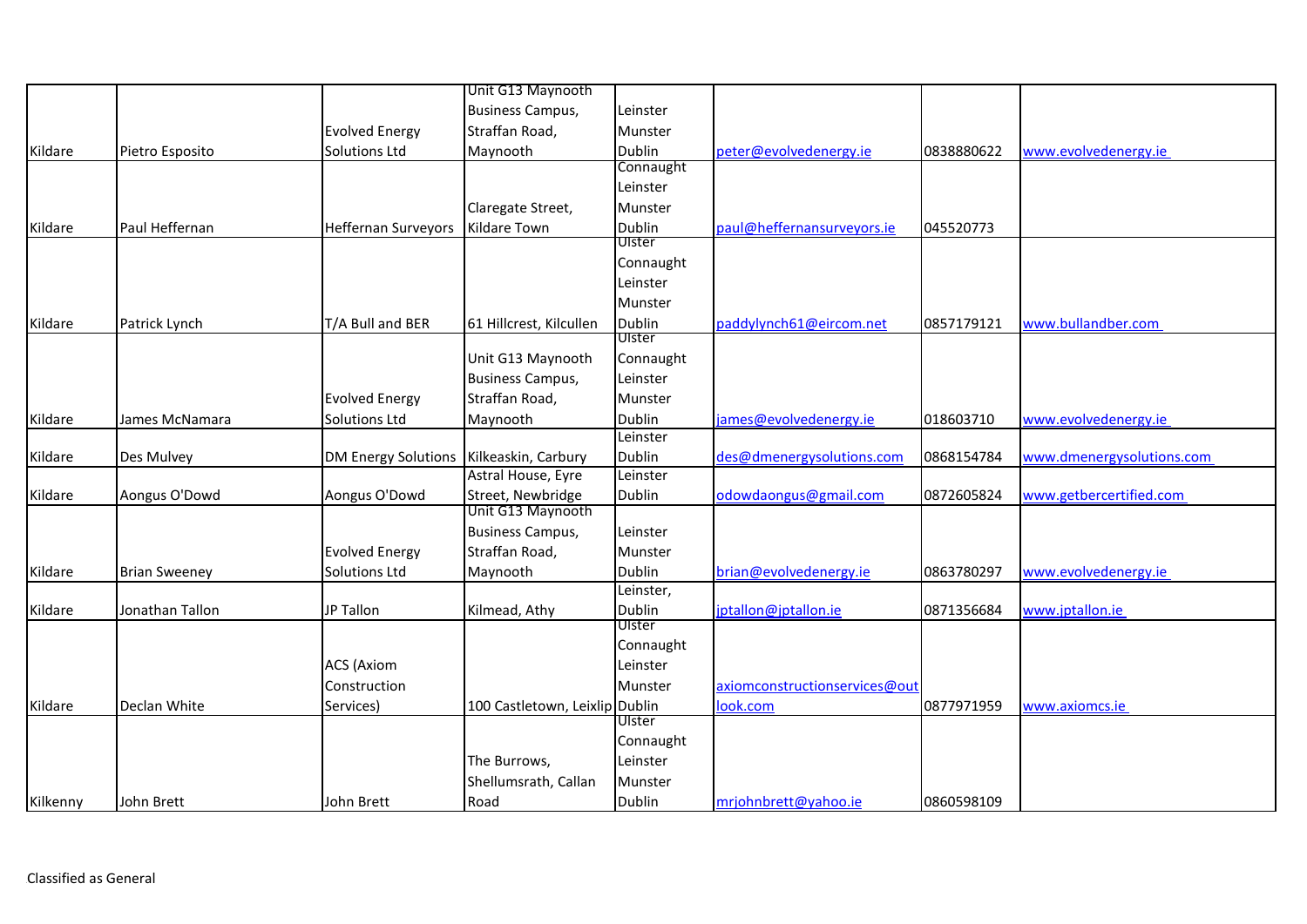|          |                        | <b>Green Scene</b>       | 1 The Parade, Kilkenny     |               |                                |            |                             |
|----------|------------------------|--------------------------|----------------------------|---------------|--------------------------------|------------|-----------------------------|
|          |                        | Environmental -          | (opposite Kilkenny         | Leinster      | martindelahuntyber@gmail.co    |            |                             |
| Kilkenny | Martin Delahunty       | Martin Delahunty         | Castle)                    | Munster       | m                              | 0869886596 | www.martindelahuntybers.ie  |
|          |                        |                          | 53 The Fairways, Old       | Leinster      |                                |            |                             |
|          |                        |                          | Golf Links Road,           | Munster       |                                |            |                             |
| Kilkenny | <b>Brendan Moore</b>   | <b>Brendan Moore</b>     | Kilkenny                   | <b>Dublin</b> | moore.brendanl@gmail.com       | 0874120718 |                             |
|          |                        |                          | 29 The Weir,               | Leinster      |                                |            |                             |
|          |                        |                          | Castlecomer Road,          | Munster       |                                |            |                             |
| Kilkenny | <b>Eddie Power</b>     | <b>Eddie Power BER</b>   | Kilkenny                   | <b>Dublin</b> | eddiepowerber@gmail.com        | 0872225830 | www.eddiepowerber.ie        |
|          |                        |                          |                            | Leinster      |                                |            |                             |
| Kilkenny | Anthony Whittle        | Anthony Whittle          | Kildalton, Piltown         | Munster       | anthonyjwhittle@gmail.com      | 0860847916 |                             |
|          |                        |                          |                            | Connaught     |                                |            |                             |
|          |                        |                          |                            | Leinster      |                                |            |                             |
|          |                        |                          | Morette Emo,               | Munster       |                                |            |                             |
| Laois    | Martin Hanlon          | <b>Martin Hanlon</b>     | Portlaoise                 | Dublin        | mghanlon@hotmail.com           | 0872870985 | www.ber-myhome.ie           |
|          |                        | <b>DP Keane</b>          |                            |               |                                |            |                             |
|          |                        | Architectural            | 24 Jessop Street,          | Leinster      |                                |            | www.dka.ie                  |
| Laois    | Daniel Keane           | <b>Technologists Ltd</b> | Portlaoise                 | Munster       | info@dka.ie                    | 0578681705 |                             |
|          |                        |                          |                            | Ulster        |                                |            |                             |
|          |                        |                          |                            | Connaught     |                                |            |                             |
|          |                        |                          |                            | Leinster      |                                |            |                             |
|          |                        | <b>Property Energy</b>   | Huntington Lodge,          | Munster       |                                |            |                             |
| Laois    | Christopher Moore      | Assessors Ltd            | Killenard                  | <b>Dublin</b> | chris@q50.ie                   | 0863130970 | www.q50.ie                  |
|          |                        |                          |                            |               |                                |            |                             |
|          |                        |                          | 21 Ballymorris Manor,      |               |                                |            |                             |
| Laois    | <b>Adrian Hennessy</b> | <b>Adrian Hennessy</b>   | Portarlington              | Leinster      | hennessyadrian76@gmail.com     | 0876289924 |                             |
|          |                        | Davitt Plan and          | Main Street,               | Ulster        |                                |            |                             |
| Leitrim  | <b>Francis Davitt</b>  | Design                   | Drumkeerin                 | Connaught     | info@davittplanningdesign.ie   | 0719648886 | www.davittplanningdesign.ie |
|          |                        | <b>Energy Efficiency</b> | Carrick Leitrim,           |               | info@energyefficiencyexperts.i |            |                             |
| Leitrim  | Donovan McMorrow       | <b>Experts Ltd</b>       | Manorhamilton              | Connaught     |                                | 0863445116 |                             |
|          |                        |                          |                            | Ulster        |                                |            |                             |
|          |                        |                          |                            | Connaught     |                                |            |                             |
|          |                        |                          | Roselawn House,            | Leinster      |                                |            |                             |
|          |                        | WDU Ltd T/A BER          | <b>National Technology</b> | Munster       |                                |            |                             |
| Limerick | <b>Alan Collins</b>    | Ireland                  | Park, Castletroy           | Dublin        | a.collins@berireland.ie        | 061633398  | www.berireland.ie           |
|          |                        |                          |                            |               |                                |            |                             |
|          |                        | Cusack & Associates,     |                            |               |                                |            |                             |
|          |                        | Planning & Building      | No. 26 Barrington          |               |                                |            |                             |
| Limerick | <b>Fergal Cusack</b>   | <b>Services</b>          | Street, Limerick City      | Munster       | fscusack@gmail.com             | 0861959345 |                             |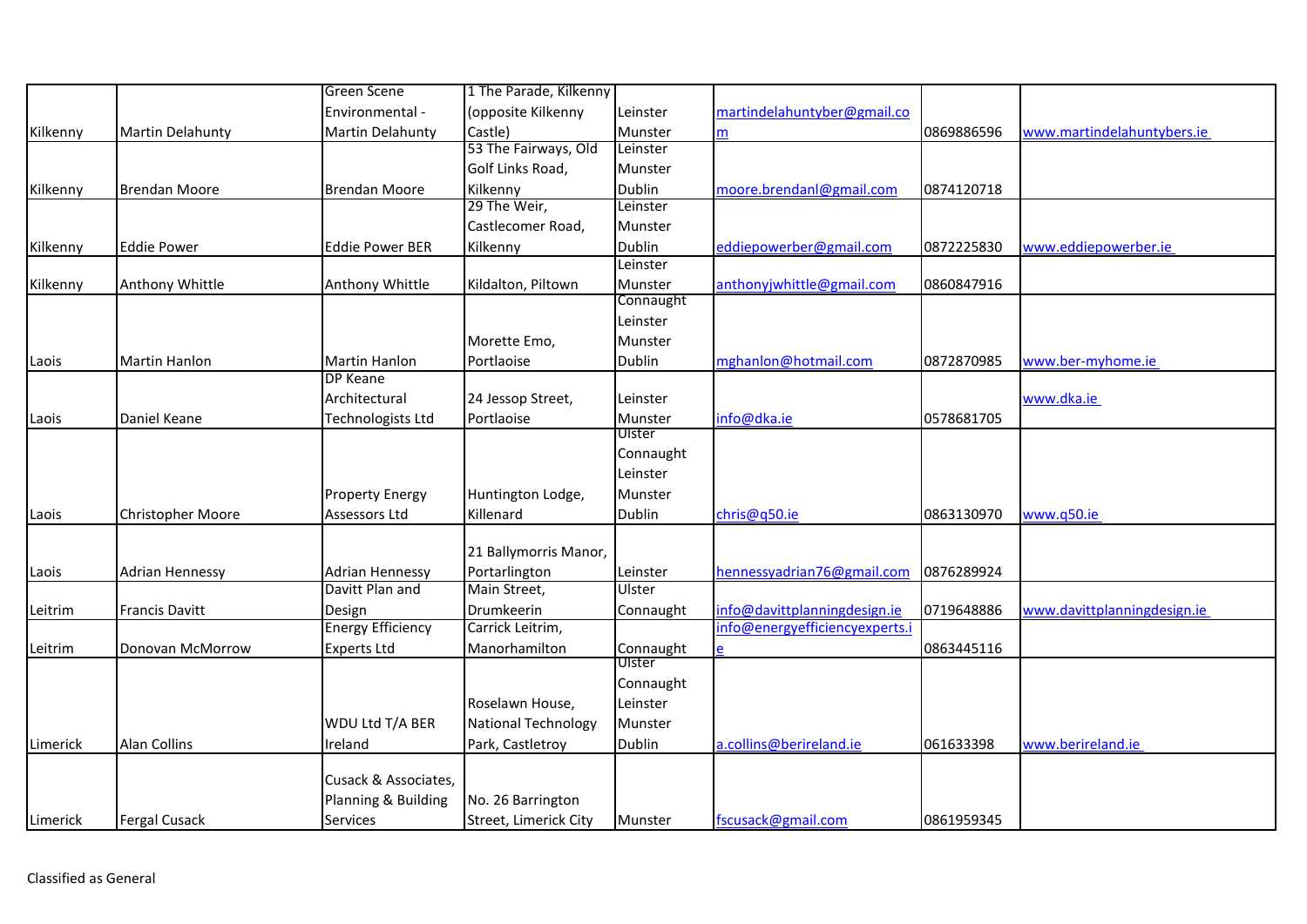|          |                     |                                  |                                 | Ulster    |                           |             |                              |
|----------|---------------------|----------------------------------|---------------------------------|-----------|---------------------------|-------------|------------------------------|
|          |                     |                                  |                                 | Connaught |                           |             |                              |
|          |                     |                                  | <b>Allendale South</b>          | Leinster  |                           |             |                              |
|          |                     |                                  | Circular Road, Limerick Munster |           |                           |             |                              |
| Limerick | Paudie Hehir        | <b>Beraco Ltd</b>                | City                            | Dublin    | phehir@beraco.ie          | 0860456537  | www.beraco.ie                |
|          |                     |                                  |                                 |           |                           |             |                              |
|          |                     | MacMahon &                       |                                 |           |                           |             |                              |
|          |                     | Hardiman Consulting 8 The Grove, |                                 |           |                           |             |                              |
| Limerick | <b>Dermot Kelly</b> | Engineers                        | Dooradoyle Road                 | Munster   | dkelly@iolfree.ie         | 061224936   | www.build.ie                 |
|          |                     |                                  | Ballinguile Croagh,             | Connaught |                           |             |                              |
| Limerick | James Lee-Geary     | A+ Energy Solutions              | Rathkeale                       | Munster   | jamesleegeary@gmail.com   | 0878046187  |                              |
|          |                     |                                  | 60 Dalgaish Park,               |           |                           |             |                              |
| Limerick | Kevin O'Connor      | <b>BER Direct</b>                | Moyross                         | Munster   | berdirect@hotmail.com     | 0852126242  |                              |
|          |                     |                                  |                                 |           |                           |             |                              |
|          |                     | Kelman CK Ltd t/a                | Abbey House, Unit 19            |           |                           |             |                              |
| Limerick | Craig Kelly         | <b>Ecoheat Ireland Ltd</b>       | Grove Island, Corbally          | Munster   | craig@ecoheatireland.ie   | 086 0108176 | www.ecoheatireland.ie        |
|          |                     |                                  |                                 | Connaught |                           |             |                              |
|          |                     |                                  |                                 | Leinster  |                           |             |                              |
|          |                     |                                  | 11 Hazelwood,                   | Munster   |                           |             |                              |
| Limerick | <b>Shane Duhig</b>  | <b>Shane Duhig</b>               | Castletroy                      | Dublin    | shaneduhig@gmail.com      | 0831972303  |                              |
|          |                     |                                  |                                 | Ulster    |                           |             |                              |
|          |                     |                                  |                                 | Connaught |                           |             |                              |
|          |                     |                                  |                                 | Leinster  |                           |             |                              |
|          |                     | <b>Midland Energy</b>            | Block C, N4 Axis                | Munster   |                           |             |                              |
| Longford | Cian Brady          | Consultants Ltd                  | Centre Longford                 | Dublin    | bradycian@hotmail.com     | 0876447828  |                              |
|          |                     |                                  | T/A Jimmy Connell BER           |           |                           |             |                              |
|          |                     | Jimmy Connell                    | Services Lisnagrish,            |           |                           |             |                              |
| Longford | Jimmy Connell       | Auctioneering Ltd                | Edgeworthstown                  | Leinster  | jimmyconnellber@gmail.com | 0872891726  | www.longfordenergyratings.ie |
|          |                     |                                  |                                 | Ulster    |                           |             |                              |
|          |                     |                                  |                                 | Connaught |                           |             |                              |
|          |                     |                                  |                                 | Leinster  |                           |             |                              |
|          |                     | <b>Midland Energy</b>            | <b>Block C N4 Axis</b>          | Munster   |                           |             |                              |
| Longford | Michael Coyle       | Consultants Ltd                  | Centre, Longford                | Dublin    | michael.coyle@mceng.ie    | 0892495913  |                              |
|          |                     |                                  |                                 | Ulster    |                           |             |                              |
|          |                     |                                  |                                 | Connaught |                           |             |                              |
|          |                     |                                  |                                 | Leinster  |                           |             |                              |
|          |                     |                                  |                                 | Munster   |                           |             |                              |
| Longford | Paul Crossan        | Paul Crossan                     | Lyanmore, Ardagh                | Dublin    | pcrossan@eircom.net       | 0879152722  |                              |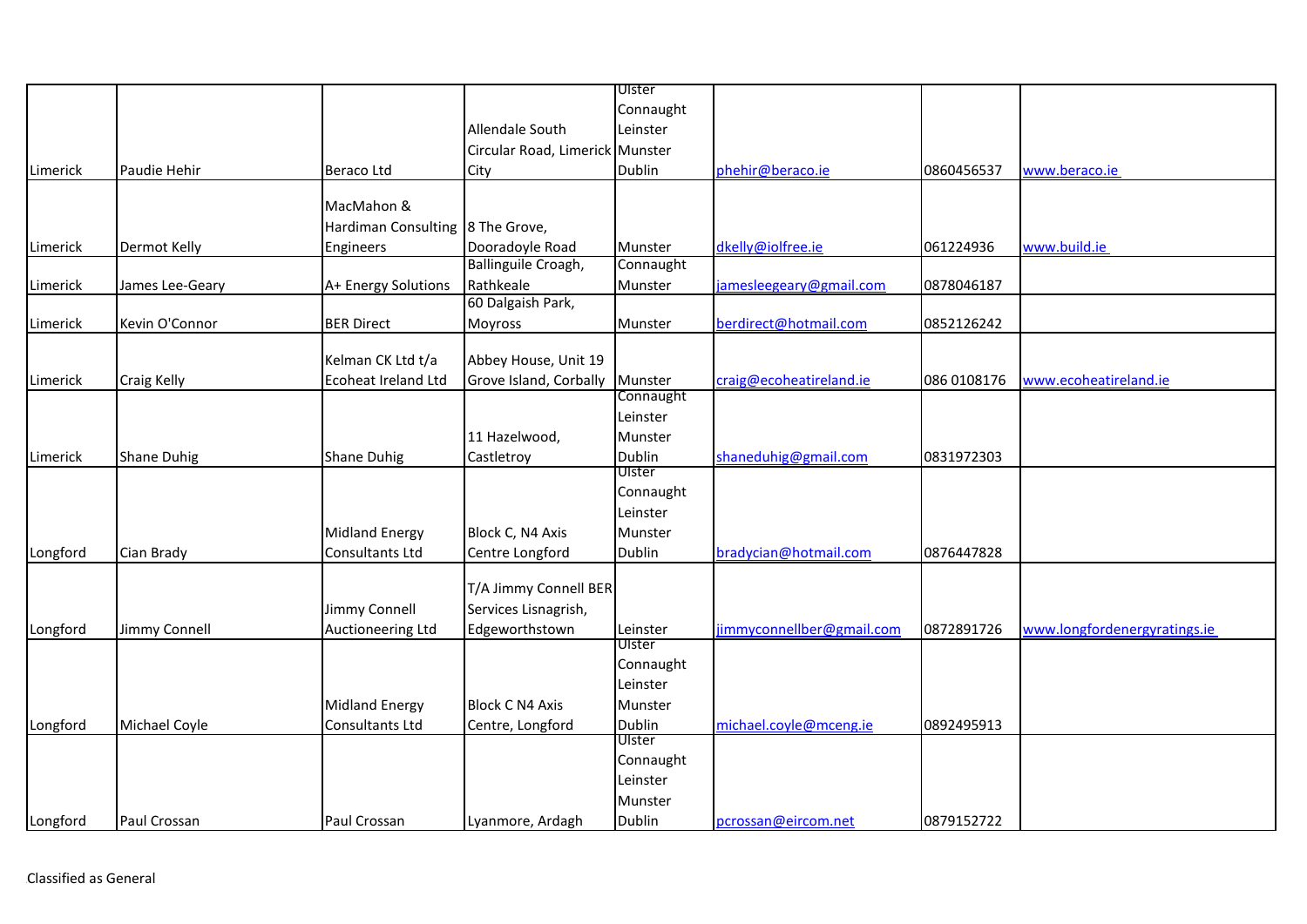|          |                          |                          |                        | Ulster        |                                          |            |                     |
|----------|--------------------------|--------------------------|------------------------|---------------|------------------------------------------|------------|---------------------|
|          |                          |                          |                        | Connaught     |                                          |            |                     |
|          |                          |                          |                        | Leinster      |                                          |            |                     |
|          |                          | DK Energy                |                        | Munster       | dkenergyconsultant@gmail.co              |            |                     |
| Longford | Daniel Keenan            | Consultants              | Drumbaun, Ardagh       | <b>Dublin</b> | m                                        | 0872318439 |                     |
|          |                          |                          |                        | Ulster        |                                          |            |                     |
|          |                          |                          |                        | Connaught     |                                          |            |                     |
|          |                          |                          |                        | Leinster      |                                          |            |                     |
|          |                          | <b>Midland Energy</b>    | <b>Block C N4 Axis</b> | Munster       |                                          |            |                     |
| Longford | John Ryan                | Consultants Ltd          | Centre, Longford       | Dublin        | john.ryan@mceng.ie                       | 0433340451 |                     |
|          |                          | Tracy Connaugton         | Magheraveen,           | Connaught     | tconnaughton@turnerconnaug               |            |                     |
| Longford | <b>Tracy Connaughton</b> | <b>Architect MRIAI</b>   | Lanesborough           | Leinster      | htonarchitects.ie                        | 0833435526 |                     |
|          |                          |                          |                        | Ulster        |                                          |            |                     |
|          |                          |                          |                        | Connaught     |                                          |            |                     |
|          |                          |                          |                        | Leinster      |                                          |            |                     |
|          |                          | <b>DK Energy</b>         |                        | Munster       | dkenergyconsultant@gmail.co              |            |                     |
| Longford | Daniel Keenan            | Consultants              | Drumbaun, Ardagh       | <b>Dublin</b> | m                                        | 0874056936 |                     |
|          |                          |                          |                        | UIster        |                                          |            |                     |
|          |                          |                          |                        | Connaught     |                                          |            |                     |
|          |                          |                          |                        | Leinster      |                                          |            |                     |
|          |                          | C & J Design and         | Bearna Jenkinstown,    | Munster       |                                          |            |                     |
| Louth    | David Begley             | Engineering              | Dundalk                | Dublin        | david.begley@energysurveys.ie 0429383000 |            | www.energysurvey.ie |
|          |                          |                          |                        | Ulster        |                                          |            |                     |
|          |                          |                          |                        | Connaught     |                                          |            |                     |
|          |                          |                          |                        | Leinster      |                                          |            |                     |
|          |                          | <b>CM Nationwide BER</b> | Ardagh, Tullyallen,    | Munster       |                                          |            |                     |
| Louth    | Nicholas Butterly        | Certs Ltd                | Drogheda               | <b>Dublin</b> | nicholas@necber.ie                       | 0877920469 |                     |
|          |                          |                          | Unit 15 East Coast     |               |                                          |            |                     |
|          |                          |                          | <b>Business Park,</b>  |               |                                          |            |                     |
|          |                          | O Reilly Chartered       | Matthews Lane,         | Leinster      |                                          |            |                     |
| Louth    | Ronan Grufferty          | Surveyors Ltd            | Drogheda               | Dublin        | ronan@joreilly.com                       | 0879602412 |                     |
|          |                          |                          |                        | Ulster        |                                          |            |                     |
|          |                          |                          |                        | Connaught     |                                          |            |                     |
|          |                          |                          |                        | Leinster      |                                          |            |                     |
|          |                          |                          | 15 Belfry Drive,       | Munster       |                                          |            |                     |
| Louth    | <b>Robert Mulholland</b> | <b>Robert Mulholland</b> | <b>Dundalk</b>         | Dublin        | robmulholland@eircom.net                 | 0876091906 | www.louthber.ie     |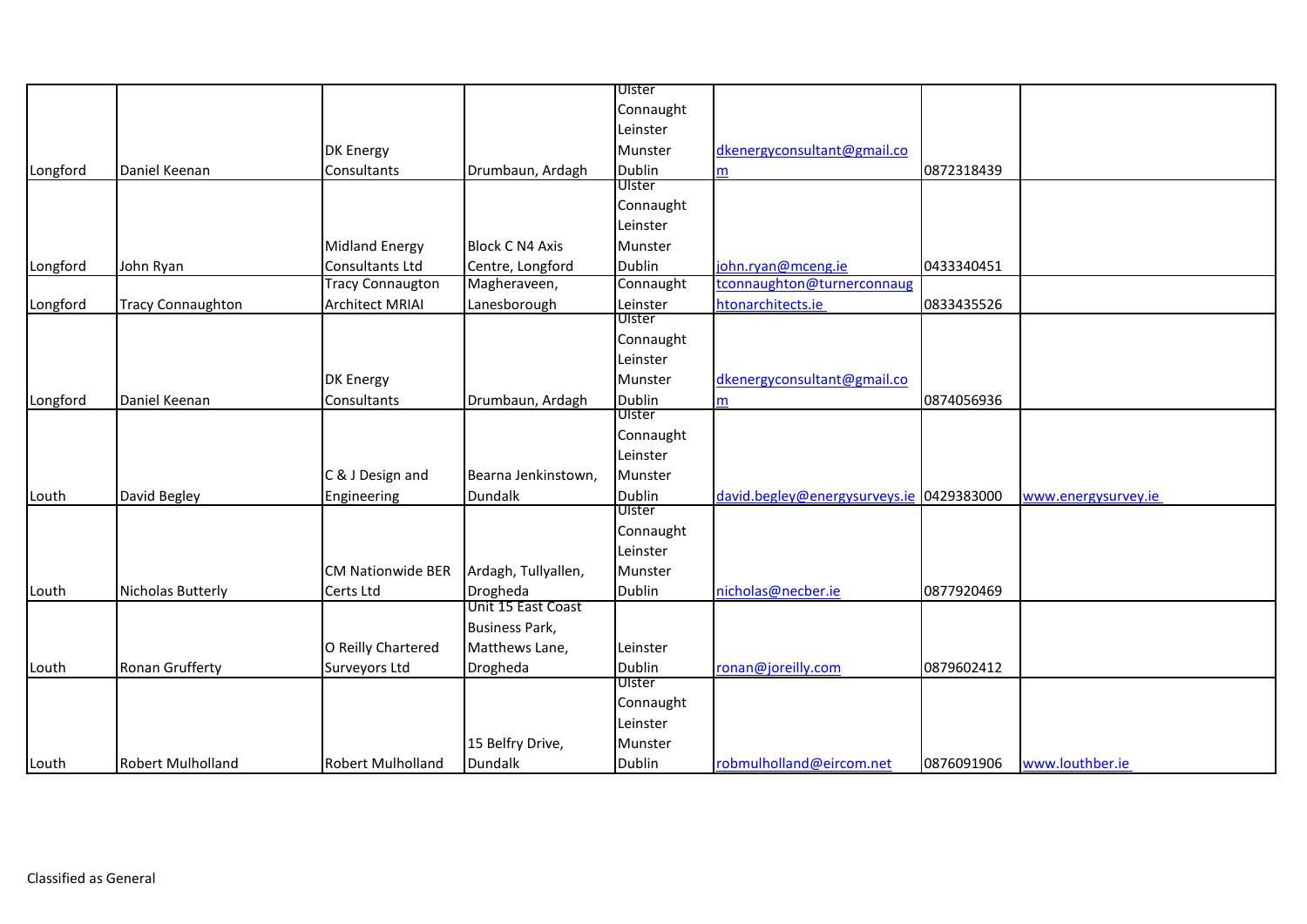|       |                   |                            |                      | Ulster                  |                         |            |                              |
|-------|-------------------|----------------------------|----------------------|-------------------------|-------------------------|------------|------------------------------|
|       |                   |                            |                      | Connaught               |                         |            |                              |
|       |                   |                            | Annavackey           | Leinster                |                         |            |                              |
|       |                   | <b>BER Services Energy</b> | Hackballscross,      | Munster                 |                         |            |                              |
| Louth | Micheal Murtagh   | Consultants Ltd            | <b>Dundalk</b>       | <b>Dublin</b>           | info@berservices.ie     | 0877570725 | www.berservices.ie           |
|       |                   |                            | A.E.S Building Upper | Leinster                |                         |            |                              |
| Louth | Martin O'Brien    | Martin O'Brien             | Mell, Drogheda       | Dublin                  | obpbcl@gmail.com        | 0879516726 | www.beras.ie                 |
|       |                   |                            |                      | Ulster                  |                         |            |                              |
|       |                   |                            |                      | Connaught               |                         |            |                              |
|       |                   |                            |                      | Leinster                |                         |            |                              |
|       |                   | <b>CM Nationwide BER</b>   | Ardagh, Tullyallen,  | Munster                 |                         |            |                              |
| Louth | Roy O'Brien       | Certs Ltd                  | Drogheda             | Dublin                  | roycobrien@gmail.com    | 0857122861 |                              |
|       |                   |                            |                      | Ulster                  |                         |            |                              |
|       |                   |                            |                      | Connaught               |                         |            |                              |
|       |                   |                            |                      | Leinster                |                         |            |                              |
|       |                   | <b>CM Nationwide BER</b>   | Ardagh, Tullyallen,  | Munster                 |                         |            |                              |
| Louth | Seán O'Malley     | Certs Ltd                  | Drogheda             | Dublin                  | sean@necber.ie          | 0857122861 |                              |
|       |                   |                            |                      | Ulster                  |                         |            |                              |
|       |                   |                            |                      | Connaught               |                         |            |                              |
|       |                   | Pepperard Ltd T/A          |                      | Leinster                |                         |            |                              |
|       |                   | Leinster Property          | Gra Mo Chroi,        | Munster                 |                         |            |                              |
| Louth | Peter Taaffe      | Assessors                  | Pepperstown, Ardee   | Dublin                  | info@lpassessors.ie     | 0879626477 | www.lpassessors.ie           |
|       |                   |                            |                      | Ulster                  |                         |            |                              |
|       |                   |                            |                      | Connaught               |                         |            |                              |
|       |                   |                            |                      | Leinster                |                         |            |                              |
|       |                   |                            |                      | Munster                 |                         |            |                              |
| Louth | Stephen Young     | Yoarch Ltd                 | Rathdaniel, Collon   | Dublin<br>Ulster        | stephen@yoarch.ie       | 0419865100 | www.yoarch.ie                |
|       |                   |                            |                      |                         |                         |            |                              |
|       |                   |                            |                      | Connaght                |                         |            |                              |
|       |                   | Pepperard Ltd T/A          |                      | Leinster                |                         |            |                              |
|       |                   | Leinster Property          | Grá mo Chroi,        | Munster                 |                         |            |                              |
| Louth | Donie O'Connor    | Assessors                  | Pepperstown, Ardee   | <b>Dublin</b><br>Ulster | info@lpassessors.ie     |            | 879136369 www.lpassessors.ie |
|       |                   |                            |                      |                         |                         |            |                              |
|       |                   |                            |                      | Connaght<br>Leinster    |                         |            |                              |
|       |                   |                            |                      |                         |                         |            |                              |
|       |                   |                            | The Lane, Dromiskin, | Munster                 |                         |            |                              |
| Louth | <b>Eric Doran</b> | <b>Eric Doran</b>          | <b>Dundalk</b>       | <b>Dublin</b>           | ericdoran.dec@gmail.com | 0861589040 |                              |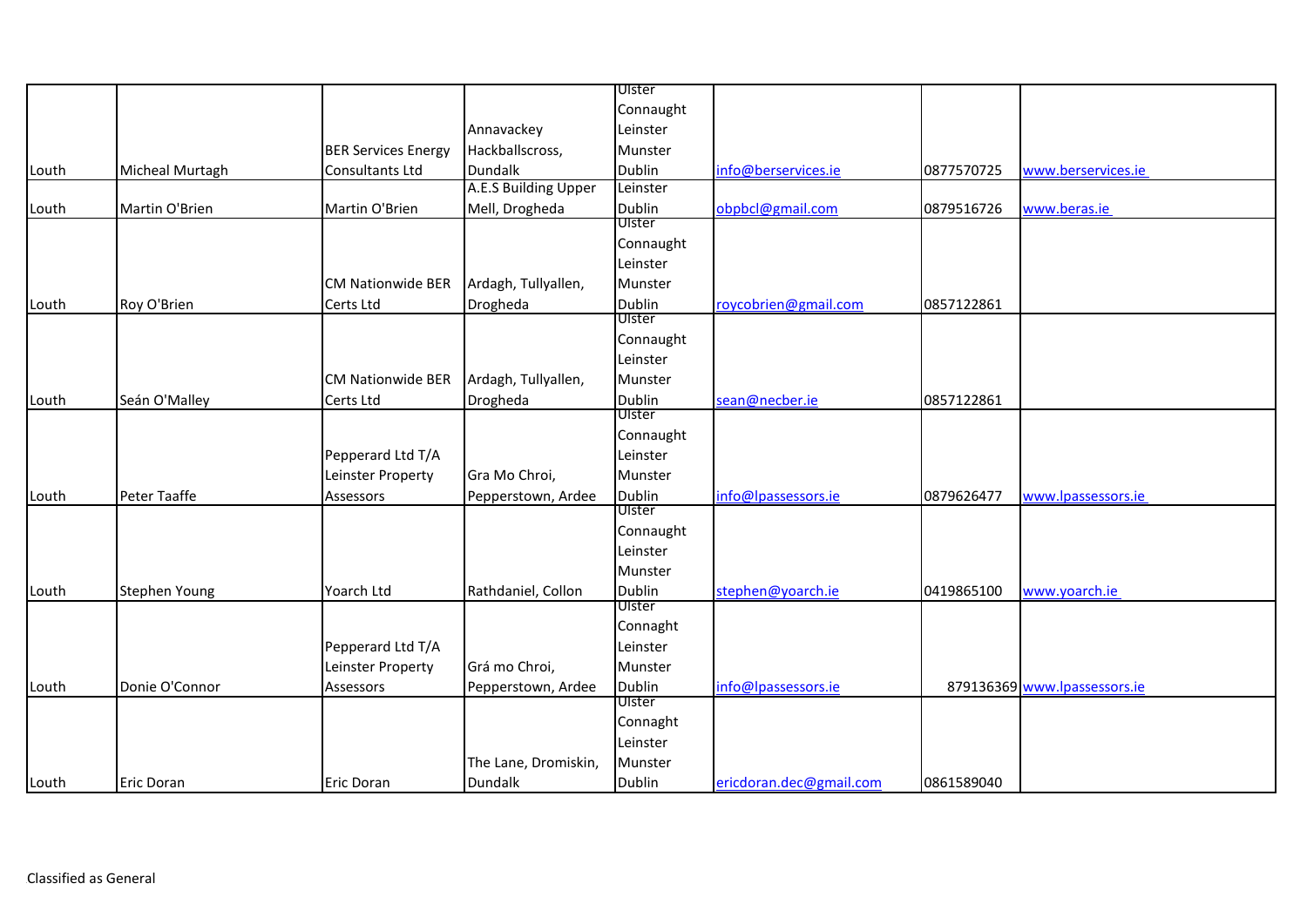|       |                        |                                      |                        | Ulster        |                              |            |                    |
|-------|------------------------|--------------------------------------|------------------------|---------------|------------------------------|------------|--------------------|
|       |                        |                                      |                        | Connaght      |                              |            |                    |
|       |                        | Pepperard Ltd T/A                    |                        | Leinster      |                              |            |                    |
|       |                        | Leinster Property                    | Gra Mo Chroi,          | Munster       |                              |            |                    |
| Louth | <b>Ryan Carroll</b>    | Assessors                            | Pepperstown, Ardee     | Dublin        | Ryan.Carroll@Ipassessors.ie  | 0873805762 | www.lpassessors.ie |
|       |                        |                                      | La Fontaine,           |               |                              |            |                    |
| Mayo  | John Barrett           | John Barrett                         | Castlereagh, Killala   | Connaught     | barrettjohn023@gmail.com     | 0876382709 |                    |
|       |                        |                                      |                        | Ulster        |                              |            |                    |
|       |                        |                                      |                        | Connaught     |                              |            |                    |
|       |                        |                                      |                        | Leinster      |                              |            |                    |
|       |                        | <b>Brady Energy</b>                  | New Antrim Street,     | Munster       |                              |            |                    |
| Mayo  | Cathal Brady           | Consultants                          | Castlebar              | Dublin        | cathal@becs.ie               | 0872073844 | www.becs.ie        |
|       |                        |                                      |                        | Ulster        |                              |            |                    |
|       |                        | <b>Thomas Campbell</b>               |                        | Connaught     |                              |            |                    |
|       |                        | <b>Consulting Engineers</b>          | Cloonkedagh,           | Leinster      |                              |            |                    |
| Mayo  | <b>Thomas Campbell</b> | Ltd                                  | Kiltimagh              | Munster       | tcampbell@tagroup.ie         | 0871367957 | www.tagroup.ie     |
|       |                        |                                      |                        | Ulster        |                              |            |                    |
|       |                        |                                      |                        | Connaught     |                              |            |                    |
|       |                        |                                      |                        | Leinster      |                              |            |                    |
|       |                        |                                      | Lord Edward Street,    | Munster       |                              |            |                    |
| Mayo  | Damien Cawley          | Rubberree Ltd                        | Ballina                | <b>Dublin</b> | damien.cawley@nea.ie         | 09679477   | www.nea.ie         |
|       |                        |                                      | 29 Deerpark,           |               |                              |            |                    |
| Mayo  | <b>Ben Coggins</b>     | <b>Ben Coggins</b>                   | Crossmolina            | Connaught     | irishgreenhomes@yahoo.com    | 0867963333 |                    |
|       |                        |                                      |                        | Ulster        |                              |            |                    |
|       |                        |                                      |                        | Connaught     |                              |            |                    |
|       |                        |                                      | Knockanillaun, Ardagh, | Leinster      |                              |            |                    |
| Mayo  | Sean Holohan           | Rubberree Ltd                        | <b>Ballina</b>         | Munster       | info@nea.ie                  | 0863133502 | www.nea.ie         |
|       |                        |                                      |                        | Ulster        |                              |            |                    |
|       |                        |                                      |                        | Connaught     |                              |            |                    |
|       |                        | Moytechnics Building 9 The Paddocks, |                        | Leinster      |                              |            |                    |
| Mayo  | Enda Jones             | Services                             | Church Road, Ballina   | Dublin        | moytechnics@gmail.com        | 0876811166 |                    |
|       |                        |                                      |                        | Ulster        |                              |            |                    |
|       |                        |                                      |                        | Connaught     |                              |            |                    |
|       |                        |                                      |                        | Leinster      |                              |            |                    |
|       |                        |                                      | 10 Craobh Ban,         | Munster       | padraigmcloughlin@yahoo.co.u |            |                    |
| Mayo  | Padraig McLoughlin     | Padraig McLoughlin                   | Newport                | Dublin        | $\overline{\mathbf{k}}$      | 0871240439 |                    |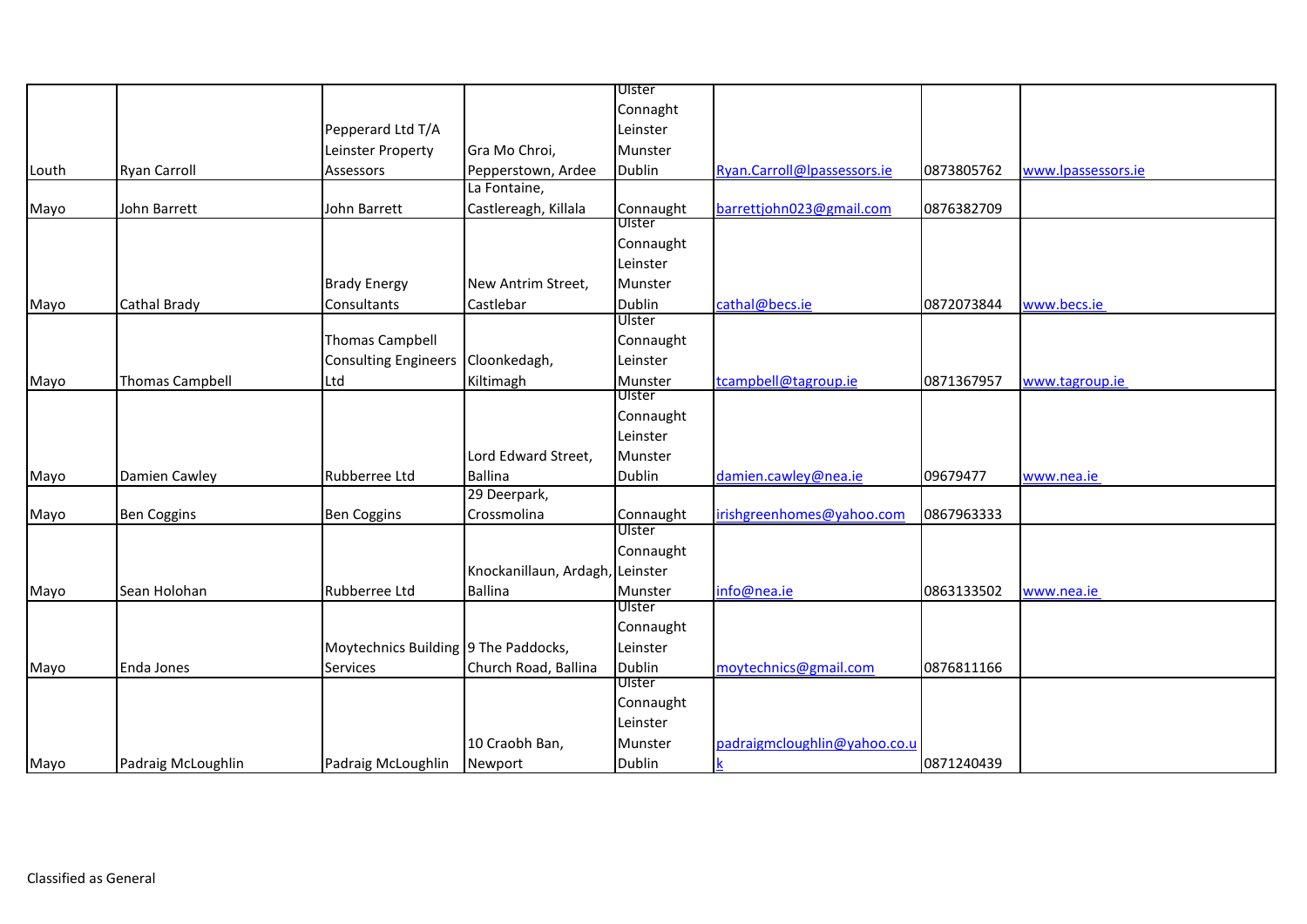|       |                     |                         |                               | Ulster    |                             |             |                       |
|-------|---------------------|-------------------------|-------------------------------|-----------|-----------------------------|-------------|-----------------------|
|       |                     |                         | Unit 1 Udars Na               | Connaught |                             |             |                       |
|       |                     | <b>NEAI</b> (National   | Gaeltacta Industrial          | Leinster  |                             |             |                       |
|       |                     | <b>Energy Advisors</b>  | Estate, Ballina,              | Munster   |                             |             |                       |
| Mayo  | Dietrich Pfeiffer   | Ireland)                | Belmullet                     | Dublin    | info@neai.ie                | 09765001    | www.neai.ie           |
|       |                     | <b>MCM Energy</b>       | Ballykinave,                  |           | info@mcmenergyconsultants.c |             |                       |
| Mayo  | <b>Mike Trench</b>  | Consultants             | Claremorris                   | Connaught | om                          | 0872391431  |                       |
|       |                     |                         |                               | Ulster    |                             |             |                       |
|       |                     |                         |                               | Connaght  |                             |             |                       |
|       |                     |                         | Uduras Industrial             | Leinster  |                             |             |                       |
|       |                     | <b>National Energy</b>  | Estate, Ballina Road,         | Munster   |                             |             |                       |
| Mayo  | Peter Rooney        | <b>Advisors Ireland</b> | Belmullet                     | Dublin    | info@neai.ie                | 09765001    | www.neai.ie           |
|       |                     |                         |                               | Ulster    |                             |             |                       |
|       |                     |                         |                               | Connaught |                             |             |                       |
|       |                     |                         |                               | Leinster  |                             |             |                       |
|       |                     | Martech Design          | O'Rahilly Street,             | Munster   |                             |             |                       |
| Mayo  | <b>Kevin Martin</b> | Solutions               | <b>Ballina</b>                | Dublin    | kevin@martechds.com         | 087 2771509 | www.martechds.com     |
|       |                     |                         |                               | Ulster    |                             |             |                       |
|       |                     |                         |                               | Connaught |                             |             |                       |
|       |                     |                         | Knockanillaun, Ardagh,        | Leinster  |                             |             |                       |
| Mayo  | Sean Holohan        | <b>Rubberree Ltd</b>    | <b>Ballina</b>                | Munster   | info@nea.ie                 | 0863133502  | www.nea.ie            |
|       |                     |                         |                               | Ulster    |                             |             |                       |
|       |                     |                         |                               | Connaught |                             |             |                       |
|       |                     |                         |                               | Leinster  |                             |             |                       |
|       |                     | SC Air Tightness &      | 10 Athlumney Castle,          | Munster   |                             |             |                       |
| Meath | Sean Coyle          | <b>Ventilation Ltd</b>  | Navan                         | Dublin    | sean@scenergyrating.ie      | 0879557778  | www.scenergyrating.ie |
|       |                     |                         |                               | Ulster    |                             |             |                       |
|       |                     |                         |                               | Connaught |                             |             |                       |
|       |                     |                         |                               | Leinster  |                             |             |                       |
|       |                     |                         |                               | Munster   |                             |             |                       |
| Meath | Cillian Donoghue    | <b>BERcerts.ie</b>      | 24 Bridgestreet, Navan Dublin |           | anna@bercerts.ie            | 016856000   | www.bercerts.ie       |
|       |                     |                         |                               | Ulster    |                             |             |                       |
|       |                     |                         |                               | Connaught |                             |             |                       |
|       |                     |                         |                               | Leinster  |                             |             |                       |
|       |                     |                         | 40 Old Fairgreen              | Munster   |                             |             |                       |
| Meath | lan Durnin          | <b>Enerate Limited</b>  | Dunboyne                      | Dublin    | ian.durnin@enerate.ie       | 0868198594  | www.enerate.ie        |
|       |                     |                         | Unit 2 Beechmount,            |           |                             |             |                       |
|       |                     | SC Air Tightness &      | Dan Shaw Road,                | Leinster  |                             |             |                       |
| Meath | Nuala Faulkner      | <b>Ventilation Ltd</b>  | Navan                         | Dublin    | nuala@scenergyrating.ie     | 0876085023  | www.scenergyrating.ie |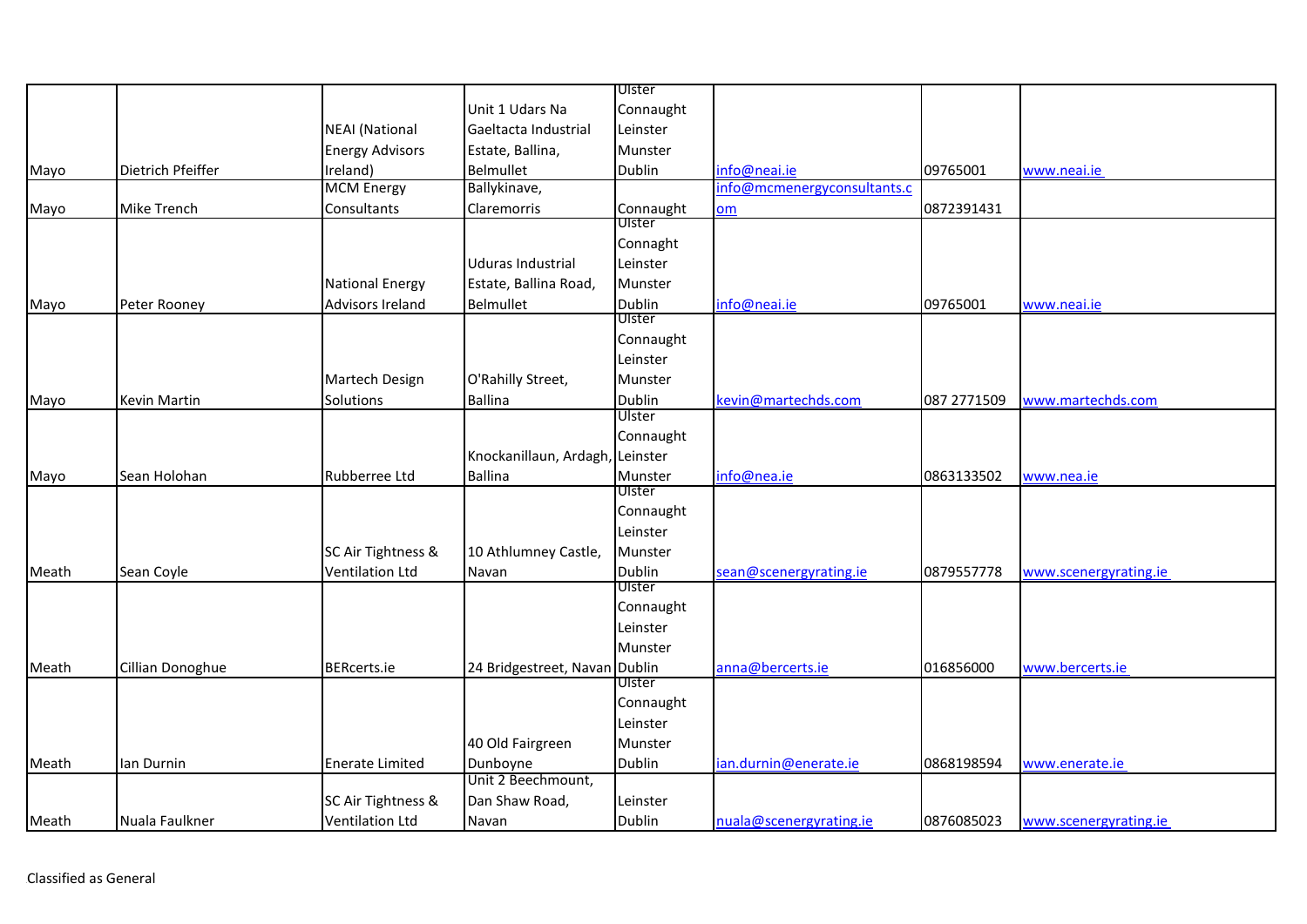|       |                           |                           |                                        | Ulster           |                               |             |                                   |
|-------|---------------------------|---------------------------|----------------------------------------|------------------|-------------------------------|-------------|-----------------------------------|
|       |                           |                           |                                        | Connaught        |                               |             |                                   |
|       |                           |                           |                                        | Leinster         |                               |             |                                   |
|       |                           |                           |                                        | Munster          |                               |             |                                   |
| Meath | <b>Daniel Fennell</b>     | <b>BERcerts.ie</b>        | 24 Bridgestreet, Navan Dublin          |                  | anna@bercerts.ie              | 016856000   | www.bercerts.ie                   |
|       |                           |                           |                                        | Ulster           |                               |             |                                   |
|       |                           |                           |                                        | Connaught        |                               |             |                                   |
|       |                           |                           |                                        | Leinster         |                               |             |                                   |
|       |                           |                           |                                        | Munster          |                               |             |                                   |
| Meath | Joseph Kearney            | <b>BERcerts.ie</b>        | 24 Bridgestreet, Navan Dublin          |                  | anna@bercerts.ie              | 016856000   | www.bercerts.ie                   |
|       |                           |                           |                                        | Ulster           |                               |             |                                   |
|       |                           |                           |                                        | Connaught        |                               |             |                                   |
|       |                           |                           |                                        | Leinster         |                               |             |                                   |
|       |                           |                           | 24 Bridge Street,                      | Munster          |                               |             |                                   |
| Meath | Raymond Kelly             | <b>BERcerts.ie</b>        | Navan                                  | Dublin           | anna@bercerts.ie              | 0469046000  | www.bercerts.ie                   |
|       |                           |                           |                                        | Ulster           |                               |             |                                   |
|       |                           |                           |                                        | Connaught        |                               |             |                                   |
|       |                           |                           |                                        | Leinster         |                               |             |                                   |
|       |                           |                           | NEA Leinster Office,                   | Munster          |                               |             |                                   |
| Meath | Thomas Anthony McDonnell  | Rubberree Ltd             | Navan                                  | Dublin<br>Ulster | tom.mcdonnell@nea.ie          | 0879701522  | www.nea.ie                        |
|       |                           |                           |                                        |                  |                               |             |                                   |
|       |                           |                           |                                        | Connaught        |                               |             |                                   |
|       |                           |                           |                                        | Leinster         |                               |             |                                   |
|       |                           |                           | 25 Cluain Loinn, Kells                 | Munster          |                               |             |                                   |
| Meath | <b>Stephen Reilly</b>     | <b>Stephen Reilly</b>     | Road, Old Castle<br>No. 1 The Willows, | <b>Dublin</b>    | sreillyber@gmail.com          | 0866095219  |                                   |
|       |                           |                           |                                        | Ulster Leinster  | starenergyrating2014@gmail.co |             |                                   |
|       |                           |                           | Downstown Manor,                       | <b>Dublin</b>    |                               | 0831124368  |                                   |
| Meath | Bathrunisa Sheik Jahangir | <b>Star Energy Rating</b> | <b>Duleek</b>                          | Ulster           | m                             |             |                                   |
|       |                           |                           |                                        | Connaght         |                               |             |                                   |
|       |                           |                           | Unit 2 Beechmount,                     | Leinster         |                               |             |                                   |
|       |                           | SC Air Tightness &        | Dan Shaw Road,                         | Munster          |                               |             |                                   |
| Meath | Hugh Mc Mahon             | <b>Ventilation Ltd</b>    | Navan                                  | Dublin           | hugh@scenergyrating.ie        | 087 7173140 | www.scenergyrating.ie             |
|       |                           |                           |                                        | Ulster           |                               |             |                                   |
|       |                           |                           |                                        | Connaught        |                               |             |                                   |
|       |                           |                           |                                        | Leinster         |                               |             |                                   |
|       |                           | SC Air Tightness &        | Unit 2 Beechmount                      | Munster          |                               |             |                                   |
| Meath | Paul McDonnell            | <b>Ventilation Ltd</b>    | Dan Shaw Road Navan Dublin             |                  | sean@scenergyrating.ie        |             | 046 9074344 www.scenergyrating.ie |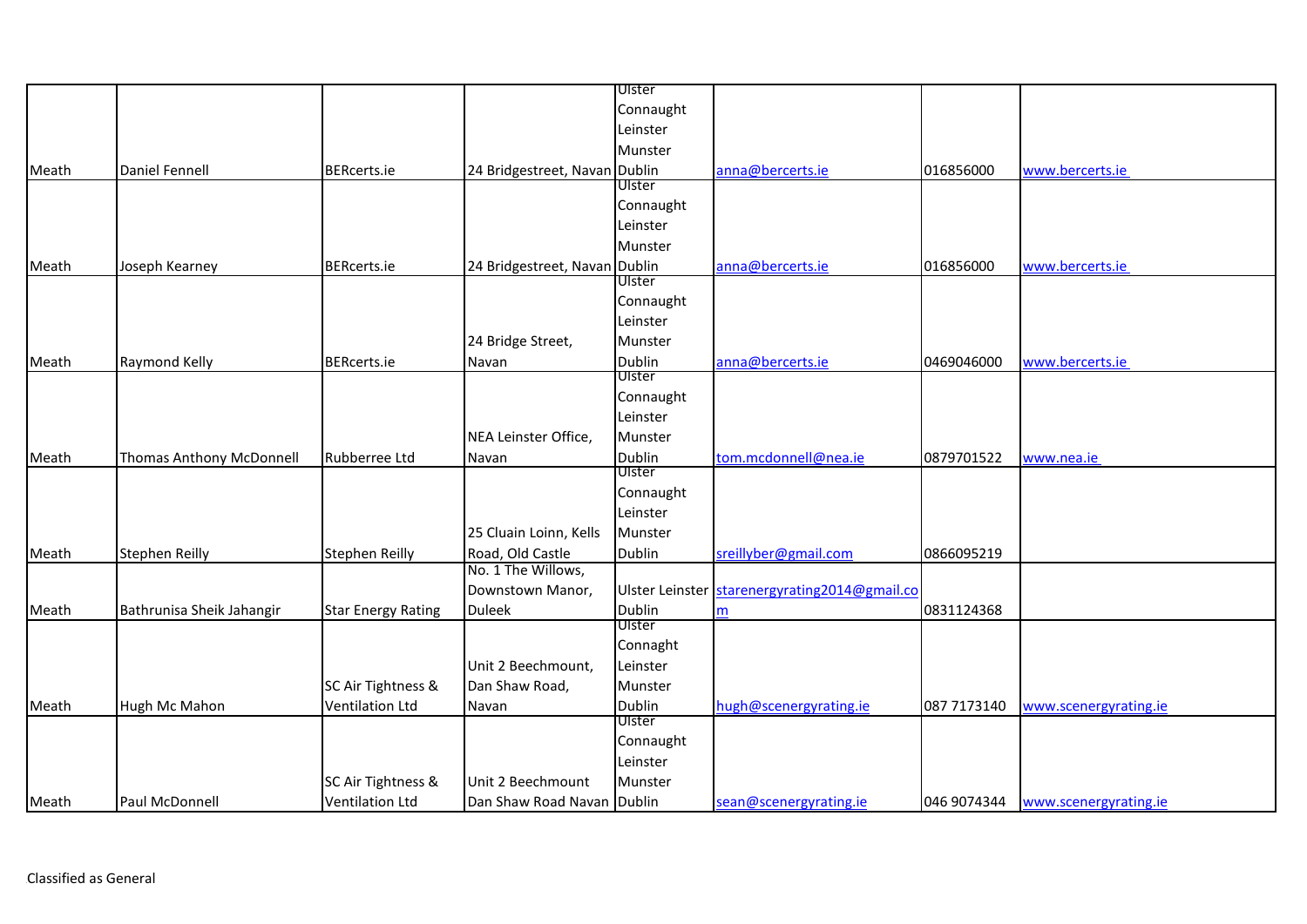|          |                                 |                      |                         | Ulster        |                            |            |                         |
|----------|---------------------------------|----------------------|-------------------------|---------------|----------------------------|------------|-------------------------|
|          |                                 |                      |                         | Leinster      |                            |            |                         |
| Meath    | Patrick Carolan                 | Patrick Carolan      | Kilnalun, Kingscourt,   | Dublin        | paddy.carolan@hotmail.com  | 0872744831 |                         |
|          |                                 |                      |                         | Ulster        |                            |            |                         |
|          |                                 |                      |                         | Connaught     |                            |            |                         |
|          |                                 |                      |                         | Leinster      |                            |            |                         |
|          |                                 |                      | NEA Leinster Office,    | Munster       |                            |            |                         |
| Meath    | <b>Thomas Anthony McDonnell</b> | Rubberree Ltd        | Navan                   | Dublin        | tom.mcdonnell@nea.ie       | 0879701522 | www.nea.ie              |
|          |                                 |                      |                         | <b>Ulster</b> |                            |            |                         |
|          |                                 |                      |                         | Connaght      |                            |            |                         |
|          |                                 |                      |                         | Leinster      |                            |            |                         |
|          |                                 | <b>McGann Energy</b> |                         | Munster       |                            |            |                         |
| Meath    | Luke Boardman                   | Consultants LTD      | Old Road, Kiltale       | Dublin        | info@mecltd.ie             | 0469046099 | www.mecltd.ie           |
|          |                                 |                      |                         | Ulster        |                            |            |                         |
|          |                                 |                      |                         | Connaught     |                            |            |                         |
|          |                                 |                      |                         | Leinster      |                            |            |                         |
|          |                                 | C & J Design and     | Killybegs,              | Munster       |                            |            |                         |
| Monaghan | David McGahon                   | Engineering          | Carrickmacross          | Dublin        | david@energysurveys.ie     | 0879360177 | www.energysurveys.ie    |
|          |                                 |                      |                         | Ulster        |                            |            |                         |
|          |                                 |                      |                         | Connaught     |                            |            |                         |
|          |                                 |                      |                         | Leinster      |                            |            |                         |
|          |                                 |                      | Old Coach Road,         | Munster       |                            |            |                         |
| Monaghan | John McHugh                     | John David McHugh    | Castleblaney            | Dublin        | mchugh.johndavid@gmail.com | 0830504871 |                         |
|          |                                 |                      |                         | Ulster        |                            |            |                         |
|          |                                 |                      |                         | Connaught     |                            |            |                         |
|          |                                 |                      |                         | Leinster      |                            |            |                         |
|          |                                 |                      |                         | Munster       |                            |            |                         |
| Monaghan | <b>Martin Rafter</b>            | <b>Ember Energy</b>  | Killygola, Castleblaney | Dublin        | emberenergy@gmail.com      | 0868298432 |                         |
|          |                                 |                      |                         | Ulster        |                            |            |                         |
|          |                                 |                      |                         | Connaught     |                            |            |                         |
|          |                                 | Pepperard Ltd T/A    |                         | Leinster      |                            |            |                         |
|          |                                 | Leinster Property    |                         | Munster       |                            |            |                         |
| Monaghan | Ciaran Tierney                  | Assessors            | Altertate, Clones       | Dublin        | info@lpassessors.ie        | 0879626477 | www.lpassessors.ie      |
|          |                                 |                      |                         | Ulster        |                            |            |                         |
|          |                                 |                      |                         | Connaught     |                            |            |                         |
|          |                                 |                      |                         | Leinster      |                            |            |                         |
|          |                                 |                      | Market Square,          | Munster       |                            |            |                         |
| Monaghan | <b>Terence Duffy</b>            | Horizon Group        | Castleblayney           | Dublin        | info@horizon-group.ie      | 0429740671 | www.horizonsurveyors.ie |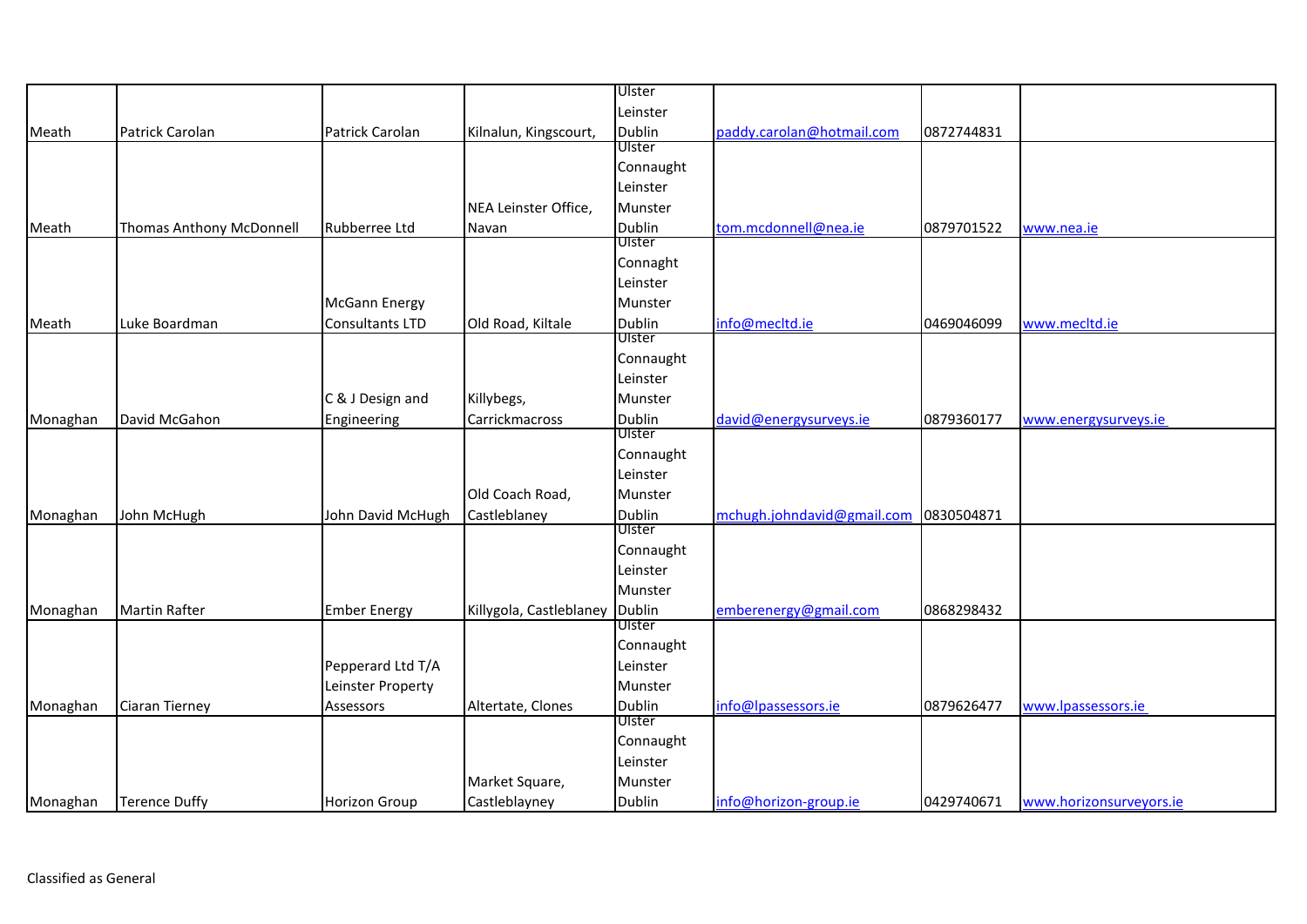|           |                       |                           |                        | Ulster              |                             |             |                              |
|-----------|-----------------------|---------------------------|------------------------|---------------------|-----------------------------|-------------|------------------------------|
|           |                       |                           | Rocktate,              | Leinster            |                             |             |                              |
| Monaghan  | Kevin Crawley         | Kevin Crawley             | Carrickmacross         | Dublin              | kevincrawley.de@gmail.com   | 0876027373  |                              |
|           |                       |                           |                        | Ulster              |                             |             |                              |
|           |                       |                           |                        | Connaught           |                             |             |                              |
|           |                       |                           |                        | Leinster            |                             |             |                              |
|           |                       | Midway Energy             |                        | Munster             | midwayenergyservice@gmail.c |             |                              |
| Offaly    | <b>Tom Carty</b>      | Services                  | Clonoghill Lower, Birr | Dublin              | om                          | 0863913411  | www.midwayenergyservices.net |
|           |                       |                           |                        | Ulster              |                             |             |                              |
|           |                       |                           |                        | Connaught           |                             |             |                              |
|           |                       |                           |                        | Leinster            |                             |             |                              |
|           |                       | Independent Energy        | Rockforest, Killeigh,  | Munster             |                             |             |                              |
| Offaly    | Niall Condron         | Solutions                 | Tullamore              | Dublin              | ntcondron@yahoo.co.uk       | 0868239165  |                              |
|           |                       |                           |                        |                     |                             |             |                              |
| Offaly    | <b>Fergus Garland</b> | Fergus Garland Ltd        | Croghan, Birr          | Leinster<br>Ulster  | fergusgarland1@outlook.com  | 0868475081  |                              |
|           |                       |                           |                        |                     |                             |             |                              |
|           |                       |                           |                        | Connaught           |                             |             |                              |
|           |                       |                           |                        | Leinster            |                             |             |                              |
|           |                       | <b>Varming Consulting</b> | Unit 5 Castle Street,  | Munster             |                             |             |                              |
| Roscommon | Conor Glynn           | Engineers                 | Roscommon Town         | Dublin<br>Connaught | cglynn@varming.ie           | 0906602380  | www.varming.ie               |
|           |                       |                           |                        | Leinster            |                             |             |                              |
|           |                       |                           |                        |                     |                             |             |                              |
|           |                       |                           | NEA Midlands Office,   | Munster             |                             |             |                              |
| Roscommon | Amy Clarke            | Rubberree Ltd             | Roosky                 | Dublin<br>Ulster    | amy.clarke@nea.ie           | 086 4107429 | www.nea.ie                   |
|           |                       |                           |                        | Connaught           |                             |             |                              |
|           |                       |                           |                        | Leinster            |                             |             |                              |
|           |                       |                           |                        | Munster             |                             |             |                              |
| Sligo     | <b>Eamonn Cawley</b>  | Eamonn Cawley             | Castletown, Corballa   | Dublin              | ecawley11@gmail.com         | 0876872867  |                              |
|           |                       |                           |                        | Ulster              |                             |             |                              |
|           |                       |                           |                        | Connaught           |                             |             |                              |
|           |                       | <b>Building Controls</b>  |                        | Leinster            |                             |             |                              |
|           |                       | Management                | Innovation Centre, IT  | Munster             |                             |             |                              |
| Sligo     | Sean Clancy           | <b>Systems Ltd</b>        | Sligo, Ash Lane, Sligo | Dublin              | energyrating@ymail.com      | 0879420578  |                              |
|           |                       |                           |                        | Ulster              |                             |             |                              |
|           |                       |                           |                        | Connaught           |                             |             |                              |
|           |                       | Maughan Energy and        |                        | Leinster            |                             |             |                              |
|           |                       | Environmental             | Main street,           | Munster             |                             |             |                              |
| Sligo     | Patrick Maughan       | Consultants               | Enniscrone             | Dublin              | energy@meec.ie              | 0877760032  | www.meec.ie                  |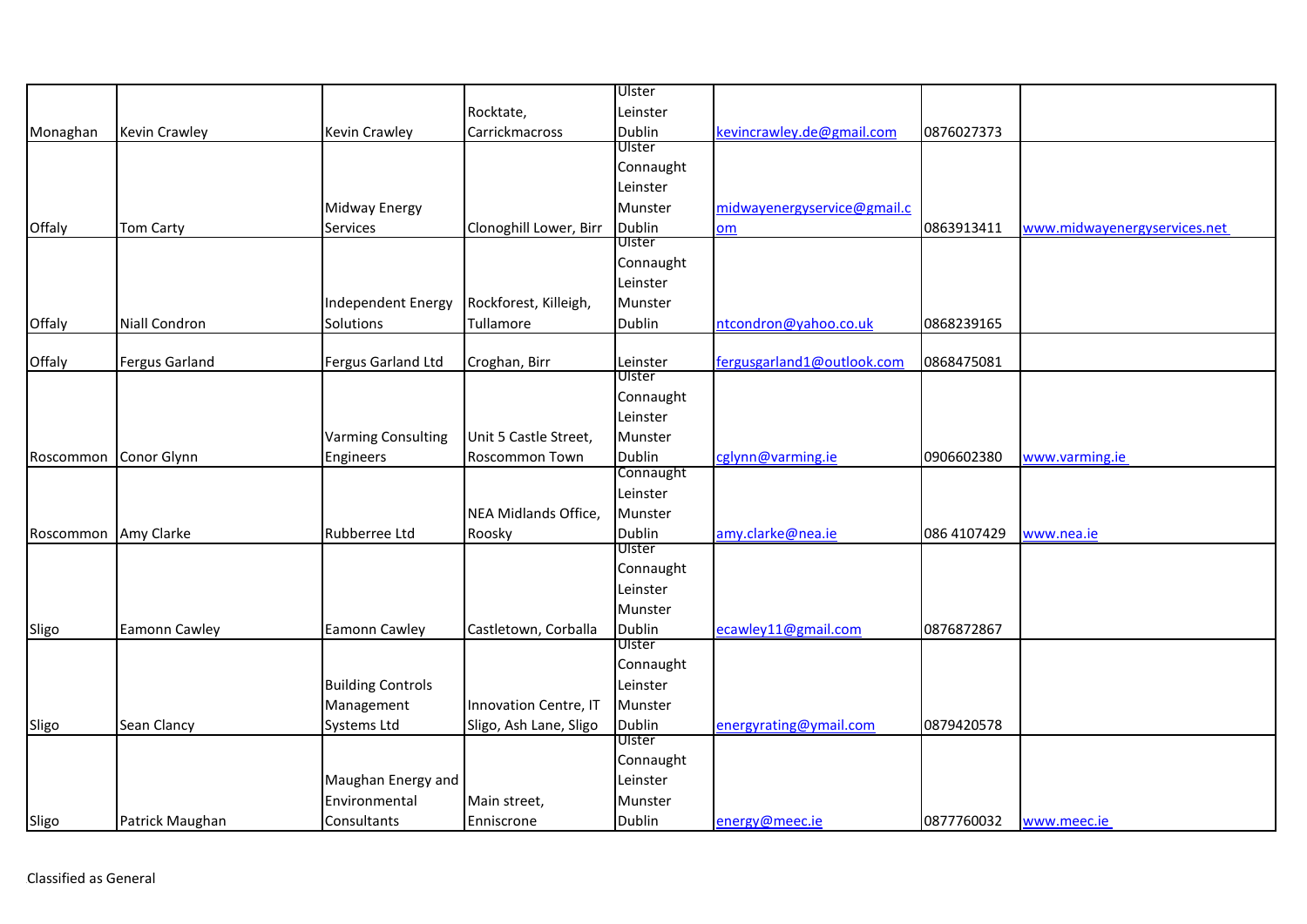| Connaught                                                                                                                                                                |  |
|--------------------------------------------------------------------------------------------------------------------------------------------------------------------------|--|
|                                                                                                                                                                          |  |
| T/A Property Doc First Leinster                                                                                                                                          |  |
| Munster<br>P & L Property<br>Floor, Unit 3 Wine                                                                                                                          |  |
| Pierce O'Reilly<br>0858222894<br>Sligo<br>Services Ltd<br>Street<br>Dublin<br>info@propertydoc.ie<br>www.propertydoc.ie                                                  |  |
| <b>Eirst Floor Unit 3</b>                                                                                                                                                |  |
| Wine Street Car park<br>P & L Property<br>Ulster                                                                                                                         |  |
| Conor Sheerin<br>Sligo<br>Services Ltd<br>Sligo<br>nzeb@propertydoc.ie<br>Connaught<br>0873691521<br>www.propertydoc.ie                                                  |  |
| 8 The Mews,<br><b>CPS Engineering</b>                                                                                                                                    |  |
| Conor Scanlon<br>Services LTD<br>Connaught<br>cps engineering@outlook.com 0874658729<br>Ballymote<br>Sligo                                                               |  |
| Connaught                                                                                                                                                                |  |
| Leinster                                                                                                                                                                 |  |
| <b>Premier Energy</b><br>51/52 Liberty Square,<br>Munster                                                                                                                |  |
| <b>Dublin</b><br>peterjohnbroderick@gmail.com 0868517271<br>Peter Broderick<br>Thurles<br>Tipperary<br>Ratings                                                           |  |
| Ulster                                                                                                                                                                   |  |
| Connaught                                                                                                                                                                |  |
| <b>BCD Energy</b><br>Leinster                                                                                                                                            |  |
| Consulting Ireland<br>Munster                                                                                                                                            |  |
| Dublin<br>thomas@bcdenergy.ie<br>0879093011<br>Ltd<br>Rossestown, Thurles<br>www.bcdenergy.ie<br><b>Thomas Campion</b><br>Tipperary                                      |  |
| Connaught                                                                                                                                                                |  |
| Ballyrourke,<br>Leinster                                                                                                                                                 |  |
| <b>Donal Cleary</b><br>donalcleary@gmail.com<br>0863804656<br><b>Donal Cleary</b><br>Borrisokane<br>Munster<br>Tipperary                                                 |  |
| Connaught                                                                                                                                                                |  |
| Eddie Kennedy &<br>Leinster                                                                                                                                              |  |
| Raheen, Cahir<br>info@eddiekennedy.ie<br>0527443969<br>www.eddiekennedy.ie<br><b>Eddie Kennedy</b><br>Associates<br>Munster<br>Tipperary                                 |  |
|                                                                                                                                                                          |  |
| Erasmus Smith House,<br><b>Tipperary Energy</b>                                                                                                                          |  |
| info@superhomes.ie<br>Church Street, Cahir<br>0860874914<br>www.superhomes.ie<br>Paul Lynch<br>Munster<br>Tipperary<br>Agency                                            |  |
| Erasmus Smith House,<br><b>Tipperary Energy</b>                                                                                                                          |  |
| Mark O'Connor<br>Church Street, Cahir<br>mark@superhomes.ie<br>Munster<br>0831329218<br>www.superhomes.ie<br>Tipperary<br>Agency                                         |  |
| Ulster                                                                                                                                                                   |  |
| Connaught                                                                                                                                                                |  |
| <b>Waterford Business</b><br>Leinster                                                                                                                                    |  |
| Park, Cork Road,<br>Munster                                                                                                                                              |  |
| <b>Waterford City</b><br>Waterford<br><b>Michael Burke</b><br><b>Energy Rating Plus</b><br>Dublin<br>office@energyratingplus.ie<br>0858193277<br>www.energyratingplus.ie |  |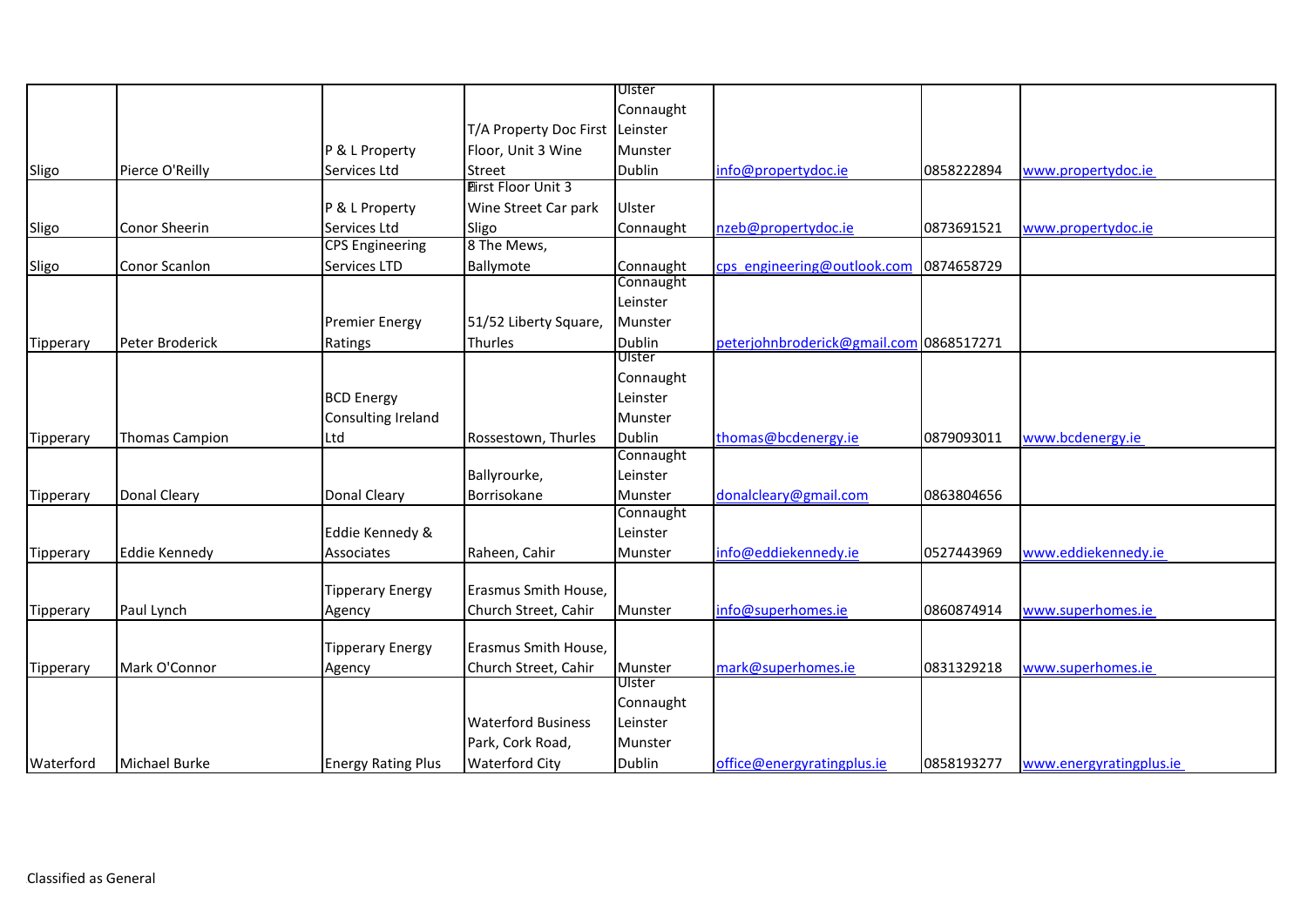|           |                        |                            |                       | Ulster        |                            |            |                       |
|-----------|------------------------|----------------------------|-----------------------|---------------|----------------------------|------------|-----------------------|
|           |                        |                            |                       | Connaught     |                            |            |                       |
|           |                        |                            |                       | Leinster      |                            |            |                       |
|           |                        |                            |                       | Munster       |                            |            |                       |
| Waterford | <b>Stephen Harte</b>   | ERI                        | Ballygunner           | Dublin        | info@eri.ie                | 0874198072 | www.eri.ie            |
|           |                        |                            |                       | Leinster      |                            |            |                       |
|           |                        |                            | 6 The Estuary Kings   | Munster       |                            |            |                       |
| Waterford | Derry O'Sullivan       | Berconsult                 | Channel               | Dublin        | derry@berconsult.ie        | 0862413543 | www.berconsult.ie     |
|           |                        |                            |                       | Ulster        |                            |            |                       |
|           |                        |                            |                       | Connaught     |                            |            |                       |
|           |                        |                            |                       | Leinster      |                            |            |                       |
|           |                        | <b>JOT Energy</b>          | 6 Castle Terrace,     | Munster       |                            |            |                       |
| Waterford | Jeff O'Toole           | <b>Consultancy Limited</b> | <b>Castle Street</b>  | Dublin        | jeff@jotenergy.ie          | 0872404051 | www.jotenergy.ie      |
|           |                        |                            |                       | Ulster        |                            |            |                       |
|           |                        |                            |                       | Connaught     |                            |            |                       |
|           |                        |                            |                       | Leinster      |                            |            |                       |
|           |                        |                            | 53 Tirconnell Avenue, | Munster       |                            |            |                       |
| Waterford | <b>Gerard Walsh</b>    | <b>Gerard Walsh</b>        | Lismore Lawn          | Dublin        | info@greenmanenergy.ie     | 051371705  | www.greenmanenergy.ie |
|           |                        |                            |                       | Ulster        |                            |            |                       |
|           |                        |                            |                       | Connaght      |                            |            |                       |
|           |                        | <b>JOT Energy</b>          | Ware Court,           | Leinster      |                            |            |                       |
|           |                        | Consultancy                | Sergeants Lane,       | Munster       |                            |            |                       |
| Waterford | Joongwook Seol         | Limited                    | Geogres Street        | Dublin        | juno@jotenergy.ie          | 0868893308 |                       |
|           |                        |                            |                       |               |                            |            |                       |
|           |                        |                            | 2 The Avenue,         |               |                            |            |                       |
| Westmeath | Darren Lynch           | <b>DML BER Services</b>    | Lakepoint, Mullingar  | Leinster      | dmlberservices@outlook.com | 0863420650 |                       |
|           |                        |                            |                       | <b>Ulster</b> |                            |            |                       |
|           |                        |                            |                       | Connaught     |                            |            |                       |
|           |                        |                            |                       | Leinster      |                            |            |                       |
|           |                        |                            | Togher Finea,         | Munster       |                            |            |                       |
| Westmeath | <b>Graham Plunkett</b> | <b>Graham Plunkett</b>     | Mullingar             | Dublin        | plunkettgraham@gmail.com   | 0872555071 |                       |
|           |                        |                            | Coole, Campile, New   |               |                            |            |                       |
| Wexford   | Helena Byrne           | Helena Byrne               | Ross                  | Leinster      | helena Byrne@eircom.net    | 0878372910 |                       |
|           |                        |                            | Ballinure,            | Leinster      |                            |            |                       |
| Wexford   | Leah Chapman           | <b>NRGIA Ltd</b>           | Marshalstown          | Dublin        | info@nrgia.ie              | 0539169845 |                       |
|           |                        |                            |                       | Leinster      |                            |            |                       |
|           |                        |                            | Aughnagally,          | Munster       |                            |            |                       |
| Wexford   | Anna Codd              | Anna Codd                  | Enniscorhty           | Dublin        | annacodd@gmail.com         | 0872350458 |                       |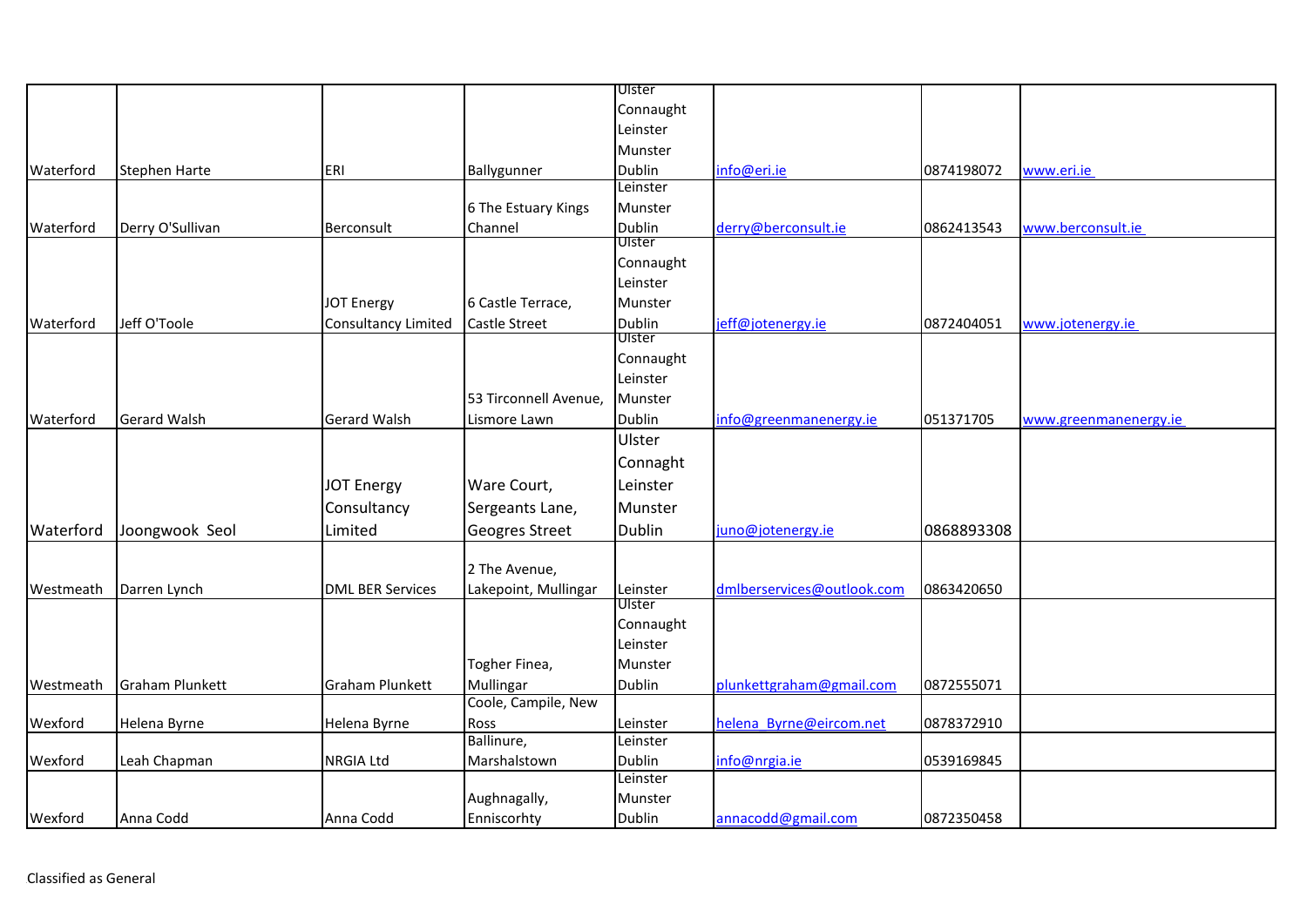|         |                       | Dunbar Lunn                 |                               |                         |                              |            |                       |
|---------|-----------------------|-----------------------------|-------------------------------|-------------------------|------------------------------|------------|-----------------------|
|         |                       | <b>Consulting Engineers</b> | 2 Aldercourt Ferns,           | Leinster                |                              |            |                       |
| Wexford | <b>Martin Dunbar</b>  | Ltd                         | Enniscorthy                   | <b>Dublin</b>           | martin@dunbarlunn.com        | 040239377  | www.dunbarlunn.com    |
|         |                       |                             |                               |                         |                              |            |                       |
|         |                       |                             | <b>Sugarloaf Building</b>     |                         |                              |            |                       |
|         |                       |                             | Maintenance, Willow           | Leinster                |                              |            |                       |
| Wexford | John Flynn            | John Flynn                  | Killybegs Inch                | <b>Dublin</b>           | sugarltd@eircom.net          | 0862507696 |                       |
|         |                       |                             |                               | Ulster                  |                              |            |                       |
|         |                       |                             |                               | Connaught               |                              |            |                       |
|         |                       |                             |                               | Leinster                |                              |            |                       |
|         |                       | <b>Building Envelope</b>    | Ballylacey, Crossroads,       | Munster                 | terry.kavanagh@betechnologie |            |                       |
| Wexford | Terry Kavanagh        | Technologies Ltd            | Inch, Gorey                   | Dublin                  | s.ie                         | 040221873  | www.betchnologies.ie  |
|         |                       |                             |                               | Leinster                |                              |            |                       |
|         |                       |                             | 3 Richmond Terrace,           | Munster                 |                              |            |                       |
| Wexford | Paddy Loughman        | Paddy Loughman              | Spawell Road                  | <b>Dublin</b><br>Ulster | loughmanp@gmail.com          | 0868212766 |                       |
|         |                       |                             |                               |                         |                              |            |                       |
|         |                       |                             |                               | Connaught<br>Leinster   |                              |            |                       |
|         |                       |                             |                               |                         |                              |            |                       |
|         |                       | <b>Building Envelope</b>    | <b>Ballylacey Crossroads,</b> | Munster                 |                              |            |                       |
| Wexford | Lisa Martin           | Technologies Ltd            | Inch, Gorey                   | <b>Dublin</b>           | lisa@betechnologies.ie       | 040221873  | www.betechnologies.ie |
|         |                       | <b>Building Envelope</b>    | <b>Ballylacey Crossroads,</b> |                         |                              |            |                       |
| Wexford | Keith Martin          | Technologies Ltd            | Inch, Gorey                   | Leinster                | keith@betechnologies.ie      | 0871436584 | www.betechnologies.ie |
|         |                       | Peter J. McDonald           | Rathwell House,               | Leinster                |                              |            |                       |
| Wexford | Enda McDonald         | <b>Engineering Ltd</b>      | Terrerath, New Ross           | Munster                 | info@southeastber.ie         | 0872561976 | www.mcdonaldeng.ie    |
|         |                       |                             | 48 Elderwood,                 | Leinster                |                              |            |                       |
| Wexford | <b>Barry McGrath</b>  | <b>Barry McGrath</b>        | Castlebridge                  | <b>Dublin</b>           | barramac83@yahoo.co.uk       | 0868847018 |                       |
|         |                       |                             | Newtown House,                | Ulster                  |                              |            |                       |
|         |                       |                             | Newtown Road,                 | Leinster                |                              |            |                       |
| Wexford | Seamus McQuaid        | Newtown Energy              | <b>Wexford Town</b>           | <b>Dublin</b>           | info@newtownenergy.ie        | 0878158967 | www.newtownenergy.ie  |
|         |                       |                             |                               |                         |                              |            |                       |
|         |                       | <b>Building Envelope</b>    | <b>Ballylacey Crossroads,</b> |                         |                              |            |                       |
| Wexford | Michael Molloy        | <b>Technologies Ltd</b>     | Inch, Gorey                   | Leinster                | michael@betechnologies.ie    | 040221873  | www.betechnologies.ie |
|         |                       |                             |                               | Connaught               |                              |            |                       |
|         |                       |                             |                               | Leinster                |                              |            |                       |
|         |                       | <b>Brendan Sidney</b>       | Gibberwell,                   | Munster                 |                              |            |                       |
| Wexford | <b>Brendan Sidney</b> | Retrofit Ireland            | Duncormick                    | Dublin                  | info@retrofit.ie             | 0862808426 | www.retrofit.ie       |